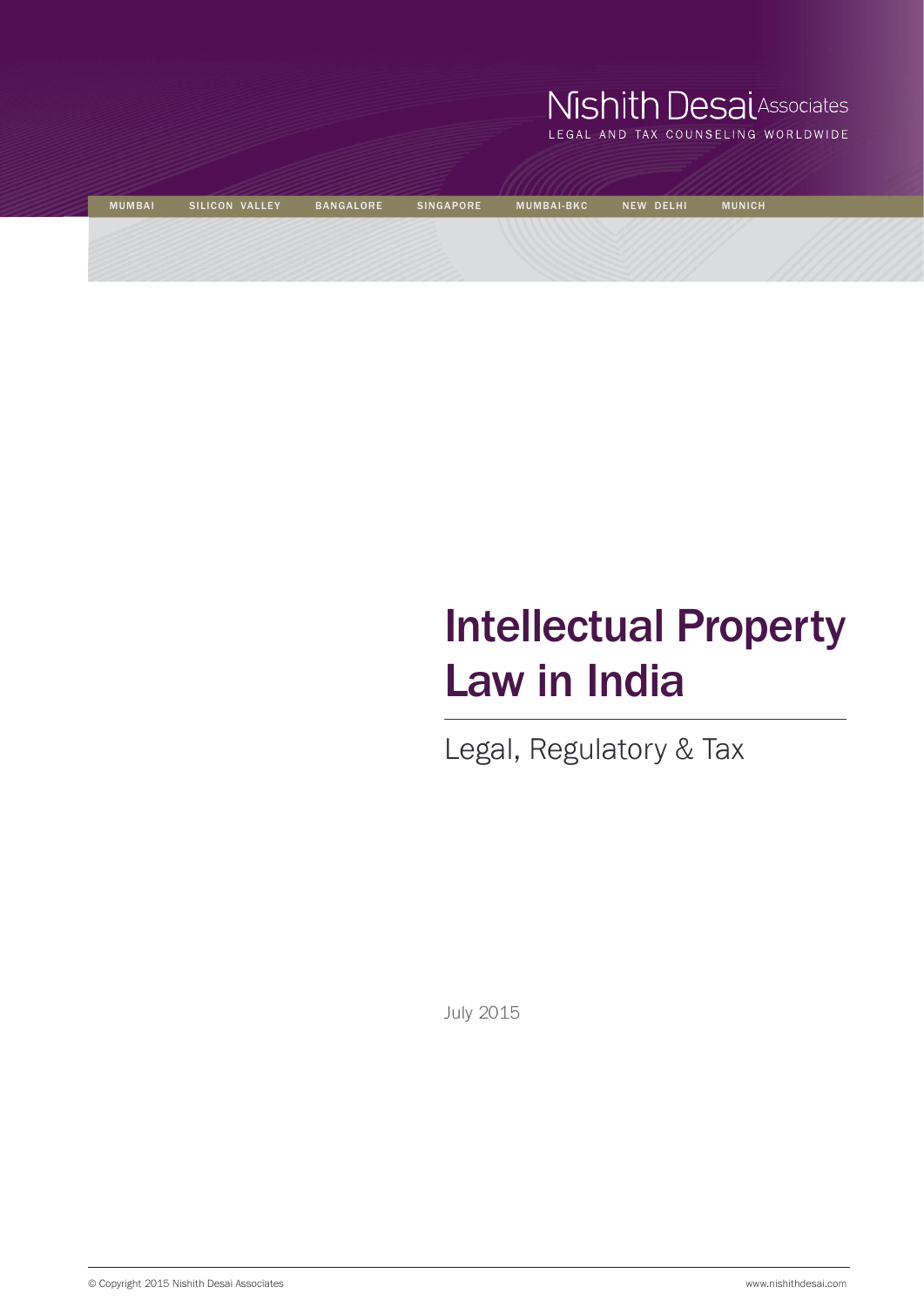# About NDA

Nishith Desai Associates (NDA) is a research based international law firm with offices in Mumbai, Bangalore, Silicon Valley, Singapore, New Delhi, Munich. We specialize in strategic legal, regulatory and tax advice coupled with industry expertise in an integrated manner. We focus on niche areas in which we provide significant value and are invariably involved in select highly complex, innovative transactions. Our key clients include marquee repeat Fortune 500 clientele.

Core practice areas include International Tax, International Tax Litigation, Litigation & Dispute Resolution, Fund Formation, Fund Investments, Capital Markets, Employment and HR, Intellectual Property, Corporate & Securities Law, Competition Law, Mergers & Acquisitions, JVs & Restructuring, General Commercial Law and Succession and Estate Planning. Our specialized industry niches include financial services, IT and telecom, pharma and life sciences, education, media and entertainment, real estate and infrastructure.

Nishith Desai Associates has been ranked as the Most Innovative Indian Law Firm (2014) and the Second Most Innovative Asia - Pacific Law Firm (2014) at the Innovative Lawyers Asia-Pacific Awards by the Financial Times - RSG Consulting. IFLR1000 has ranked Nishith Desai Associates in Tier 1 for Private Equity (2014). Chambers and Partners has ranked us as # 1 for Tax and Technology-Media-Telecom (2014). Legal 500 has ranked us in tier 1 for Investment Funds, Tax and Technology-Media-Telecom (TMT) practices (2011/2012/2013/2014). IBLJ (India Business Law Journal) has awarded Nishith Desai Associates for Private equity & venture capital, Structured finance & securitization, TMT and Taxation in 2014. IDEX Legal has recognized Nishith Desai as the Managing Partner of the Year (2014). Legal Era, a prestigious Legal Media Group has recognized Nishith Desai Associates as the Best Tax Law Firm of the Year (2013). Chambers & Partners has ranked us as # 1 for Tax, TMT and Private Equity (2013). For the third consecutive year, International Financial Law Review (a Euromoney publication) has recognized us as the Indian "Firm of the Year" (2012) for our Technology - Media - Telecom (TMT) practice. We have been named an ASIAN-MENA COUNSEL 'IN-HOUSE COMMUNITY FIRM OF THE YEAR' in India for Life Sciences practice (2012) and also for International Arbitration (2011). We have received honorable mentions in Asian MENA Counsel Magazine for Alternative Investment Funds, Antitrust/Competition, Corporate and M&A, TMT and being Most Responsive Domestic Firm (2012). We have been ranked as the best performing Indian law firm of the year by the RSG India Consulting in its client satisfaction report (2011). Chambers & Partners has ranked us # 1 for Tax, TMT and Real Estate – FDI (2011). We've received honorable mentions in Asian MENA Counsel Magazine for Alternative Investment Funds, International Arbitration, Real Estate and Taxation for the year 2010. We have been adjudged the winner of the Indian Law Firm of the Year 2010 for TMT by IFLR. We have won the prestigious "Asian-Counsel's Socially Responsible Deals of the Year 2009" by Pacific Business Press, in addition to being Asian-Counsel Firm of the Year 2009 for the practice areas of Private Equity and Taxation in India. Indian Business Law Journal listed our Tax, PE & VC and Technology-Media-Telecom (TMT) practices in the India Law Firm Awards 2009. Legal 500 (Asia-Pacific) has also ranked us #1 in these practices for 2009-2010. We have been ranked the highest for 'Quality' in the Financial Times – RSG Consulting ranking of Indian law firms in 2009. The Tax Directors Handbook, 2009 lauded us for our constant and innovative out-of-the-box ideas. Other past recognitions include being named the Indian Law Firm of the Year 2000 and Asian Law Firm of the Year (Pro Bono) 2001 by the International Financial Law Review, a Euromoney publication. In an Asia survey by International Tax Review (September 2003), we were voted as a top-ranking law firm and recognized for our cross-border structuring work.

Our research oriented approach has also led to the team members being recognized and felicitated for thought leadership. Consecutively for the fifth year in 2010, NDAites have won the global competition for dissertations at the International Bar Association. Nishith Desai, Founder of Nishith Desai Associates, has been voted 'External Counsel of the Year 2009' by Asian Counsel and Pacific Business Press and the 'Most in Demand Practitioners' by Chambers Asia 2009. He has also been ranked No. 28 in a global Top 50 "Gold List" by Tax Business, a UK-based journal for the international tax community. He is listed in the Lex Witness 'Hall of fame: Top 50' individuals who have helped shape the legal landscape of modern India. He is also the recipient of Prof. Yunus 'Social Business Pioneer of India' – 2010 award.

We believe strongly in constant knowledge expansion and have developed dynamic Knowledge Management ('KM') and Continuing Education ('CE') programs, conducted both in-house and for select invitees. KM and CE programs cover key events, global and national trends as they unfold and examine case studies, debate and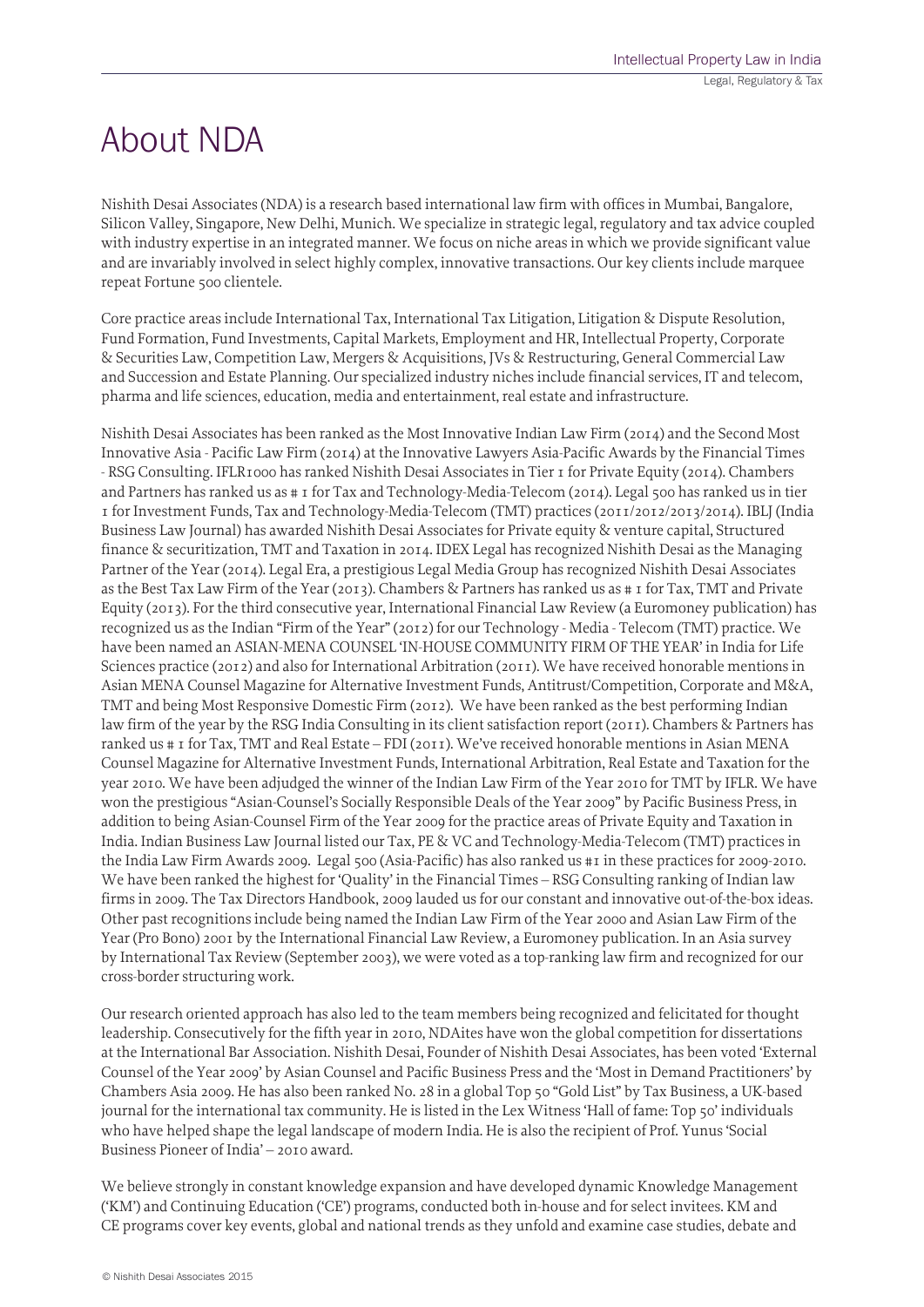analyze emerging legal, regulatory and tax issues, serving as an effective forum for cross pollination of ideas.

Our trust-based, non-hierarchical, democratically managed organization that leverages research and knowledge to deliver premium services, high value, and a unique employer proposition has now been developed into a global case study and published by John Wiley & Sons, USA in a feature titled 'Management by Trust in a Democratic Enterprise: A Law Firm Shapes Organizational Behavior to Create Competitive Advantage' in the September 2009 issue of Global Business and Organizational Excellence (GBOE).

# **Disclaimer**

This paper is a copyright of Nishith Desai Associates. No reader should act on the basis of any statement contained herein without seeking professional advice. The authors and the firm expressly disclaim all and any liability to any person who has read this paper, or otherwise, in respect of anything, and of consequences of anything done, or omitted to be done by any such person in reliance upon the contents of this paper.

# **Contact**

For any help or assistance please email us on ndaconnect@nishithdesai.com or visit us at www.nishithdesai.com

**Please see the last page of this paper for the most recent research papers by our experts.**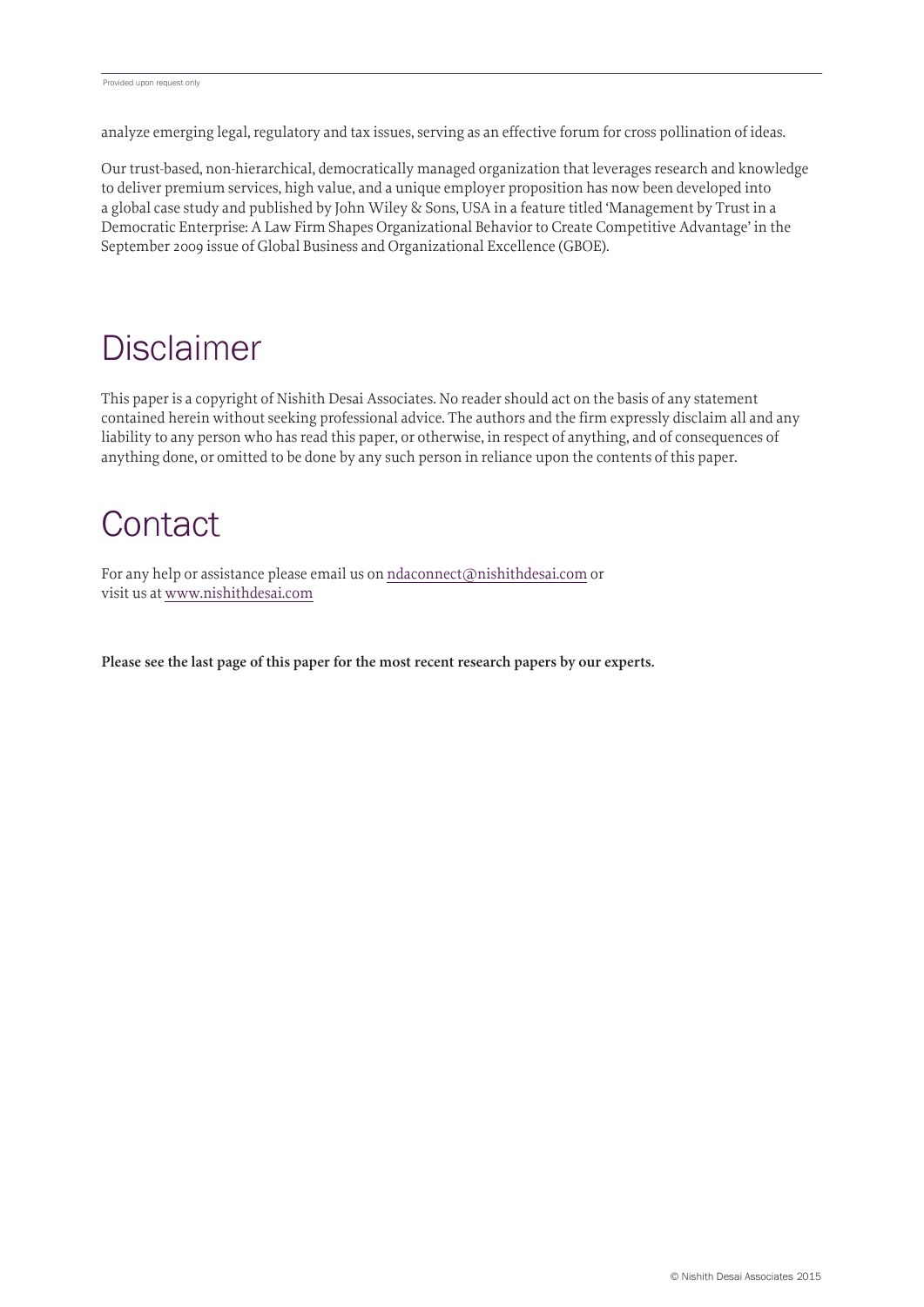# **Content**

| <b>1.INTRODUCTION</b>                                                        | 01 |
|------------------------------------------------------------------------------|----|
| <b>2.LEGISLATION</b>                                                         | 02 |
| <b>3.TRADEMARKS</b>                                                          | 03 |
| <b>4. DOMAIN NAMES</b>                                                       | 10 |
| <b>5.COPYRIGHTS</b>                                                          | 11 |
| <b>6.PATENTS</b>                                                             | 17 |
| <b>7. DESIGNS</b>                                                            | 30 |
| 8. GEOGRAPHICAL INDICATIONS OF GOODS (REGISTRATION AND PROTECTION) ACT, 1999 | 32 |
| 9. SEMICONDUCTOR INTEGRATED CIRCUITS LAYOUT DESIGN ACT, 2000                 | 34 |
| 10.THE PROTECTION OF PLANT AND VARIETIES AND FARMERS RIGHTS ACT, 2001        | 36 |
| 11.THE BIOLOGICAL DIVERSITY ACT, 2002                                        | 38 |
| <b>12. CONFIDENTIAL INFORMATION &amp; TRADE SECRETS</b>                      | 39 |
| <b>13.INTERNATIONAL CONVENTIONS</b>                                          | 41 |
| <b>14.SPECIAL TRIBUNALS</b>                                                  | 42 |
| <b>15.TAX REGIME IN INDIA</b>                                                | 43 |
| <b>16.ENFORCEMENT</b>                                                        | 46 |
| <b>17. MEASURES TO CHECK IMPORT OF INFRINGING GOODS</b>                      | 48 |
| <b>CONCLUSION</b>                                                            | 50 |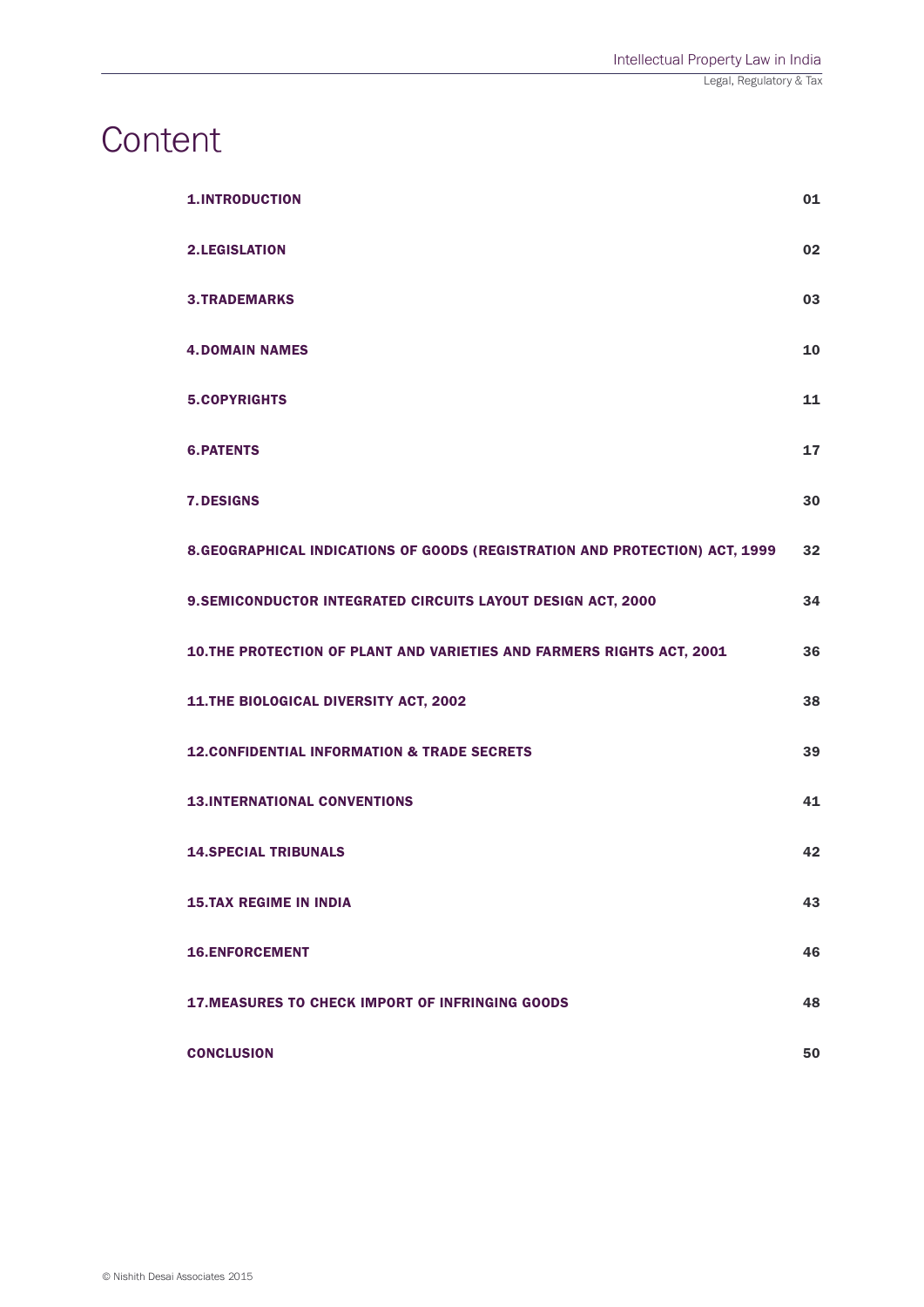# 1. Introduction

With the advent of the knowledge and information technology era, intellectual capital has gained substantial importance. Consequently, Intellectual Property ("**IP**") and rights attached thereto have become precious commodities and are being fiercely protected. In recent years, especially during the last decade, the world has witnessed an increasing number of cross-border transactions. Companies are carrying on business in several countries and selling their goods and services to entities in multiple locations across the world. Since intellectual property rights ("**IPRs**") are country-specific, it is imperative, in a global economy, to ascertain and analyze the nature of protection afforded to IPRs in each jurisdiction. This paper analyzes and deals with the IP law regime in India and the protections provided thereunder.

There are well-established statutory, administrative, and judicial frameworks for safeguarding IPRs in

India. It becomes pertinent to mention here that India has complied with its obligations under the Agreement on Trade Related Intellectual Property Rights ("**TRIPS**") by enacting the necessary statutes and amending the existing statues. Well-known international trademarks have been afforded protection in India in the past by the Indian courts despite the fact that these trade marks were not registered in India. Computer databases and software programs have been protected under the copyright laws in India and pursuant to this; software companies have successfully curtailed piracy through judicial intervention. Although trade secrets and know-how are not protected by any specific statutory law in India, they are protected under the common law. The courts, under the doctrine of breach of confidentiality, have granted protection to trade secrets.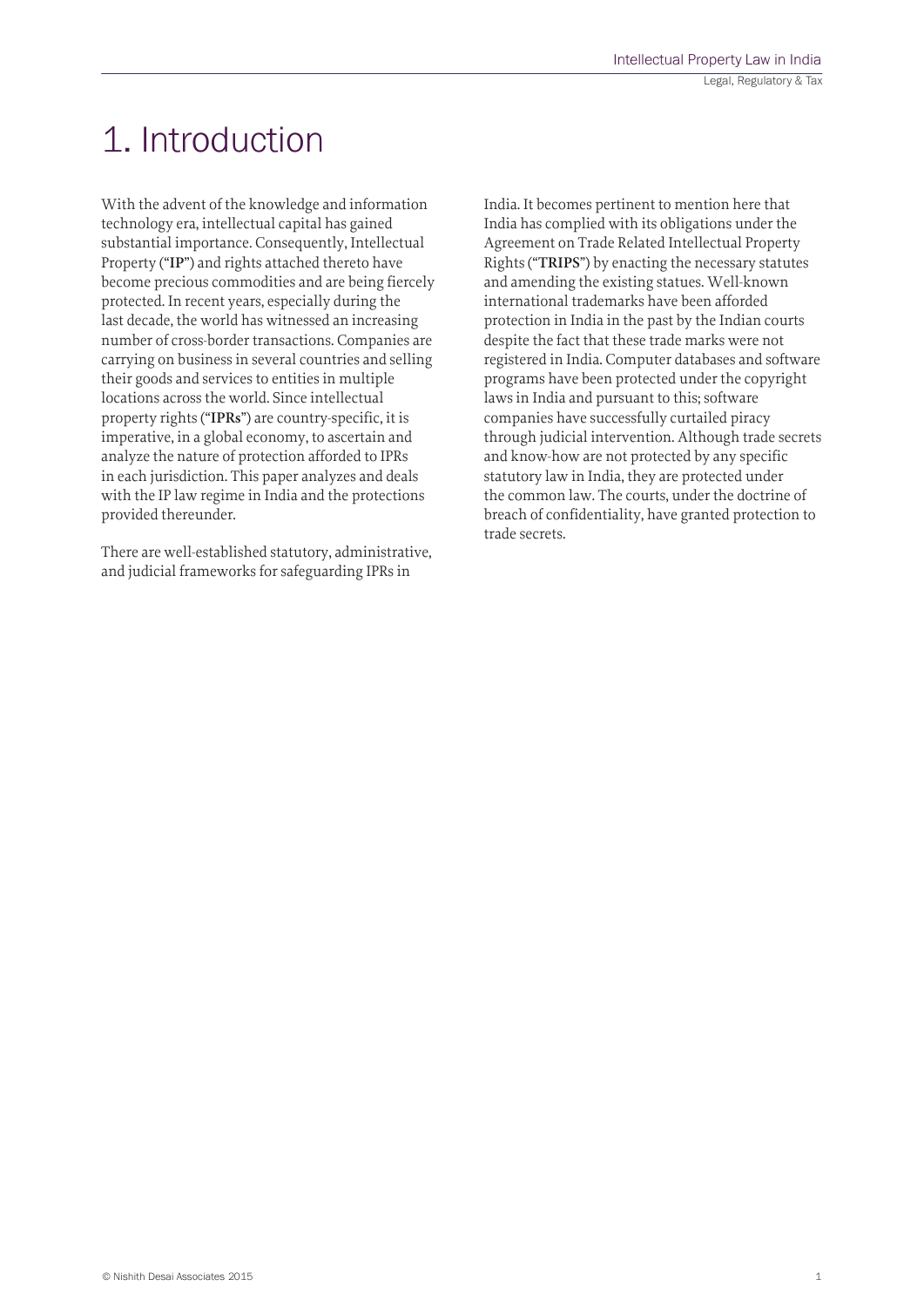# 2. Legislation

The Trade and Merchandise Marks Act, 1958 ("**TM Act, 1958**") has been replaced by the Trade Marks Act, 1999, The Copyright Act, 1957 has been amended to protect computer programs as "literary work"; The Patent Act, 1970 has been amended by the Amendment Acts of 1999 and 2002 and 2005. The Designs Act of 1911 has been completely replaced by the Designs Act of 2000.

The following laws have been enacted to protect newly recognized species of intellectual property in India:

- The Geographical Indications of Goods (Registration and protection) Act, 1999;
- The Semiconductor Integrated Circuits Layout-Design Act, 2000;
- The Protection of Plants & Varieties and Farmers Rights Act, 2001; and
- The Biological Diversity Act, 2002

These acts, and particularly the impact of recent amendments to the acts, are discussed in greater detail in the ensuing sections.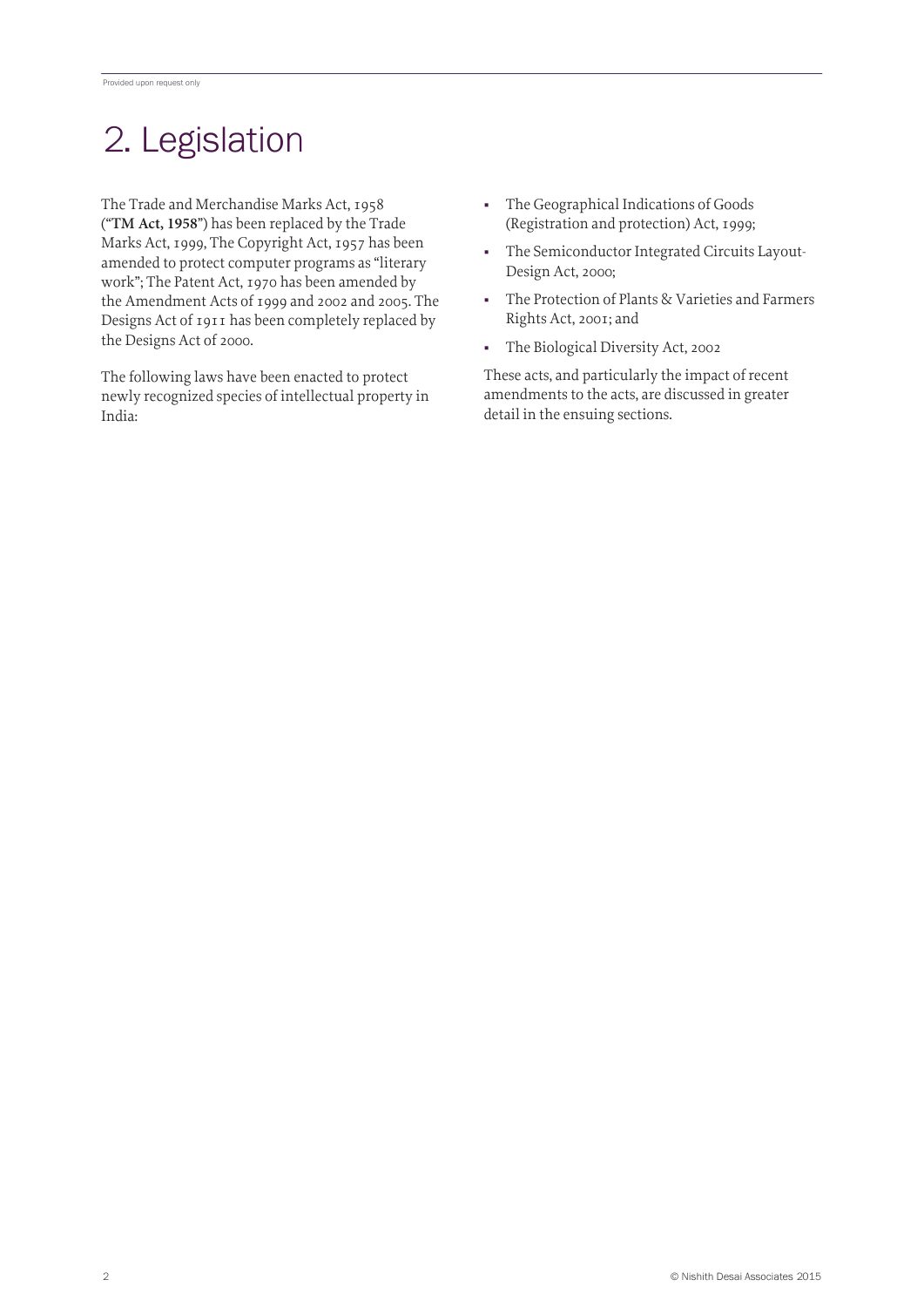# 3. Trademarks

In India, trademarks are protected both under statutory law and common law. The Trade and Merchandise Marks Act, 1940 ("**TM Act, 1940**") was the first law in this regard in India, which was replaced later by the TM Act, 1958. The Trade Marks Act, 1999 ("**TM Act**") - which has replaced the TM Act, 1958 - came into effect on September 15, 2003 and is in compliance with the TRIPS obligations. The TM Act allows for the registration of service marks and three-dimensional marks as well. India follows the NICE Classification of goods and services, which is incorporated in the Schedule to the Rules under the TM Act.<sup>I</sup> A Trade Marks Registry had been established for the purposes of the TM Act, 1940, which has continued to function under the TM Act, 1958 and TM Act. The Trade Marks Registry is under the charge of the Registrar of Trademarks. The head office of the Trade Marks Registry is in Bombay (Mumbai) and its branches are at Calcutta (Kolkata), Delhi, Madras (Chennai), and Ahmedabad. The territorial jurisdiction of each office has also been allocated.

In addition to trademarks, the following categories of marks can also be registered under the TM Act:

- **Certification marks** are given for compliance with defined standards, but are not confined to any membership. Such marks are granted to anyone who can certify that the products involved meet certain established standards. The internationally accepted "ISO 9000" quality standard is an example of a widely recognized certification mark.
- **Collective marks** can be owned by any association. The members of such associations will be allowed to use the collective mark to identify themselves with a level of quality and other requirements and standards set by the association. Examples of such associations would be those representing accountants, engineers or architects.

### I. Unconventional Marks

India's Trade Mark Registry has begun to recognize "unconventional trademarks" and has extended trademark protection to a sound mark. On August 18, 2008, India's first "sound mark" was granted to

Sunnyvale, California-based Internet firm Yahoo Inc.'s three-note Yahoo yodel by the Delhi branch of the Trademark Registry. It was registered in classes 35, 38 and 42 for a series of goods including email, advertising and business services and managing websites.

Under the TM Act, the term 'mark' is defined to include 'a device, brand, heading, label, ticket, name, signature, word, letter, numeral, shape of goods, packaging or, combination of colors, or any combination thereof.' Thus, the list of instances of marks is inclusive and not exhaustive. Any mark capable of being 'graphically represented' and indicative of a trade connection with the proprietor is entitled to get registered as a trademark under the TM Act. This interpretation opens the scope of trademark protection to unconventional trademarks like sound marks provided they satisfy the 'graphical representation' test and are not prohibited under Section 9 and 11 of the Act. The only way the mark may be described in the application for trademark is by way of "graphical representation". However, the TM Act or the rules framed thereunder do not contemplate the form of submission of records of the unconventional trademarks.

# II. Scope of 'Graphical Representation'

Trademark Rules define "graphical representation" as representation of a trademark for goods or services in paper form.<sup>2</sup> Therefore, sound marks can be represented on paper either in descriptive form e.g. kukelekuuuuu (registered as Dutch sound mark - onomatopoeia which sounds like the call of a cock) or as traditional musical notations e.g. D#, E etc. Other alternative methods for their visual representation have also emerged like depictions by oscillogram; spectrum, spectrogram and sonogram are now being accepted in other jurisdictions. However, such representations must be handled carefully in order to meet the requirements of trademark offices in India. In the case of Yahoo's Yodel mark, they represented the mark using musical notations.

<sup>1.</sup> Classes of Goods and Services: Classes 1 to 34 covers goods while classes 35 to 45 cover services.

<sup>2.</sup> See Rule 2 (k), The Trademark Rules, 2002.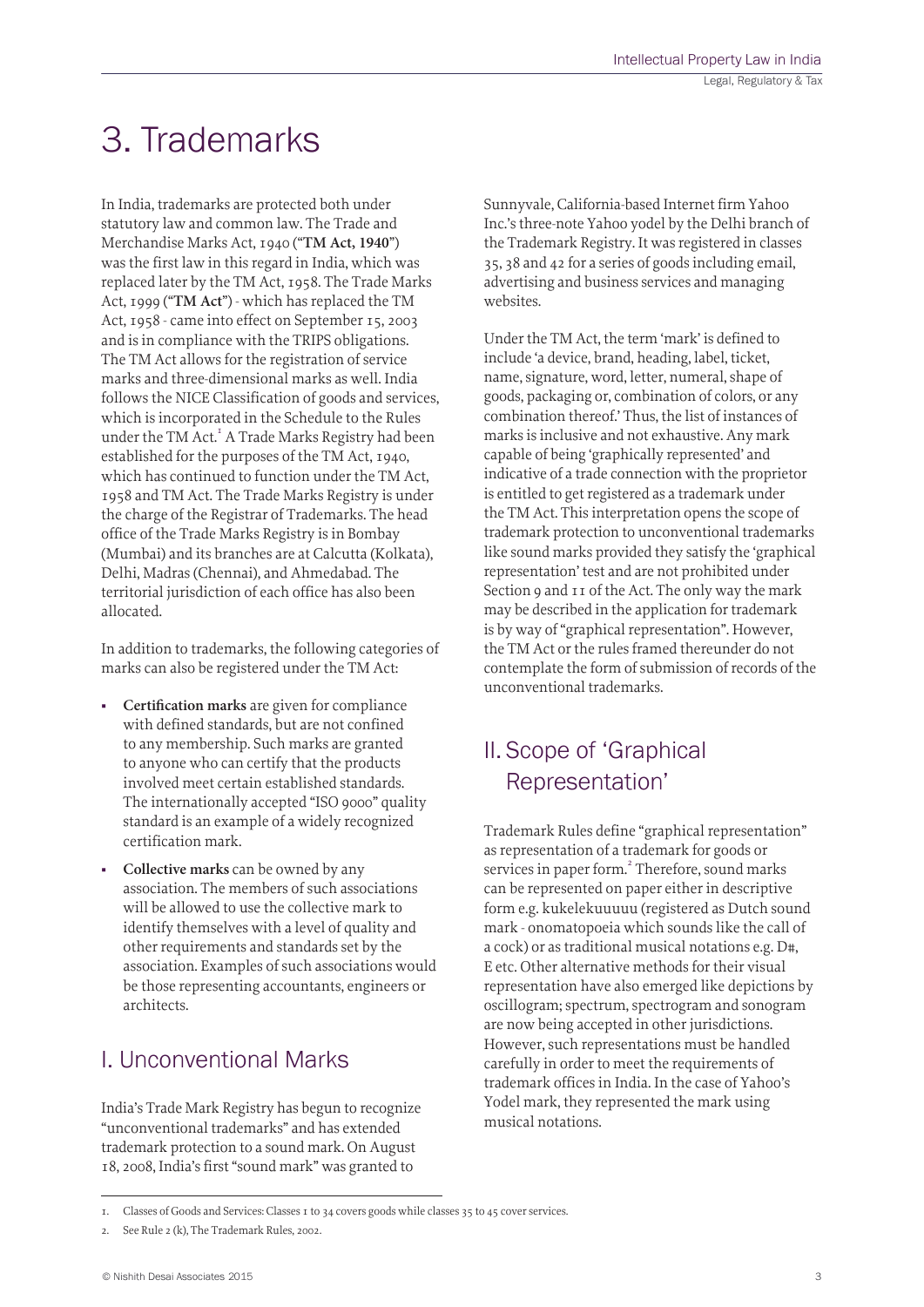Provided upon request only

# III.Syncing the Indian Law to Tide over the Hurdles of **Registration**

Reducing a sensory mark to a written description on paper may not be always possible. A "graphical description" of a sound mark should clearly identify the exact sound, else the enforcement of the same, would lead to practical issues. E.g. the search result of the trademark at Trade Mark Registry would not be accurate if the mark is not appropriately described. Merely musical notes without a listing of the note pattern would not provide enough sensory information to contemplate the scope of protection on the mark. Musical notations alone are neither a clear nor precise description of the sound mark and gives no information about the pitch and duration of the sounds forming the melody. The graphical representations should be clear, precise, selfcontained, easily accessible, intelligible, durable and objective. A stave divided into bars and showing, in particular, a clef, musical notes and rests whose form indicates the relative value and, where appropriate, accidentals (sharp, flat, natural) - all of these determine the pitch and duration of the sounds. This may constitute a faithful representation of the sequence of sounds forming the melody in respect of which registration is sought.<sup>3</sup>

With regard to onomatopoeias, there is lack of consistency between the onomatopoeia itself, as pronounced, and the actual sound or noise which it purports to imitate phonetically. Practical difficulties are bound to arise when trademark searches will be required. For e.g. if the sound mark is a crow's call and is described as kukelekuuuuu, the same may be spelt differently or represented with musical notations. The procedure may be highly complicated as musical notations need to be matched against alphabets. To simplify matters, a sample of the sound may be submitted with the application. A separate database of these sound marks can be created and rules for determination of deceptive similarity between sound marks should be developed.

Indian Trade Mark Registry may have enhanced the scope of protection under the trademark umbrella, but there need to be clear guidelines for description, recording and protection that will help define the

boundaries of protection of unconventional marks.

### IV. Who can Apply?

Any person claiming to be the proprietor of a trademark used or proposed to be used by that person can file an application for registration. The application may be made in the name of the individual, partner of a firm, a company, any government department, a trust, or even in name of joint applicants. Domestic and international applicants are treated at par. An application can also be filed on behalf of a company that is about to be incorporated or registered under the Companies Act,  $1956.4$ 

# V. Is Prior use Required?

Prior use of the trademark is not a prerequisite for filing application or its registration and an application may be made for registration even if the intention of the applicants is bona fide use of the trademark in the future. In such a case, the application can be filed on a "proposed to be used basis". However, in the case of descriptive marks, the Trade Marks Registry usually insists upon proof of use of the mark and the distinctiveness acquired through such use before granting a registration.

# VI. Is a Prior Search Necessary?

Though a prior search for a conflicting trademark is not a prerequisite for filing an application, it is advisable to carry out a search and maintain the search results. In opposition proceedings or in infringement / passing off actions, such search reports act as proof of honesty and good faith in the adoption of the marks.

In a move to curb the spread and sale of counterfeit drugs, the Drugs Control Department of the National Territory of Delhi has made search reports from the Registrar of Trade Marks mandatory before approving any drug-manufacturing license under a particular brand name.

<sup>3.</sup> Shield Mark BV v. Joost Kist h.o.d.n. Memex, (1999) RPC 392.

Section 46 of the TM Act.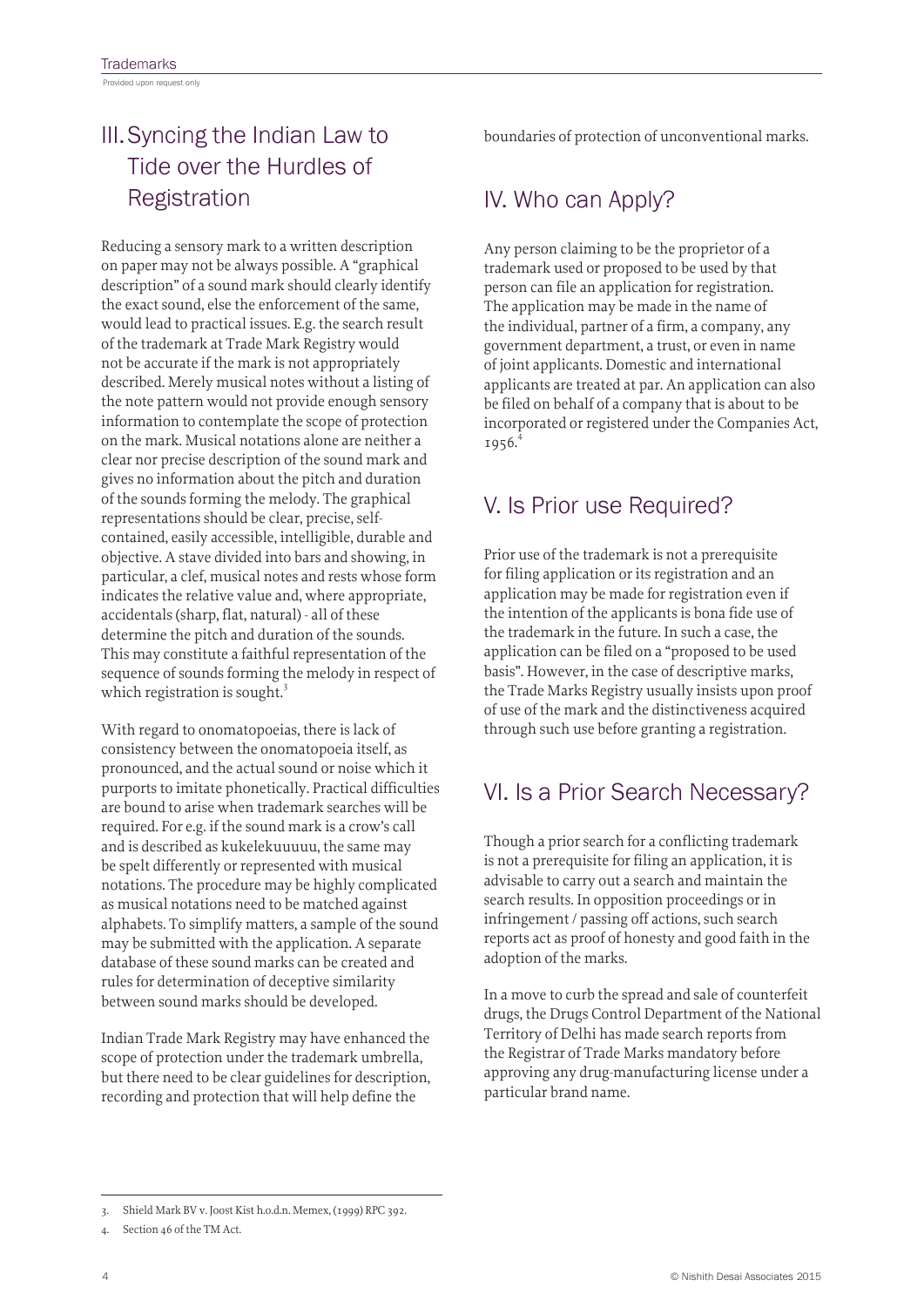This initiative by the Delhi Drugs Authority is in pursuance of the Indian Supreme Court's (**SC**) observations in the case of Cadila Health Care Ltd. v. Cadila Pharmaceuticals Ltd. (decided on March 26, 2001).<sup>5</sup> If adopted in the other states in India, this provision will eliminate the chances of approval of a deceptively similar and look-alike brand of the existing products.

# VII. What is the Process of Registration?

The application for trademark registration must

contain a clear reproduction of the sign, including any colors, forms, or three-dimensional features. These forms need to be filed with the appropriate office of the Trade Marks Registry. The sign must fulfill certain conditions in order to be protected as a trademark – or as another type of mark – and must indicate the class of goods / services to which it would apply. The TM Act has laid down absolute<sup>6</sup> and *relative grounds of refusal<sup>7</sup>* of trademark registration. These grounds are akin to the provisions of the UK Trademark Act of 1994.

The process of registration of trademarks under the TM Act can be explained utilizing the diagram on the following page:

| <b>SELECTION OF THE</b><br><b>MARK</b>           | Mark should be distinctive and should not be in the prohibited category.                                                                                                                                                                                                                         |
|--------------------------------------------------|--------------------------------------------------------------------------------------------------------------------------------------------------------------------------------------------------------------------------------------------------------------------------------------------------|
|                                                  |                                                                                                                                                                                                                                                                                                  |
| <b>SEARCH BEFORE</b><br><b>APPLICATION</b>       | Carry out a search at the Trade Marks Registry, to find out if same or similar marks are<br>either registered or pending registration. This is advisable although not compulsory.                                                                                                                |
|                                                  |                                                                                                                                                                                                                                                                                                  |
| <b>FILING OF THE</b><br><b>APPLICATION</b>       | Under the Trade Marks Act, a single application with respect to multiple classes can be<br>filed.                                                                                                                                                                                                |
|                                                  |                                                                                                                                                                                                                                                                                                  |
| <b>NUMBERING OF THE</b><br><b>APPLICATION</b>    | The application is dated and numbered, and a copy is returned to the applicant /<br>attorney. Once the mark is registered, this number is deemed to be the Registration<br>Number.                                                                                                               |
|                                                  |                                                                                                                                                                                                                                                                                                  |
| <b>MEETING THE OFFICIAL</b><br><b>OBJECTIONS</b> | The Trade Marks Registry sends the "Official Examination Report" asking for<br>clarificatioans, if any, and also cites identical or deceptively similar marks already<br>registered or pending registration. The applicant has to overcome the objections.                                       |
|                                                  |                                                                                                                                                                                                                                                                                                  |
| <b>ADVERTISING OF THE</b><br><b>APPLICATION</b>  | The application is thereafter published in the "Trade Marks Journal," which is a<br>Government of India publication, published by the Trade Marks Registry.                                                                                                                                      |
|                                                  |                                                                                                                                                                                                                                                                                                  |
| <b>ACCEPTANCE OF THE</b><br><b>APPLICATION</b>   | After publication, if the application is not opposed within the specified opposition<br>period (four months), then the registration is granted. On the other hand, if it is<br>opposed by a third party, the registration is granted only if the matter is decided in<br>favor of the applicant. |
|                                                  |                                                                                                                                                                                                                                                                                                  |

<sup>5.</sup> (2001) SCL 534. In paragraph 41 of the judgment, the Supreme Court observed:

<sup>&</sup>quot;Keeping in view the provisions of Section 17-B of the Drugs and Cosmetics Act, 1940 which, inter alia, indicates an imitation or resemblance of another drug in a manner likely to deceive being regarded as a spurious drug it is but proper that before granting permission to manufacture a drug under a brand name the authority under that Act is satisfied that there will be no confusion or deception in the market. The authorities should consider requiring such an applicant to submit an official search report from the Trade Mark office pertaining to the trade mark in question which will enable the drug authority to arrive at a correct conclusion."

<sup>6.</sup> Section 9 of the TM Act.

<sup>7.</sup> Section 11 of the TM Act.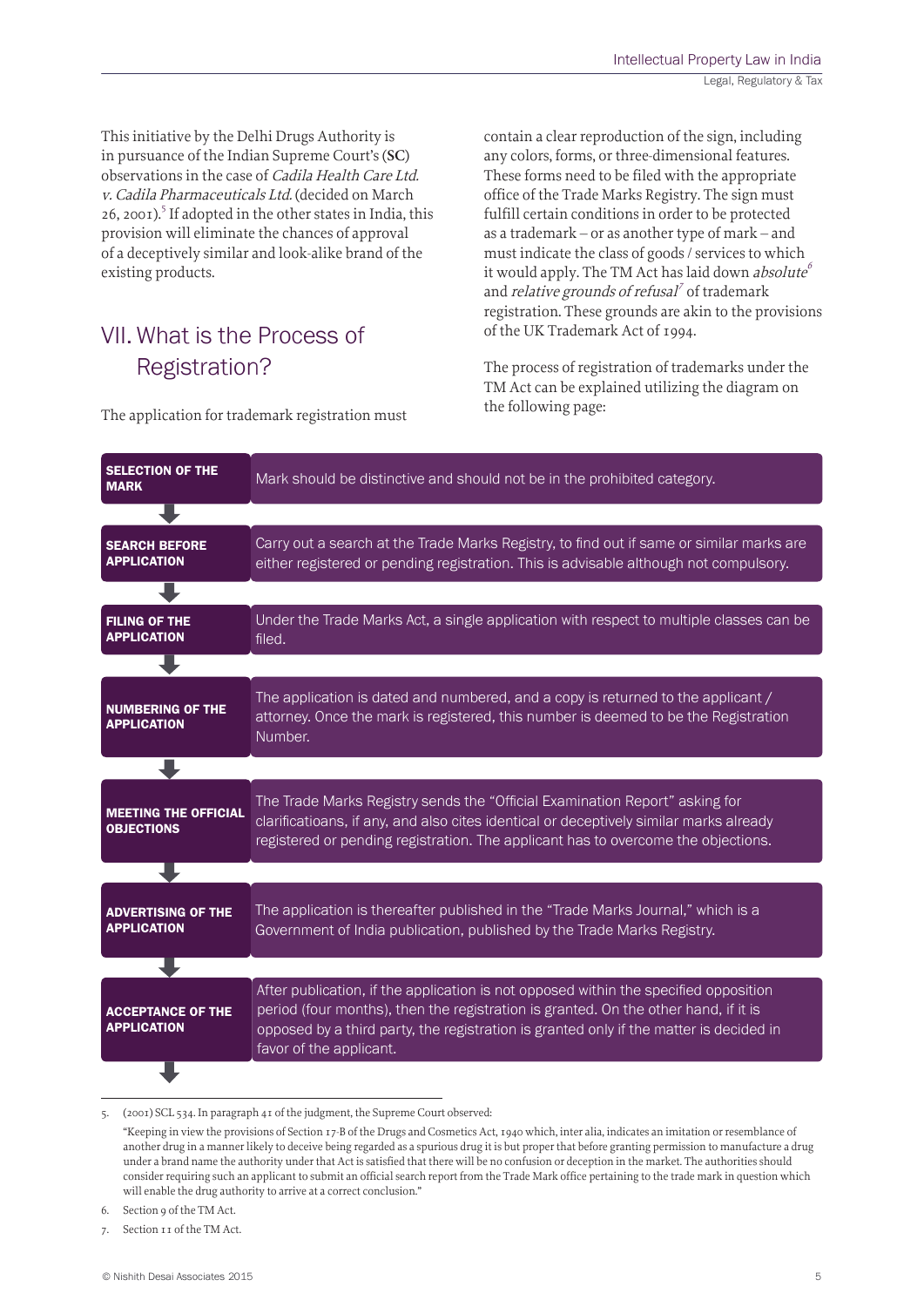#### **Trademarks**

Provided upon request only

| <b>OPPOSITION</b><br><b>PROCEEDINGS</b>               | After the objections are successfully met and answers are provided to the queries,<br>the Trade Marks Registry issues an official letter intimating their acceptance of the<br>application.        |
|-------------------------------------------------------|----------------------------------------------------------------------------------------------------------------------------------------------------------------------------------------------------|
|                                                       |                                                                                                                                                                                                    |
| <b>ISSUE OF CERTIFICATE</b><br><b>OF REGISTRATION</b> | Registration of a trademark normally takes four to five years. However, when the<br>registration certificate is issued, it is always effective from the date on which the<br>application is filed. |

# VIII.Can the Registration Process be Expedited?

After receipt of the official number of an application, the applicant may request an expedited examination of a registration application, together with a declaration stating the reason for the request and a payment of five times the application fee. If the Registrar of Trademarks is satisfied with the reason, the examination of the application is expedited and the examination report is issued within three months of the date of such request. If such a request is rejected after the hearing, the fee paid is refunded. $\delta$ 

# IX.What is the Term of Registration?

The registration is valid for ten years and is renewable for a subsequent period of ten years. Nonrenewal leads to a lapse of registration. However, there is a procedure whereby a lapsed registration can be restored.

# X.How can the Registration of a Trademark be Cancelled?

An application for cancellation or rectification of registration of a trademark can only be filed by the aggrieved person (e.g. prior users of the mark). Such an application must be filed with the Registrar of Trade Marks or the Appellate Board.

# XI.Grounds for Cancellation / Revocation

The following are some of the grounds on which the registration of a trademark can be removed or cancelled:

- The trademark was registered without any bona fide intention on the part of the applicant to use the trademark and there has been no bona fide use of the trademark for the time being up to a date three months before the date of the application for removal;<sup>9</sup> or
- That up to a date three months before the date of application for removal, a continuous period of five years from the date on which the trademark is actually entered on the register or longer has elapsed during which the trademark was registered and during which there was no bona fide use thereof:<sup>10</sup> or
- The trademark was registered without sufficient cause, or the trademark is wrongly remaining on the Register.<sup>11</sup>

### XII. Assignment of Trademarks<sup>12</sup>

A registered trademark can be assigned or transmitted with or without the goodwill of the business concerned, and in respect of either or all of the goods or services in respect of which the trademark is registered. An unregistered trademark can be assigned or transmitted with or without the goodwill of the business concerned. However, in respect of assignment of trademarks (registered or unregistered) without goodwill of the business concerned, the prescribed procedure has to be

<sup>8.</sup> Rule 38 of the Trade Marks Rules, 2002.

<sup>9.</sup> Section 47(1) (a) of the TM Act.

<sup>10.</sup> Section  $47(1)(b)$  of the TM Act.

<sup>11.</sup> Section 57 of the TM Act.

<sup>12.</sup> Sections 37 to 45 of the TM Act deal with the provisions of the assignment and transmission of the trade mark.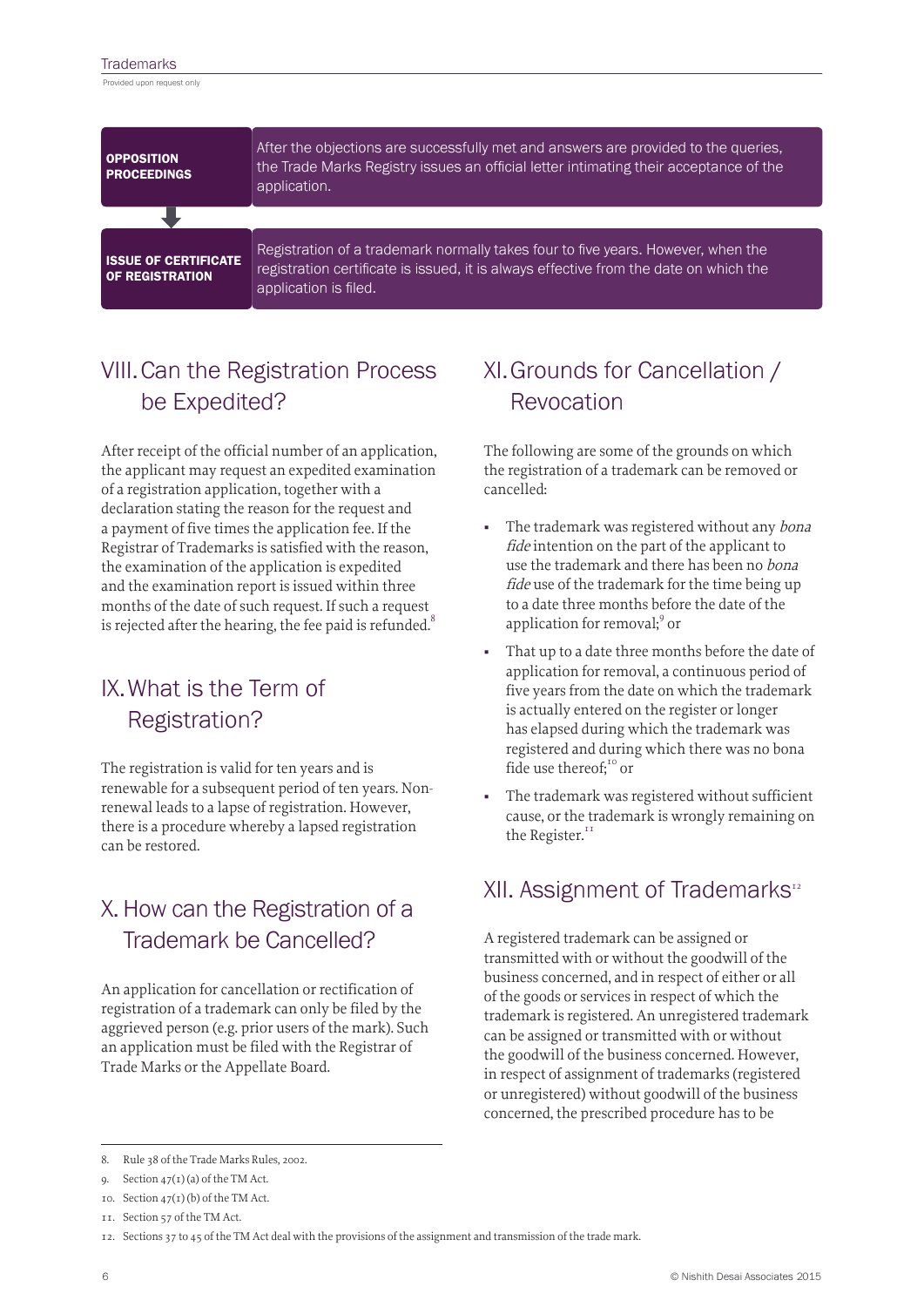followed, which inter alia, includes advertisement of the proposed assignment to be published in the newspapers. The Registrar of Trade Marks could impose certain restrictions and conditions for the assignment or transmission of the trademark. To be effective, the assignment or transmission must be recorded with the Registrar of Trade Marks.

### XIII. License of Trademarks

The TM Act provides for a registration procedure of registered / licensed users of the registered trademark. The benefit of use by the registered / license user accrues to the benefit of the mark's proprietor.13 The TM Act recognizes non-registered licensed use if only such use is with the consent of the proprietor as embodied in a written agreement and if such user satisfies the prescribed conditions.<sup>14</sup> Owners of Indian registered trademarks, who are located abroad, having no presence in India, can use their trademarks in India by granting licenses to the Indian parties.

## XIV.Rights Conferred by Registration<sup>15</sup>

The registration of a trademark gives the registered proprietor the exclusive right to use the trademark in relation to the goods or services for which it is registered and to obtain relief with respect to infringement of the same. Registration acts as a public notice to others, informing them that they should not use the trademarks which are registered or pending for registration.

# XV. Paris Convention

Reciprocity for the purpose of claiming priority is allowed from the applications originating from the Paris Convention countries if filed within 6 months from the date of priority.

### XVI. Infringement of Trademark

Registration of a trademark is a prerequisite for initiating an infringement action. The following essential conditions must exist for initiation of an infringement action:<sup>16</sup>

- The allegedly infringing mark must be either identical or deceptively similar to the registered trademark;
- The goods / services in relation to which the allegedly infringing mark is used must be specifically covered by the registration of the registered trademark;
- The use of the allegedly infringing mark must be in the course of trade; and
- The use must be in such a manner as to render the use likely to be taken as being used as a trademark.

A registered trademark is also infringed by use of a mark when because of:

- Its identity with registered trademark and similarity with goods / services covered by registration; or
- Its similarity with registered trademark and identity with goods / services covered by registration; or
- Its identity with registered trademark and identity with goods / services covered by registration

Is likely to cause confusion on the part of the public (in case 3 above, confusion is presumed), or which is likely to have an association with the registered trademark.<sup>17</sup>

If an identical or similar mark is used with respect to goods or services which are not similar to those for which a registered trademark is registered, such use amounts to infringement if a registered trademark has reputation in India and the use of the mark without due cause takes unfair advantage of or is detrimental to the distinctive character or repute of the registered trademark.<sup>18</sup>

17. Sections 29(2) and (3) of the TM Act.

<sup>13.</sup> Section 48(2) of the TM Act.

<sup>14.</sup> Section  $2(1)(r)$  read with Section  $48(2)$  of the TM Act.

<sup>15.</sup> Section 28 of the TM Act.

<sup>16.</sup> Section 29(1) of the TM Act.

<sup>18.</sup> Section 29(4) of the TM Act.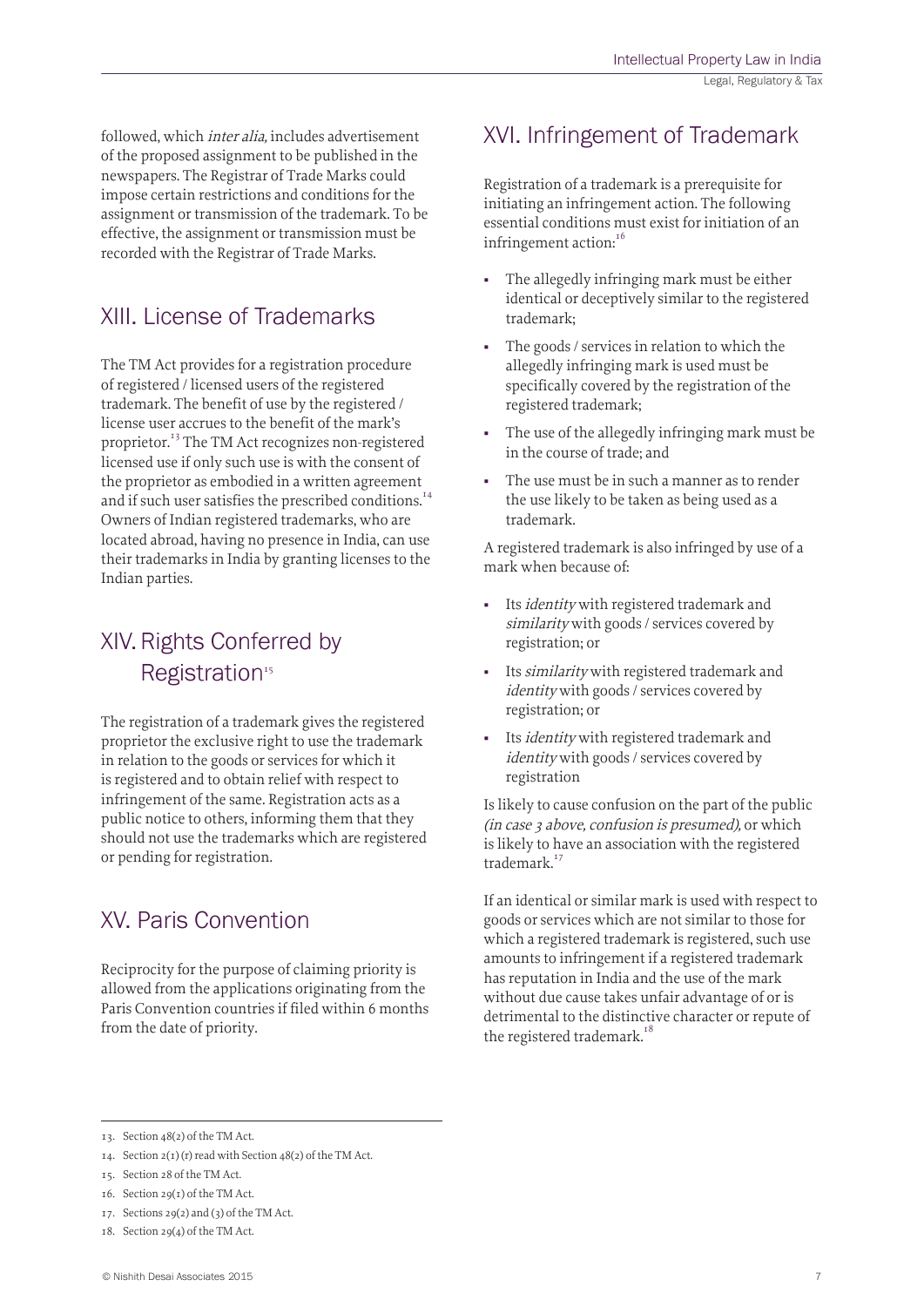Under the TM Act, the following acts would also amount to an infringement of the RTM:

- Use of the registered trademark as a trade name or part of the trade name dealing in same goods or services for which the registered trademark is registered;<sup>19</sup> or
- Use of the trademark in advertising if such advertising takes unfair advantage of and is contrary to the honest practice in industrial or commercial matters, or is detrimental to its distinctive character; or against the reputation of the trademark.<sup>20</sup>
- Under the TM Act, even oral use of the mark can constitute infringement.<sup>21</sup>

# XVII.Who can sue for Infringement?

The registered proprietor, his heirs and the registered user(s) can sue for infringement. An assignee of a registered trademark can also sue for infringement. A passing off suit can be converted into a combined action of infringement and passing off, if the registration of the trademark is obtained before the final hearing of the passing off suit.

### XVIII. Passing Off

The user of an unregistered trademark is barred from instituting an infringement action. However, if the mark in question has become well known in India, the user of such a trademark is not without recourse and may seek a remedy by means of a passing off action. The purpose of this tort is to protect commercial goodwill and to ensure that one's business reputation is not exploited. Since business goodwill is an asset and therefore a species of property, the law protects it against encroachment as such. In a passing off action, the plaintiff must establish that the mark, name or get-up - the use of which by the defendant is subject of the action - is distinctive of his goods in the eyes of the public or class of public and that his goods are identified in the market by a particular mark or symbol.

## XIX.Recognition of Foreign Well-Known Marks & Trans-border Reputation

The courts in India have recognized the trans-border reputation of foreign trademarks and trade names and the importance of their protection.

The ruling of the Supreme Court of India in N. R. Dongre and Others v. Whirlpool Corporation and Another<sup>22</sup> was perhaps the first Indian case to recognize the concept of trans-border reputation of trademarks. The subject matter of this case was the manufacture, sale of washing machines by an Indian company using the trademark "Whirlpool" as part of the name by which it had recently commenced marketing its washing machines. The appellant had also advertised the washing machines as such. The claim of the respondent, the Whirlpool Corporation and its Indian joint venture TVS-Whirlpool Limited was based on prior user of the mark "Whirlpool" and the fact that the trademark had a trans-border reputation. They contended that any goods marketed with the mark "Whirlpool" gave the impression of being goods manufactured by the respondents. The washing machines manufactured, sold, and advertised by the appellant gave that impression and this resulted in confusion arising in the market. The Whirlpool Corporation sought a temporary injunction against the appellant's use of the mark, which was granted by the Delhi High Court and upheld by the Supreme Court of India. This judgment has been relied upon successfully in a number of decisions passed by Indian courts down the years. International trademarks, having no actual presence in India could, as a result, be enforced in India if a trans-border reputation with respect to such trademarks can be shown to exist. Subsequently, marks such as Volvo, Caterpillar, and Ocuflox, have received protection of their trademarks via judicial decisions.

## XX. Orders in Infringement and Passing off Suits

In an action for infringement of a registered trademark, or in an action for passing off for either a

<sup>19.</sup> Section 29(5) of the TM Act.

<sup>20.</sup> Section 29(8) of the TM Act.

<sup>21.</sup> Section 29(9) of the TM Act.

<sup>22.</sup> (1996) 5 SCC 714.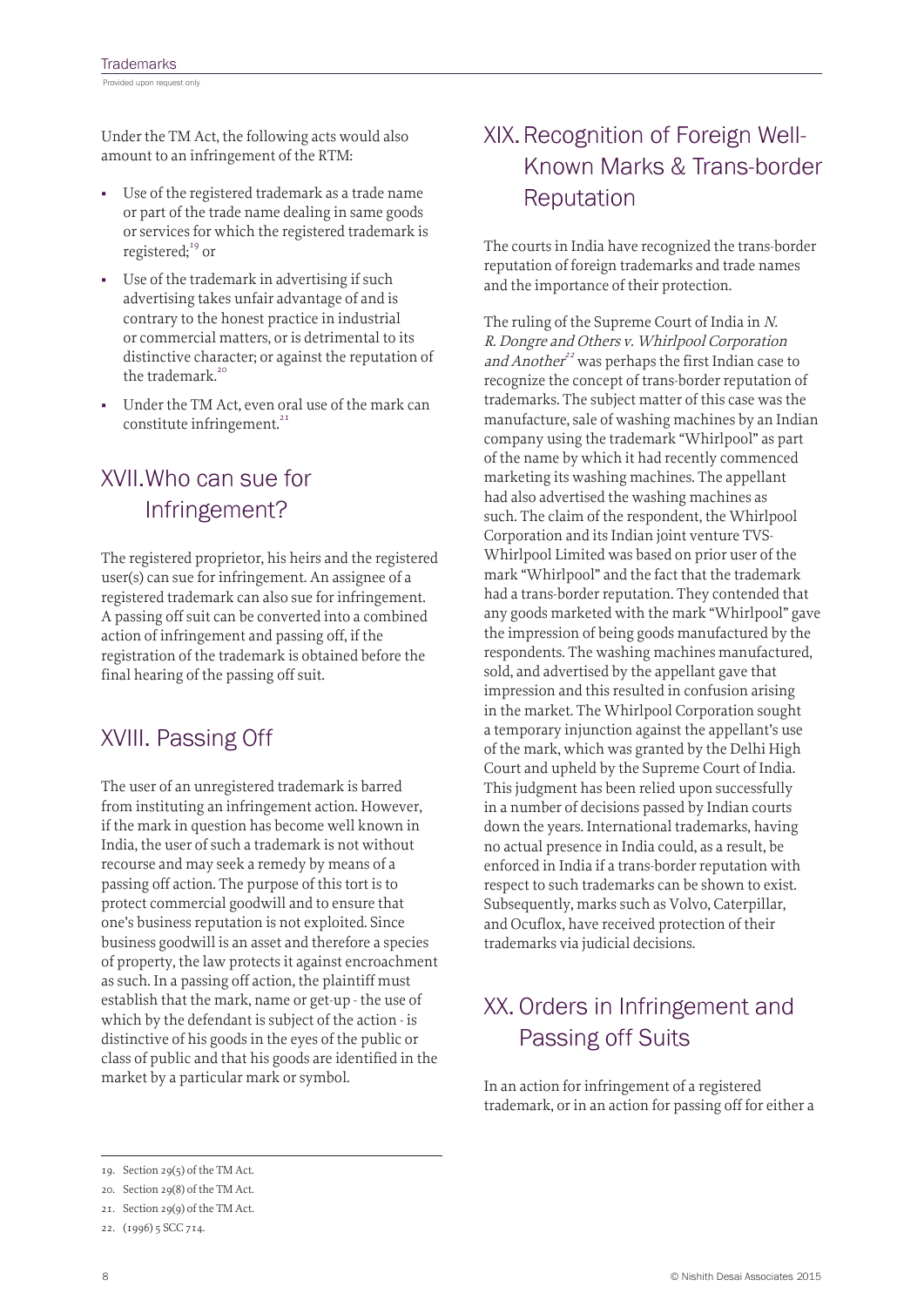registered or unregistered mark, the court may order an injunction.23 The court may also award damages or an order for account of profits along with the delivery of the infringing marks, for destruction or erasure. In addition to the civil remedies, the TM Act contains stringent criminal provisions relating to offenses and penalties.

<sup>23.</sup> Section 135 of the TM Act provides for identical reliefs for infringement and passing off.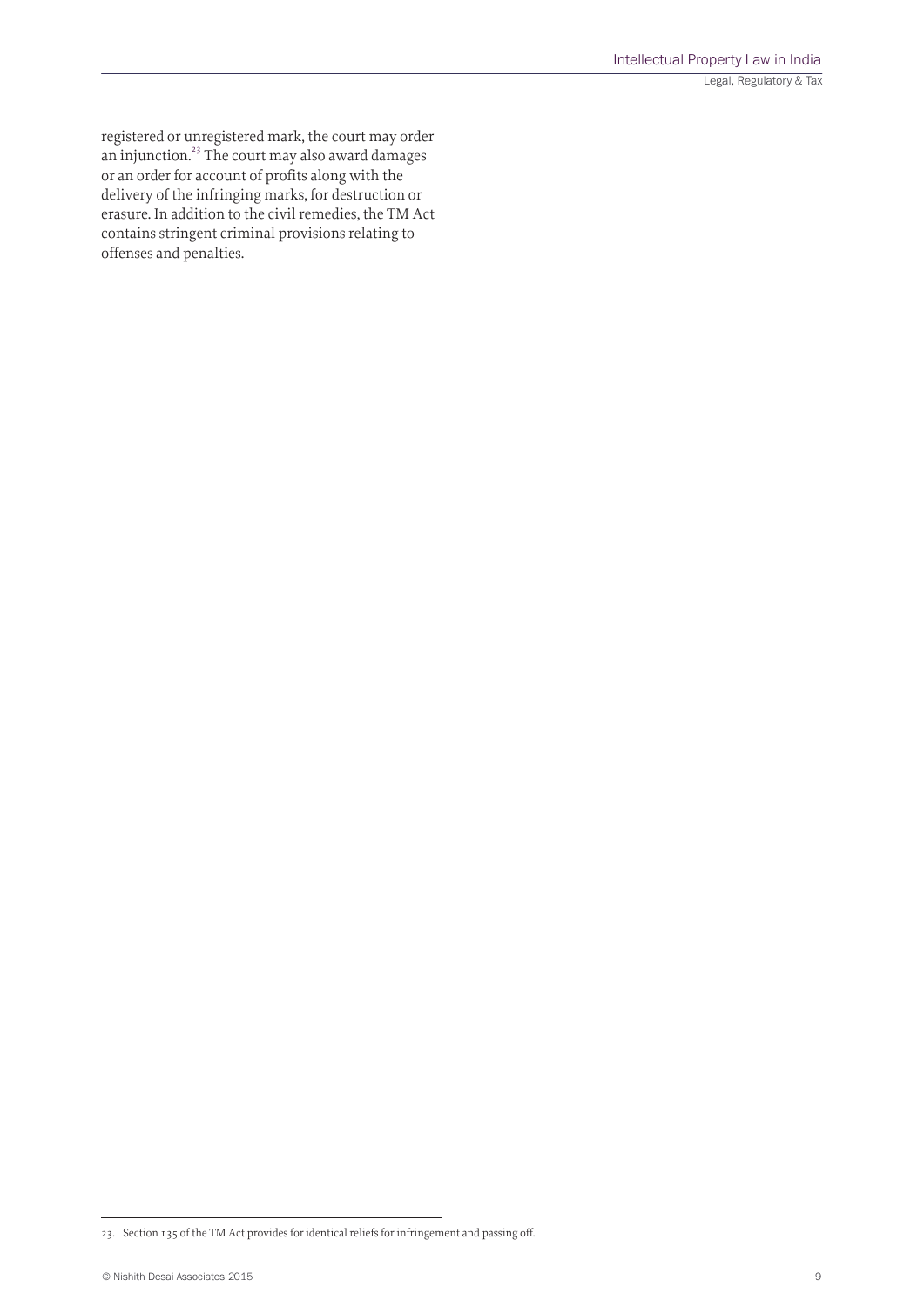# 4. Domain Names

Indian courts have been proactive in granting orders against the use of infringing domain names. Some of the cases in which injunctions against the use of conflicting domain names have been granted are: www.sifynet.com v. www.siffynet.com<sup>24</sup> www. yahoo.com v. www.yahooindia.com<sup>25</sup> and www.

rediff.com v. www.radiff.com.<sup>26</sup> In the www.yahoo. com case it has been held that "the domain name serves the same function as a trade mark, and is not a mere address or like finding number on the internet, and therefore, it is entitled to equal protection as a trademark".

<sup>24.</sup> Satyam Infoway Ltd. v. Sifynet Solutions Pvt. Ltd. AIR 2004 SC 3540.

<sup>25.</sup> Yahoo India v. Akash Arora (1999) PTC 201 (Del).

<sup>26.</sup> Rediff Communications Limited v. Cyberbooth AIR 2000 Bom 27.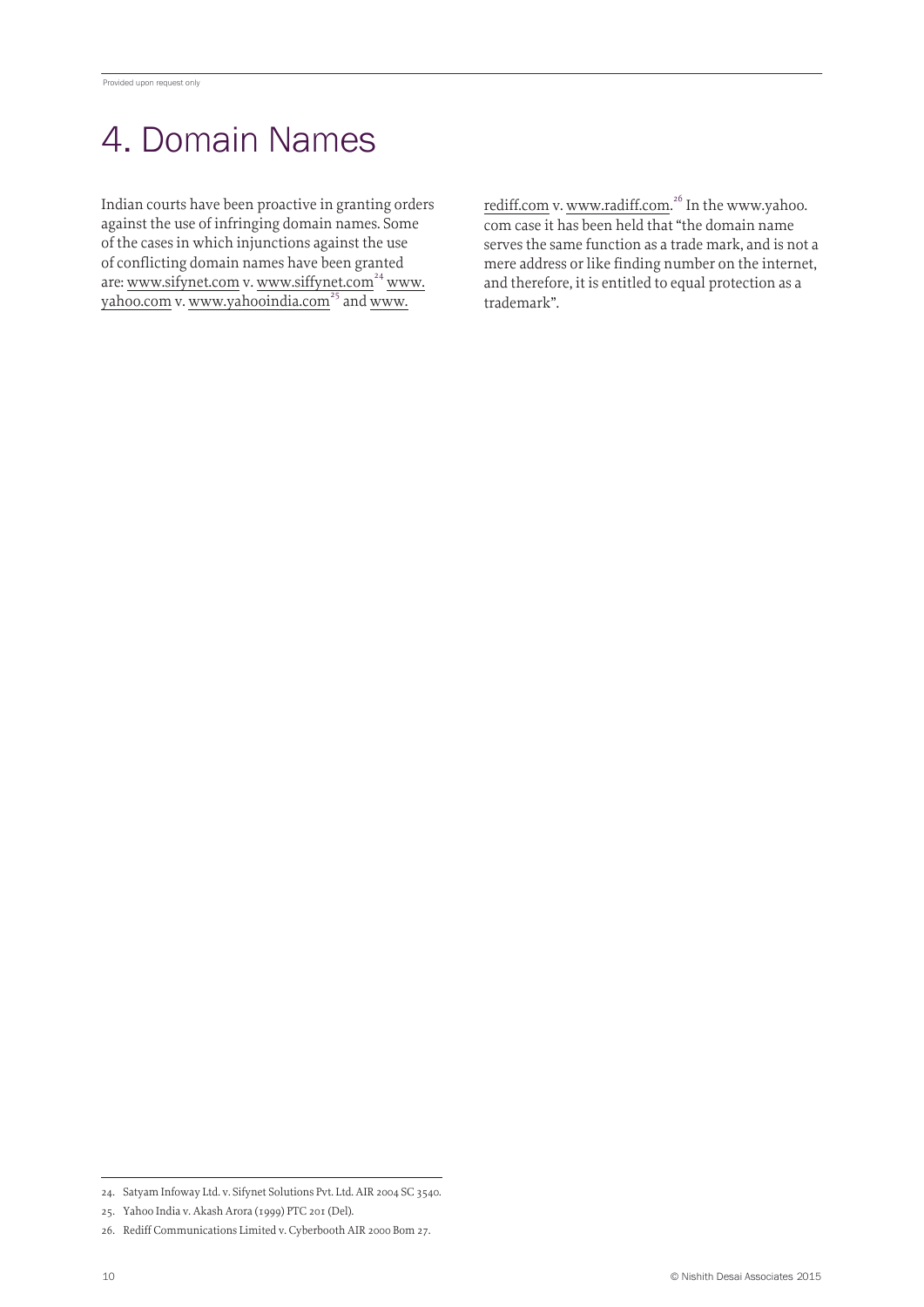# 5. Copyrights

The Copyright Act, 1957 ("**Copyright Act**"), supported by the Copyright Rules, 1958 ("**Copyright Rules**"), is the governing law for copyright protection in India. Substantial amendments were carried out to the Copyright Act, in early 2012 ("**Amendment**"). Some of the salient amendments have been discussed in this section.

The Copyright Act provides that a copyright subsists in an original literary, dramatic, musical or artistic work, cinematograph films, and sound recordings.<sup>27</sup> However, no copyright subsists in a cinematograph film if a substantial part of the film is an infringement of the copyright in any other work or in a sound recording, if in making the sound recording of a literary, dramatic or musical work, copyright in such work is infringed.<sup>28</sup> A computer programme is treated as a "literary work" and is protected as such.

# I. Is Copyright Registration Compulsory?

Under Indian law, registration is not a prerequisite for acquiring a copyright in a work. A copyright in a work is created when the work is created and given a material form, provided it is original. The Copyright Act provides for a copyright registration procedure. However, unlike the U.S. law, the Indian law registration does not confer any special rights or privileges with respect to the registered copyrighted work. The Register of Copyright acts as prima facie evidence of the particulars entered therein. The documents purporting to be copies of the entries and extracts from the Register certified by the Registrar of Copyright are admissible in evidence in all courts without further proof of original.<sup>29</sup> Thus, registration only raises a presumption that the person in the Register is the actual author, owner or right holder. The presumption is not conclusive. But where contrary evidence is not forthcoming, it is not necessary to render further proof to show that the copyright vests in the person mentioned in the Register. In infringement suits and criminal proceedings, when time is of essence to obtain urgent orders, registration is of tremendous help. Copyright notice is not necessary under the Indian law to claim

# II. Berne Convention and Universal Copyright Convention

India is a member of the above conventions. The Government of India has passed the International Copyright Order, 1958. According to this Order, any work first published in any country - which is a member of any of the above conventions - is granted the same treatment as if it was first published in India.

# III.What Rights does Copyright Provide?

A copyright grants protection to the creator and his representatives for the works and prevents such works from being copied or reproduced without his/ their consent. The creator of a work can prohibit or authorize anyone to:

- reproduce the work in any form, such as print, sound ,video, etc;
- use the work for a public performance, such as a play or a musical work;
- make copies/recordings of the work, such as via compact discs, cassettes, etc.;
- broadcast it in various forms; or
- translate the same to other languages

# IV. What is the term of Copyright?

The term of copyright is, in most cases, the lifetime of the author plus 60 years thereafter.

protection

<sup>27.</sup> Section 13 of the Copyright Act.

<sup>28.</sup> Ibid.

<sup>29.</sup> Section 48 of the Copyright Act.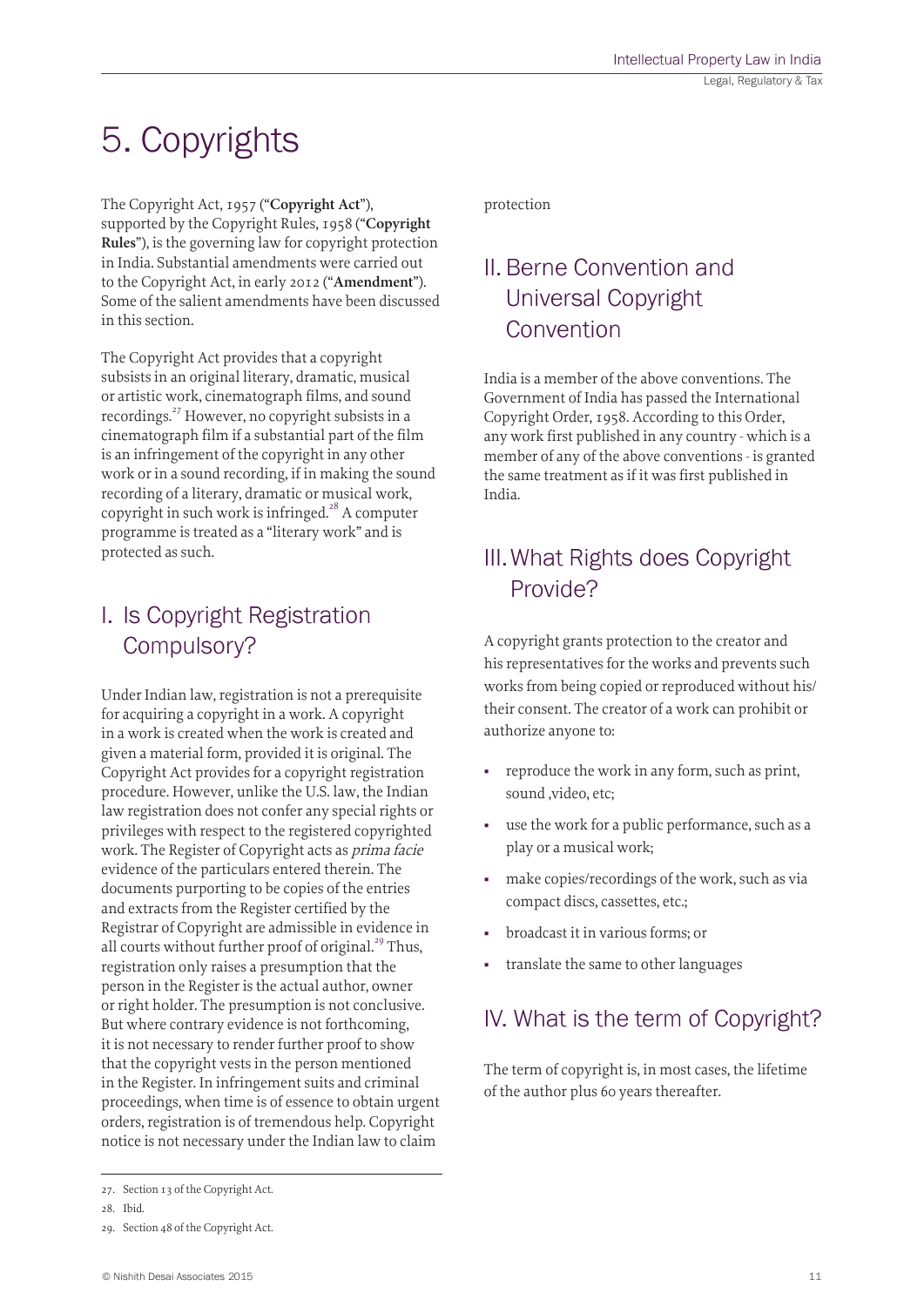# V. First Ownership of Copyright & 'Work for Hire'

The author of a work is usually the 'first owner' of such work. In certain circumstances, Section 17 of the Copyright Act determines who may be regarded as the 'first owner' of a copyrighted work. The concept of 'first owner' under Indian copyright law is quite important and may be determined as follows:

- In the case of a literary, dramatic or artistic work (which includes a photograph, painting or a portrait) created during the course of employment or, under a contract of service or apprenticeship, for the purpose of publication in a newspaper, magazine or similar periodical, the proprietor of such a publication shall, in the absence of a contract to the contrary, be the first owner of copyright. However, such ownership shall vest with the proprietor of the publication only for the limited purpose of publishing the work or a reproduction of the work in a publication and, for all other purposes, the copyright shall vest with the author of the work.
- If a photograph, painting or portrait has not been made for the purposes of publication in a periodical but has been made for any other purpose, then in the absence of a contract to the contrary, the copyright in such work shall vest with the person at whose instance the work was  $created.<sup>3</sup>$
- In the case of a cinematograph film, in the absence of a contract to the contrary, the copyright in the cinematograph film shall vest with the producer of the film i.e. the person at whose instance the film was made for a valuable consideration.<sup>31</sup>
- In case of a work made during the course of employment or under a contract of service or apprenticeship, (to which the instances given under serial no. 1 do not apply), the employer shall, in the absence of a contract to the contrary shall be the first owner of copyright. $32$
- In case of a government work, in the absence of a contract to the contrary, the copyright in the work shall vest with the government.<sup>33</sup>

The concept of 'Work for Hire' though not expressly covered under the Copyright Act, it is implied under Section 17 whereby, the copyright in any work

created on commissioned basis, shall vest with the person creating such work. In order to vest the copyright with the person commissioning the work, an assignment in writing shall be necessary.

# VI.Special Monetary Rights in Underlying Works in a Cinematograph Film / Sound Recordings.

- The Amendment has introduced significant monetary rights for authors of literary, musical works etc. that are incorporated in cinematograph films and sound recordings. Authors of literary or musical works (i) incorporated in films; or (ii) sound recordings (which are not part of films) have the right to receive royalties equal to the royalties received by the assignee of such rights for exploitation of their works (other than communication to public of that film in cinema halls). These rights cannot be assigned or waived by the right holders (except in favor of legal heirs and copyright societies). Any agreement that seeks to assign or waive the above rights shall be void. While the language in the amendment is not very clear from the debates surrounding the Amendment, it seems that scriptwriters/screenplay writers are intended to be covered within the scope of these provisions.
- Further, no assignment of the copyright in any work to make a cinematograph film or sound recording can affect the right of the author of the work to claim royalties or any other consideration payable in case of utilization of the work in any form other than as part of the cinematograph film or sound recording.
- The business of issuing or granting license in respect of literary, dramatic, musical and artistic works incorporated in a cinematographic film or sound recordings post the amendment can be carried out only through a copyright society duly registered under the Act.

# VII. Assignment of Copyright

As mandated by Section 19, no assignment of copyright shall be valid unless such assignment is in

<sup>30.</sup> Proviso (a) and (b) to Section 17 of the Copyright Act.

<sup>31.</sup> Proviso (b) to Section 17 of the Copyright Act.

<sup>32.</sup> Proviso (c) to Section 17 of the Copyright Act.

<sup>33.</sup> Proviso (d) to Section 17 of the Copyright Act.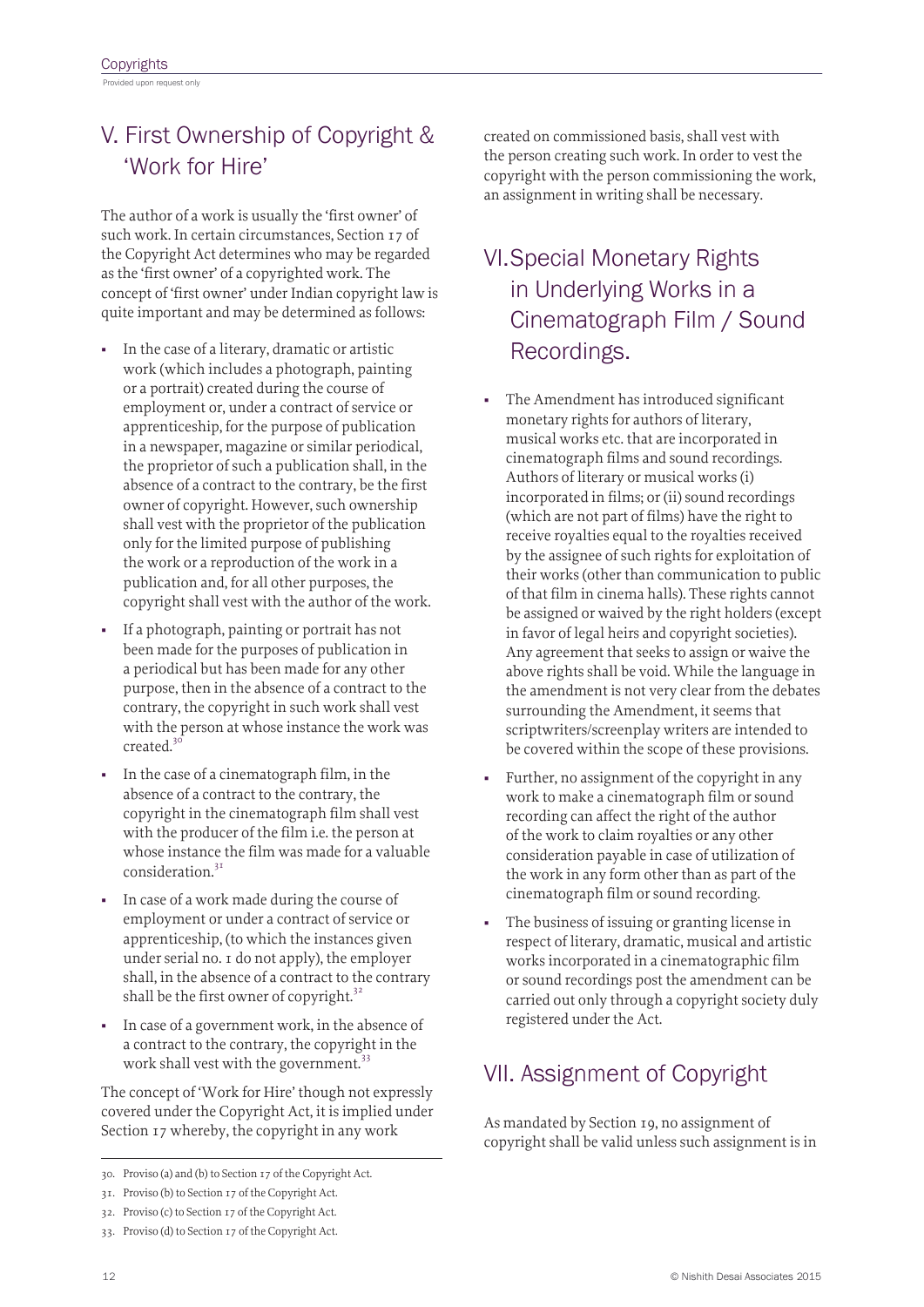writing and signed by the assignee and the assignee. Such assignment ought to identify:

- the work and the rights assigned,
- the territorial extent and,
- the duration of the assignment

Where, the territorial extent and the duration of the assignment has not been specified, it shall be deemed that the assignment extends to the territory of India and the duration of assignment is for a period of five years respectively.

Under Section 18 of the Copyright Act, even the copyright in a future work can be assigned in accordance with Section 19, however, such assignment shall come into effect only upon date of creation of the work. It has now been added by the Amendment that no assignment shall be applied to any medium or mode of exploitation of the work, which did not exist or was not in commercial use at the time when the assignment was made, unless the assignment specifically referred to such medium or mode of exploitation of the work.

### VIII. Moral Rights

Section 57 of the Copyright Act grants an author "special rights," which exist independently of the author's copyright, and subsists even after the assignment (whole or partial) of the said copyright. The author has the right to (a) claim authorship of the work; and (b) restrain or claim damages with respect to any distortion, mutilation, modification, or other act in relation to the said work if such distortion, mutilation, modification, or other act would be prejudicial to his honor or repute.These special rights can be exercised by the legal representatives of the author. Before the Amendment the right to claim authorship could not be exercised by legal representatives of the author. Now, post death of the author, if he is not given credit for his work, then even legal representatives, may be able to take necessary action to remedy such breach. As per the Amendment, the right against distortion is available even after the expiry of the term of copyright. Earlier, it was available only against distortion, mutilation etc. done during the term of copyright of the work.

### IX. Rights Related to Copyright

A field of rights related to copyright has rapidly developed over the last 50 years. These related rights have developed around copyrighted works and provide similar, though more limited protection. Such rights are:

#### A. Performers' Right

When any performer (e.g., an actor or a musician) appears or engages in any performance, he has this special right in relation to his performance. The Amendment has modified the definition of "Performer" by clarifying that that in a cinematograph film a person whose performance is casual or incidental in nature and is not acknowledged in the credits of the film shall not be treated as a performer except for the purpose of attributing moral rights. The term of this right is 50 years from the beginning of the calendar year following the year of performance. $34$  The "Performer's Right" is stated to be the exclusive right subject to the provisions of the Act, to do or authorize for doing any of the following acts in respect of the performance or any substantial part thereof, namely:

- i. to make a sound recording or a visual recording of the performance, including
	- a. reproduction of it in any material form including the storing of it in any medium by electronic or any other means;
	- b. issuance of copies of it to the public not being copies already in circulation;
	- c. communication of it to the public;
	- d. selling or giving it on commercial rental or offer for sale or for commercial rental any copy of the recording;
- ii. to broadcast or communicate the performance to the public except where the performance is already broadcast. Once a performer has by written agreement consented to the incorporation of his performance in a cinematograph film he shall not in the absence of any contract to the contrary object to the enjoyment by the producer of the film of the performers rights in the same film. However, the performer shall be entitled for royalties in case of making of the performances for commercial use.

<sup>34.</sup> Section 38 of the Copyright Act.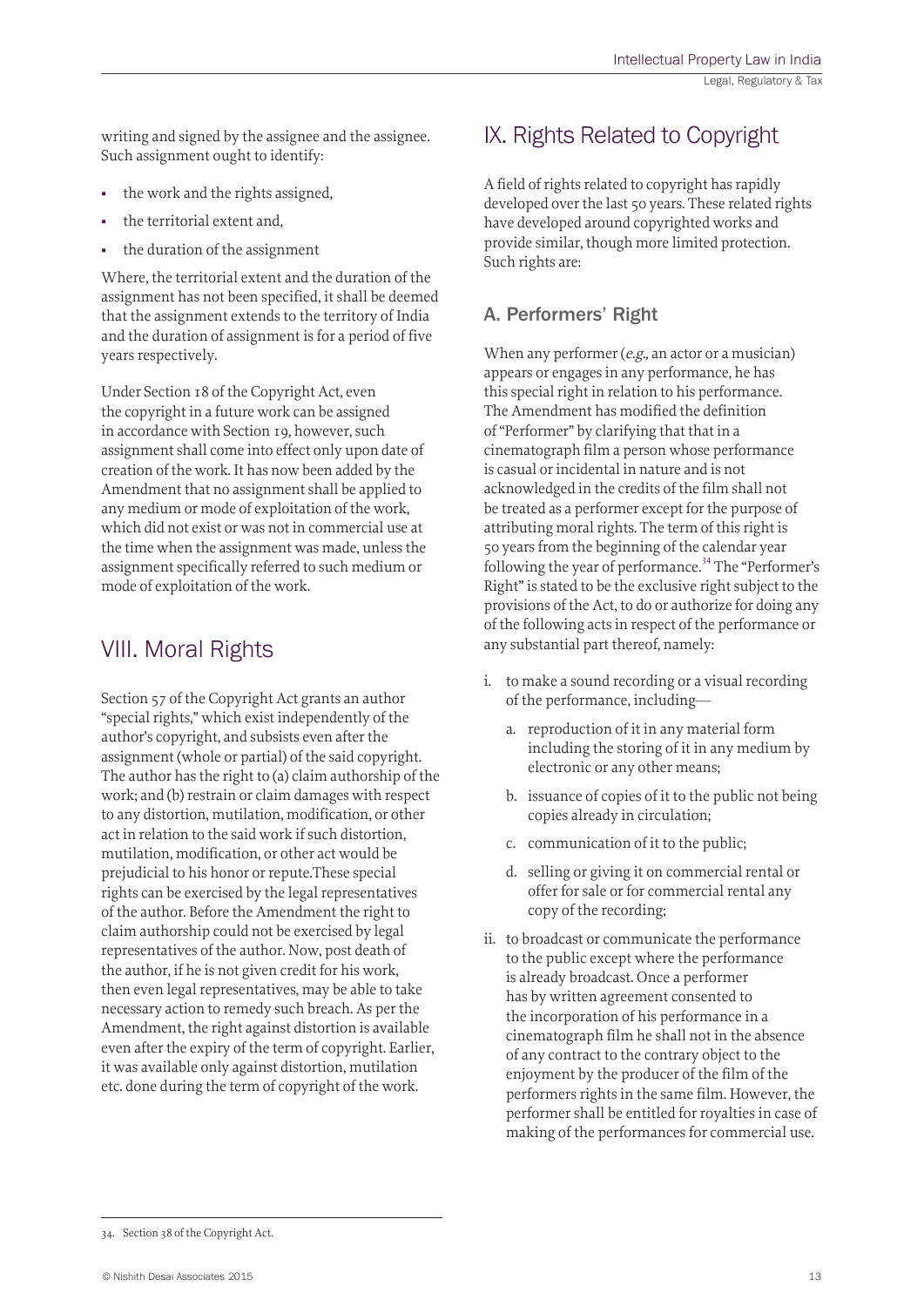#### B. Broadcast Reproduction Right

Every broadcasting organization has this right with respect to its broadcasts. The term of this right is 25 years from the beginning of the calendar year following the year in which the broadcast is made.<sup>35</sup>

# X. Infringement of a Copyright

A copyright is infringed if a person without an appropriate license does anything that the owner of the copyright has an exclusive right to do.<sup>36</sup> However, there are certain exceptions<sup>37</sup> to the above rule (e.g., fair dealing). The Copyright Act provides for both civil and criminal remedies for copyright infringement. When an infringement is proved, the copyright owner is entitled to remedies by way of injunction, damages, and order for seizure and destruction of infringing articles.

### XI.Importation of Infringing **Copies**

The Amendment has introduced a revised Section 53, which provides a detailed procedure where the owner of the copyright can make an application to the Commissioner of Customs (or any other authorised officer) for seizing of infringing copies of works that are imported into India.

# XII.Copyright Protection of **Software**

By the 1994 amendment of the Copyright Act, an inclusive definition of the term "Literary Work" was inserted to read as: "Literary Work includes computer<sup>38</sup> programmes<sup>39</sup>, tables and compilations including computer databases".<sup>40</sup> The terms tables, compilations, and computer database have not been defined in the Copyright Act.

### XIII. Rights Conferred

The owner of a computer programme ("**CP**") has the exclusive right to do or authorize third parties to do the following acts: reproduction of the CP, issuing copies to public, perform / communicate it to public, to make translation or adaptation<sup>41</sup> of the work, to sell or give on commercial rental or offer for sale or for commercial rental any copy of the CP. However, the commercial rental provision does not apply if the CP itself is not an essential part of the rental. Any violation of these exclusive rights amounts to an infringement.

### XIV. Infringement – Defenses

Section 52 of the Copyright Act enlists the acts that do not constitute copyright infringement. If the lawful possessor of the CP makes copies or adaptation of the CP in the following circumstances, they do not constitute infringement:  $(1)$  for utilizing the CP for the purpose for which it was supplied; or (2) to make backup copies purely as a temporary protection against loss, destruction or damage. Further, to obtain information essential for operating inter-operability of an independently created the CP with other the CP, the lawful possessor can do any act, provided such information is not readily available. Observation, study or test of functioning of the CP to determine the ideas and principles that underline any elements of the CP (while performing such acts necessary for the function for which the CP is supplied), does not amount to infringement. Making of copies or adaptation of the CP from a personally legally obtained copy for non-commercial personal use is also allowed. The fair dealing defense is not available in the case of a CP.

### XV. Registration

For registration of CP, a practice has developed wherein the first 25 and last 25 pages of the source code are deposited with the Registrar of Copyright. There is no specific provision for the deposit of

<sup>35.</sup> Section 37 of the Copyright Act.

<sup>36.</sup> Section 51 of the Copyright Act.

<sup>37.</sup> Section 52 of the Copyright Act.

<sup>38.</sup> Per Section 2 (ffb) of the Copyright Act: "Computer includes any electronic or similar device having information processing capabilities."

<sup>39.</sup> Per Section 2 (ffc) of the Copyright Act: "Computer Programme means a set of instructions expressed in words, codes, schemes or in any other form, including a machine readable medium, capable of causing computer to perform a particular task or achieve a particular result."

<sup>40.</sup> Section 2(o) of the Copyright Act.

<sup>41.</sup> Any use of work involving rearrangement or alteration.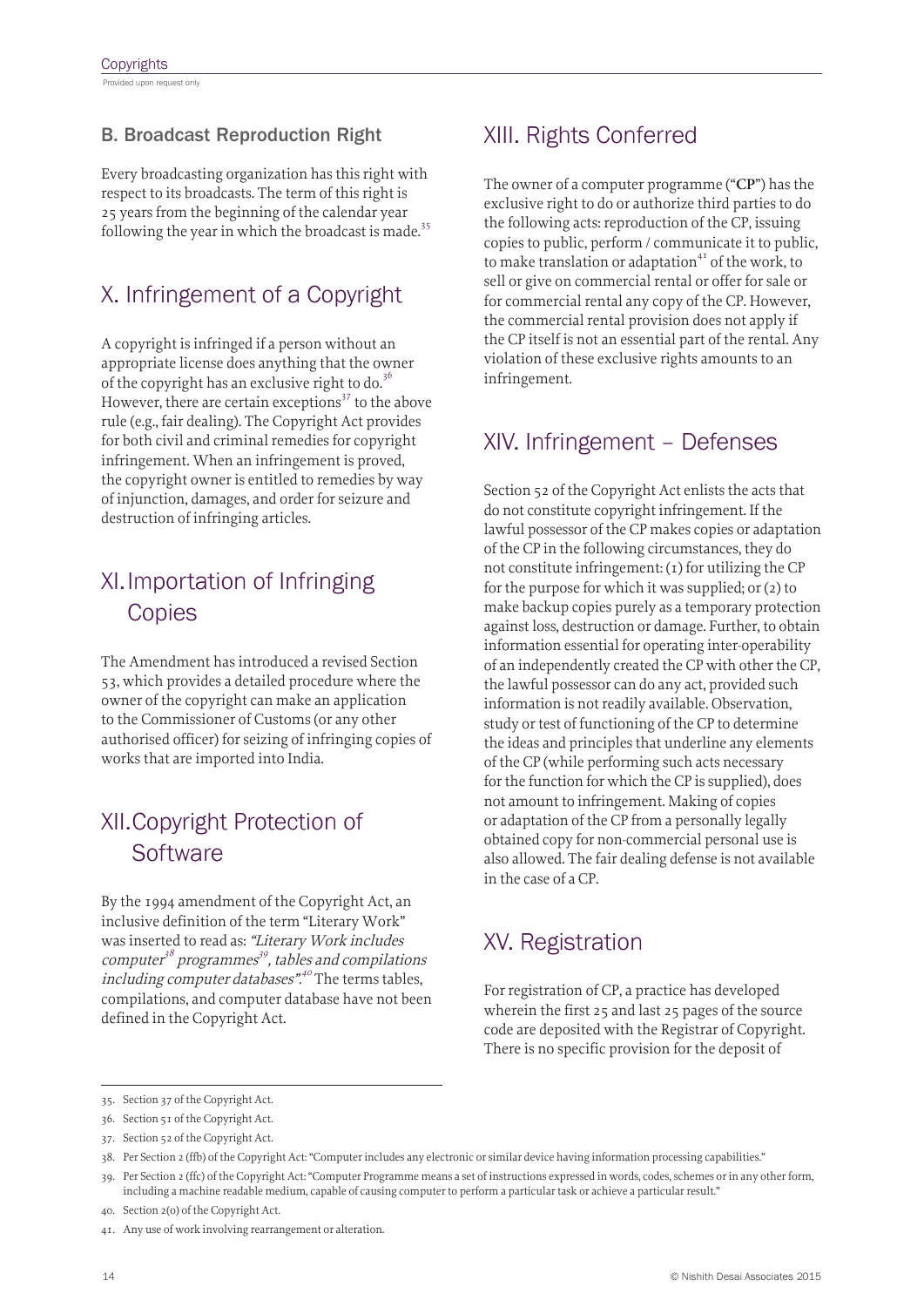the source code on any specified media. In any event, such deposit is not advisable. Since the only advantage of registration is that it acts as prima facie proof, other means could be adopted to prove date of creation, ownership of copyright, and other details with respect to the same (e.g., deposit of the CP in a safe deposit locker, posting of the CP to a lawyer or one's own address). Further, maintenance of logbooks recording the details of the development of CP could also act as proof of date of creation and ownership.

### XVI. Offences

Knowingly making use on a computer of an infringing copy of CP is a punishable offence.<sup>42</sup> The penalty for such an offence is imprisonment (minimum of seven days and maximum of three years) and a fine (minimum  $INR<sup>43</sup>$  50,000 and maximum INR 2,00,000). If the offender proves that such use was not for gain in the course of trade or business, the court may waive imprisonment and grant a fine up to INR 50,000.

# XVII. Copyright Societies

The primary function of a copyright society (also generally referred to as 'collecting society') is to administer the rights on behalf of its members and grant licenses for the commercial exploitation of these rights. Such a society collect the license fee or the royalty on behalf of its members, which is then conveyed to the members after making deductions for the expenses borne for collection and distribution.

At present, in accordance with section 33 of the Copyright Act, the following are registered as copyright societies:

- Indian Performing Rights Society or IPRS, which administers the rights relating to musical and lyrical works on behalf of its members which primarily include authors, composers and the publishers of musical and lyrical works.
- Phonographic Performance Limited or PPL administers the commercial exploitation of phonograms or sound recordings on behalf of its members.
- Society for Copyright Regulation of Indian

Producers for Film and Television or SCRIPT, which acts on behalf of the producers or the copyright owners of cinematograph and television films to protect their copyright therein.

Indian Reprographic Rights Organization or IRRO, which administers the rights relating to reprographic (photocopying) works on behalf of its members who are essentially authors and publishers of printed works such as books, newspapers, magazines, journals, periodicals, etc.

The Amendment has brought in significant changes to the provisions dealing with Copyright Societies. The Amendment permits authors of the work to be members of the Copyright Societies as opposed to only owners of works. Copyright Societies are required to have governing bodies consisting of equal number of authors and owners of work for the purpose of administration of the society. All members of the Copyright Society shall enjoy equal membership rights and there shall be no discrimination between authors and owners in the distribution of royalties. The Amendment also envisages the Copyright Societies registered under the Act to administer the rights of the performers and broadcasters. The provisions applicable to the authors' societies including the new tariff related provision specified below are applicable in relation to such societies.

The Amendment has also inserted a new Section 33A providing for the following:

- Every copyright society is required to publish its Tariff Scheme in a prescribed manner;
- Any person who is aggrieved by the tariff scheme may appeal to the Copyright Board and the Board may, if satisfied after holding such inquiry as it may consider necessary, make such orders as may be required to remove any unreasonable element, anomaly or inconsistency therein;
- However, the aggrieved person is required to pay to the copyright society any fee as may be prescribed that has fallen due before making an appeal to the Copyright Board and shall continue to pay such fee until the appeal is decided. The Board has no authority to issue any order staying the collection of such fee pending disposal of the appeal:
- The Copyright Board may after hearing the parties fix an interim tariff and direct the aggrieved parties to make the payment accordingly pending disposal of the appeal.

<sup>42.</sup> Section 63B of the Copyright Act.

<sup>43.</sup> Indian Rupees.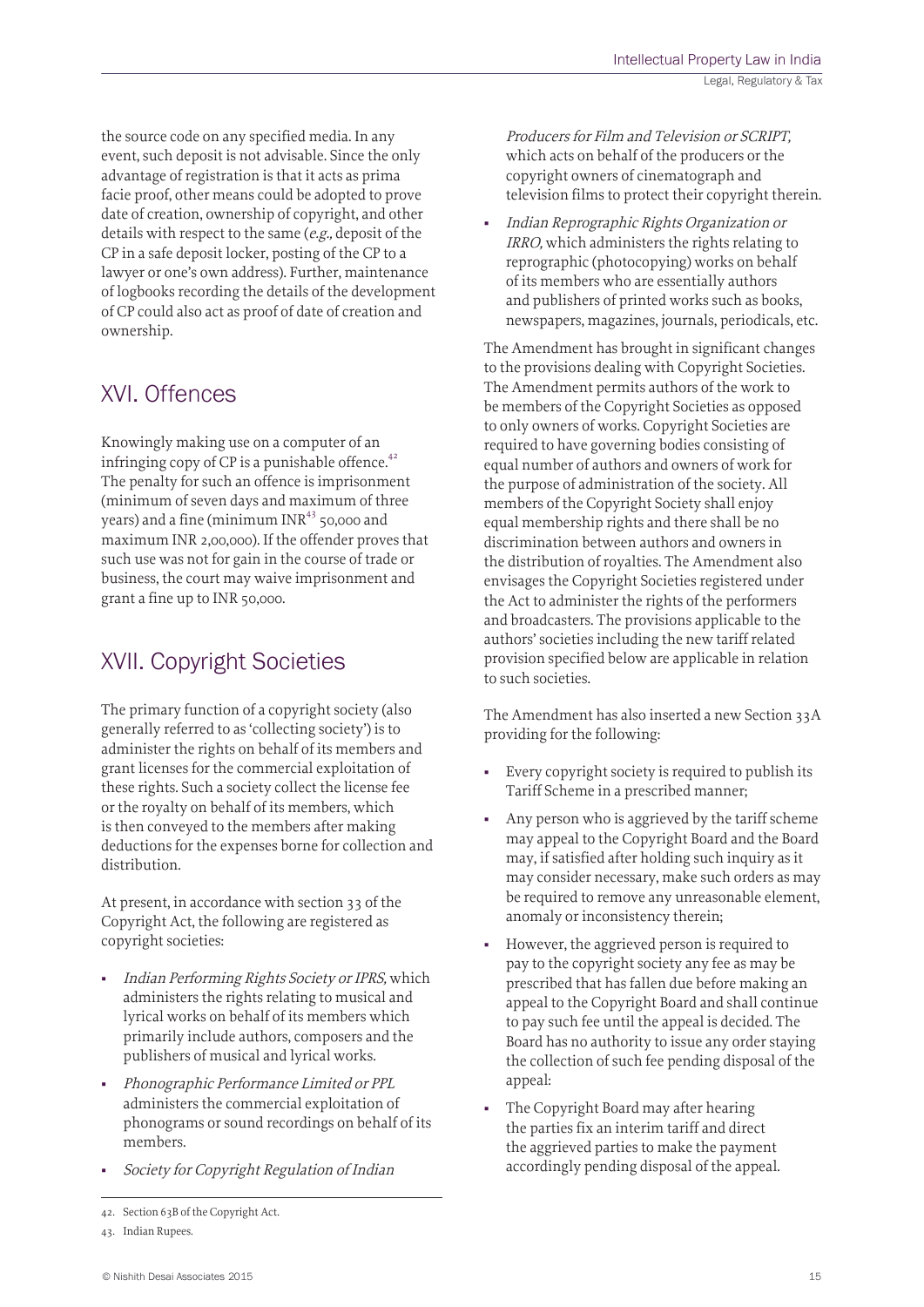XVIII. Compulsory Licenses and Statutory Licenses

A compulsory license (CL) is an involuntary license issued for a copyrighted piece of work that the copyright owner has to grant for the use of their rights in the work against payment as established under law in case the Copyright Board concludes that the copyrighted piece of work is withheld from the public. Under the Act, the CL provisions under Section 31 (in relation to published work) and 31A (in relation to unpublished or anonymous work) were earlier restricted only to Indian works. The Amendment seeks to remove this limitation. The provisions have now been made applicable to all works. A new provision has been inserted where the work may be made available under CL for the benefit of people suffering from disabilities.

The Amendment has introduced the concept of "statutory license" in relation to published works. Any broadcasting organization, that proposes to communicate the a published work to the public by way of broadcast (including television and radio) or a performance of any published musical/ lyrical work and sound recording, may do so by giving prior notice of its intention to the owners of the rights. Such prior notice has to state the duration and territorial coverage of the broadcast and pay royalties for each work at the rate and manner fixed by the Copyright Board. The rates fixed for television broadcasting shall be different than that fixed for radio broadcasting. In fixing the manner and the rate of royalty, the Copyright Board may require the broadcasting organization to pay an advance to the owners of rights. No fresh alteration to any literary or musical work, which is not technically necessary for the purpose of broadcasting, other than shortening the work for convenience of broadcast, shall be made without the consent of the owners of rights. The names of the author and the principal performer

will have to be announced with the broadcast (unless communicated by way of the performance itself). Records and books of accounts will have to be maintained by the Broadcasting Organizations and reports will be required to be given to the owners of the rights. The owners are also granted audit rights against the broadcasting organizations.

## XIX. Statutory License for Cover Versions

The Act pursuant to the Amendment provides for the grant of statutory licenses for making "cover versions". Cover version may be made only of such literary, dramatic or musical work, in relation to which a sound recording has already been made by or with the license or consent of the owner of the right in the work. Cover version can be made only after the expiration of five calendar years, after the end of the year in which the first sound recordings of the original work was made. Cover version shall not contain any alteration in the literary or musical work, which has not been made previously by or with the consent of the owner of rights, or which is not technically necessary for the purpose of making the sound recordings. Cover version shall not be sold or issued in any form of packaging or with any cover or label which is likely to mislead or confuse the public as to their identity, and in particular shall not contain the name or depict in any way any performer of an earlier sound recording of the same work or any cinematograph film in which such sound recording was incorporated. Cover version should state on the cover that it is a cover version made under Section 31C of Act.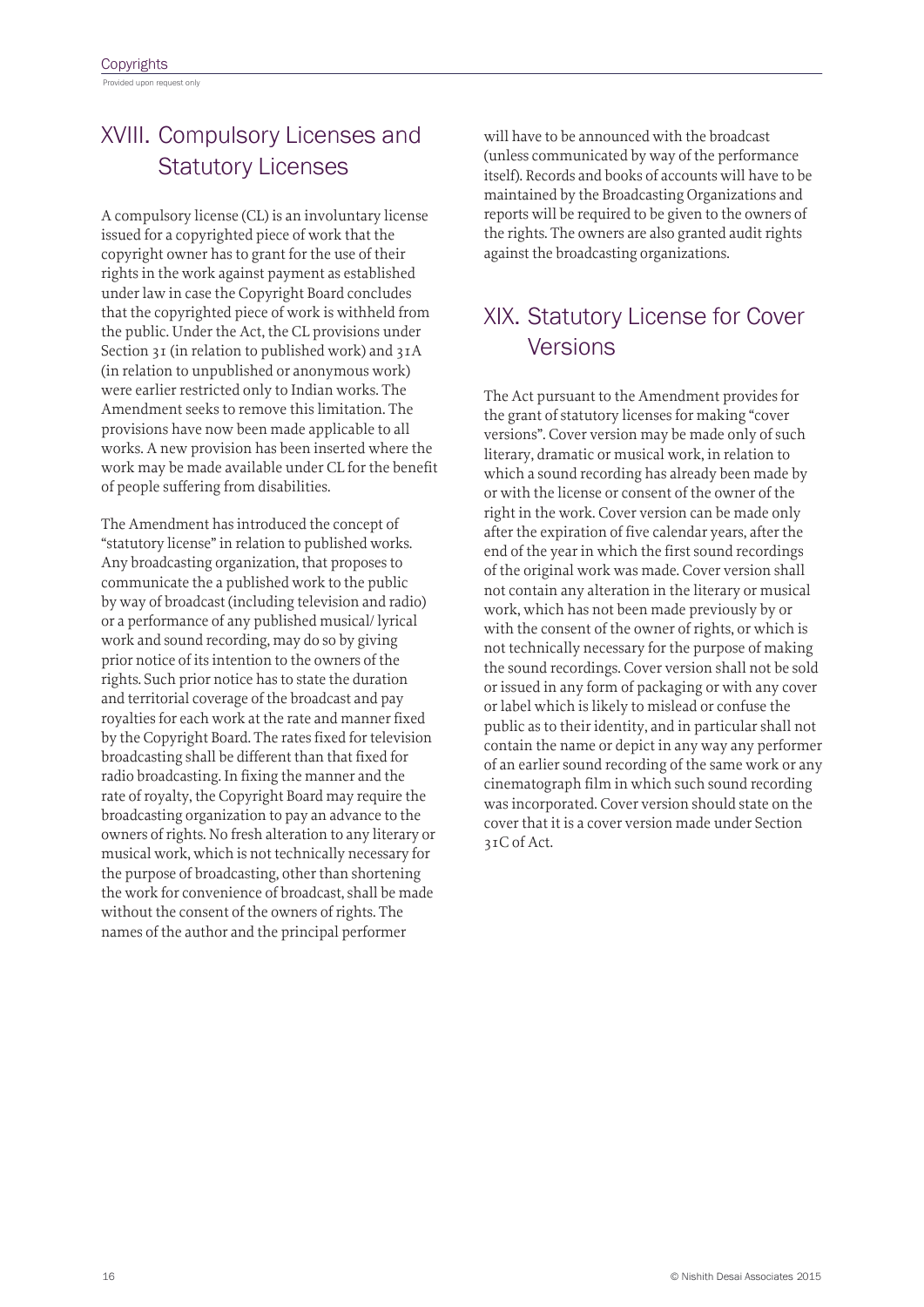# 6. Patents

In India, the law governing patents is the Patents Act, 1970 ("**Patents Act**"). In India's continued efforts to comply with it's commitment under TRIPS the Patents Act has been amended thrice since 1995, by the Patents (Amendment) Act, 1999 ("**First Amendment**"), the Patents (Amendment) Act, 2002 ("**Second Amendment**") and Patents

(Amendment) Act, 2005 ("**Third Amendment**"), Prior to the Third Amendment, the President of India had promulgated Patents (Amendment) Ordinance, 2004 ("**Ordinance**"), which was later replaced by the Third Amendment.<sup>44</sup> The legislation is supported by the Patents Rule, 2003 ("**Rules**"). The following outlines the current Indian patent law framework.



Not all innovations are "inventions" within the definition of the Patents Act.The term "invention" is defined under Section  $2(1)(i)$  of the Patents Act as "a new product or process involving an inventive step<sup>45</sup> and capable of industrial application."<sup>46</sup> Thus, the traditional aspects of novelty, non-obviousness, and utility have been specifically included in the definition of the term "invention".

### I. Novelty

If the invention was known or used by any other person, or used or sold by the applicant to any person in India and/or outside India, then the applicant would not be entitled to the grant of a patent. Public use or publication of the invention will affect the validity of an application in India. The patent application must be filed prior to any publication or public use. However, there is a 12-month grace period permitted in India when a person has made an application for a patent in a convention country and if that person or his legal representative (or his assignee) makes an application with respect to the same invention in India. Although patent rights

are essentially territorial in nature, the criteria of novelty and non-obviousness are to be considered on / compared with prior arts on a worldwide basis. Any earlier patent, earlier publication, document published in any country, earlier product disclosing the same invention, or earlier disclosure or use by the inventor will prevent the granting of a patent in India.

#### Inventions That are Not "Inventions"

Section 3 of the Patents Act enlists the innovations that are not classified as "inventions" within the meaning of the Act. These may fall within the definition of the expression "invention," but the Patents Act expressly excludes them from the definition. Innovations that are not inventions within the meaning of the Patents Act, and accordingly are not patentable in India, include: (i) a method of agriculture or horticulture; (ii) a process for the medicinal or other treatment of human beings and animals; (iii) a mere discovery of any new property, or new use for a known substance, or a

<sup>44.</sup> Don't take this for granted <eco-times/2005/Don%27t-take-this-for-granted-VV-GG(Apr10,05).pdf>, April 10, 2005.

<sup>45.</sup> Section 2(1) (ja) of the Patents Act: "inventive step means a feature of an invention that involves technical advance as compared to the existing knowledge or having economic significance or both and that makes the invention not obvious to a person skilled in the art."

 $46.$  Section  $2(1)(ac)$  of the Patents Act: "capable of industrial application in relation to an invention means that the invention is capable of being made or used in an industry."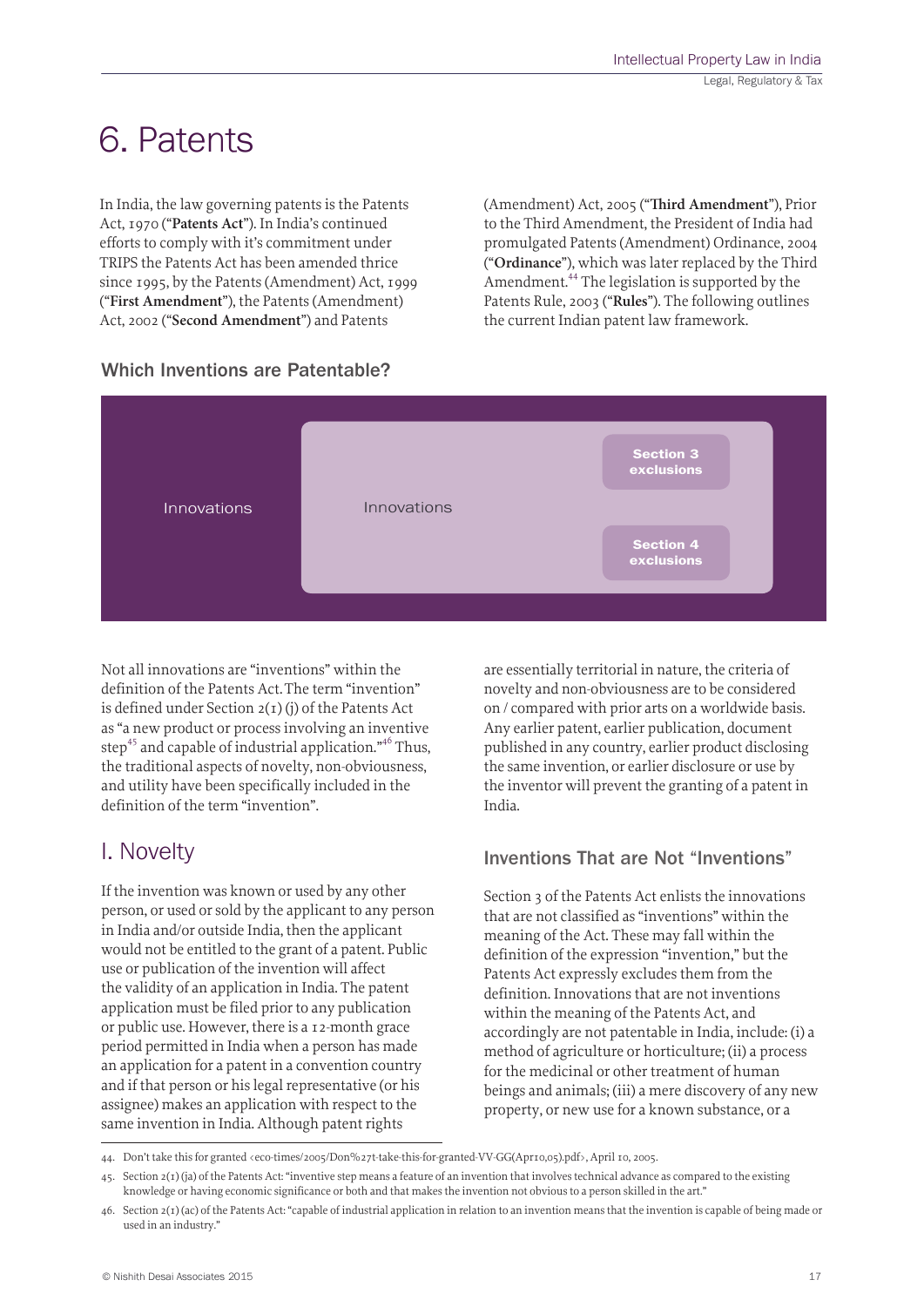mere use of a known process, machine, or apparatus (unless such known process results in a new product or employs at least one new reactant); and (iv) an invention which is frivolous or which claims anything obviously contrary to well established natural laws.

By the Second Amendment, the following have been added to the innovations that are not inventions within the meaning of the Patents Act:

- "j. plants and animals in whole or any part thereof other than micro-organisms but including seeds, varieties and species and essentially biological processes for production or propagation of plants and animals;
- k. a mathematical or business method or a computer program per se or algorithms;
- l. a literary, dramatic, musical or artistic work or any other aesthetic creation whatsoever including cinematographic works and television productions;
- m. a mere scheme or rule or method of performing mental act or method of playing game;
- n. a presentation of information;
- o. a topography of integrated circuits;
- p. an invention which, in effect, is traditional knowledge or which is an aggregation or duplication of known properties of traditionally known component or components."

Interesting omissions are those of business methods and computer programs per se.

### II. Business Method Patents

Historically, in nearly every country "business methods" were dismissed as abstract and hence, were considered to be unpatentable. However, in the late 1990s, in what is known as the State Street Bank case<sup>47</sup> the US Federal Circuit for the first time allowed a business method patent and a patent for a computer program to track mutual funds.In Bilski v. Kappos,<sup>48</sup> the US Supreme Court dwelled into the issue of business method patents and held that the

US Patent Act does contemplate business method patent and thus business method patent are not excluded subject matter.<sup>49</sup>

However, traditional requirements of practical utility, novelty, and non-obviousness have to be satisfied. The European Patent Convention ("**EPC**") explicitly excludes business method patents from patentability.<sup>50</sup> However the EPC also states that business methods are excluded from patentability only to the extent to which a European patent application relates to a business method i.e. "as such". The European Technical Board of Appeal has held time and again that if the subject matter of the application can be shown to have a technical character i.e. it is not a mere business method. In India, due to the express exclusion of "business method" from patentable inventions, business method patents cannot be granted.

### III. Computer Programs Per Se

The 2002 Amendment to the Patents Act stated that "computer programs per se" is not an "invention" - raising a debate whether a computer program ("**CP**") with any additional features such as technical features, would be patentable. In Sec  $3(k)$  of the Act, while maintaining that CP per se is not an invention, the Ordinance had created exclusion for certain CPs. CP, in its technical application to industry and CP in combination with hardware were identified as patentable inventions.<sup>51</sup> This exclusion introduced by the Ordinance has been done away with by the Third Amendment, once again creating an ambiguity in respect of grant of CP patents. 'Computer programs per se' was interpreted, based on similar UK law, that CP's with a technical effect could be patentable. Experts were already interpreting 'computer programs per se' on similar lines. Ordinance, made things even clearer. However, now it may be difficult to use the same interpretation as it could be argued that if the intention of the statute was to allow patenting CP's having a technical effect, why did the lawmakers not retain the language of the Ordinance. Thus there is now additional uncertainty in interpretation of 'computer programme per se'.

On June 28th, 2013 the India Patent Office released

<sup>47.</sup> 149 F.3d 1368.

<sup>48.</sup> 130 S. Ct. 3218.

<sup>49.</sup> The court looked into the definition of "process" in § 100(b) includes the word "method" which comprehends a presence of a business method. Further, 35 U.S.C. § 273(b) (1) also provides a defense to patent infringement for prior use of a "method of conducting or doing business" this clearly shows that the statute contemplates business method patents because it provides for a defense of patent infringement relating to business method patents. - Id at page 10 and 11.

<sup>50.</sup> Article 52 (2) (c) of the EPC excludes methods for doing business from patentability.

<sup>51.</sup> The New patents ordinance gives IT a breather <eco-times/2005/New-patents-ordinance-Jan-16-2005.htm>, January 16, 2005.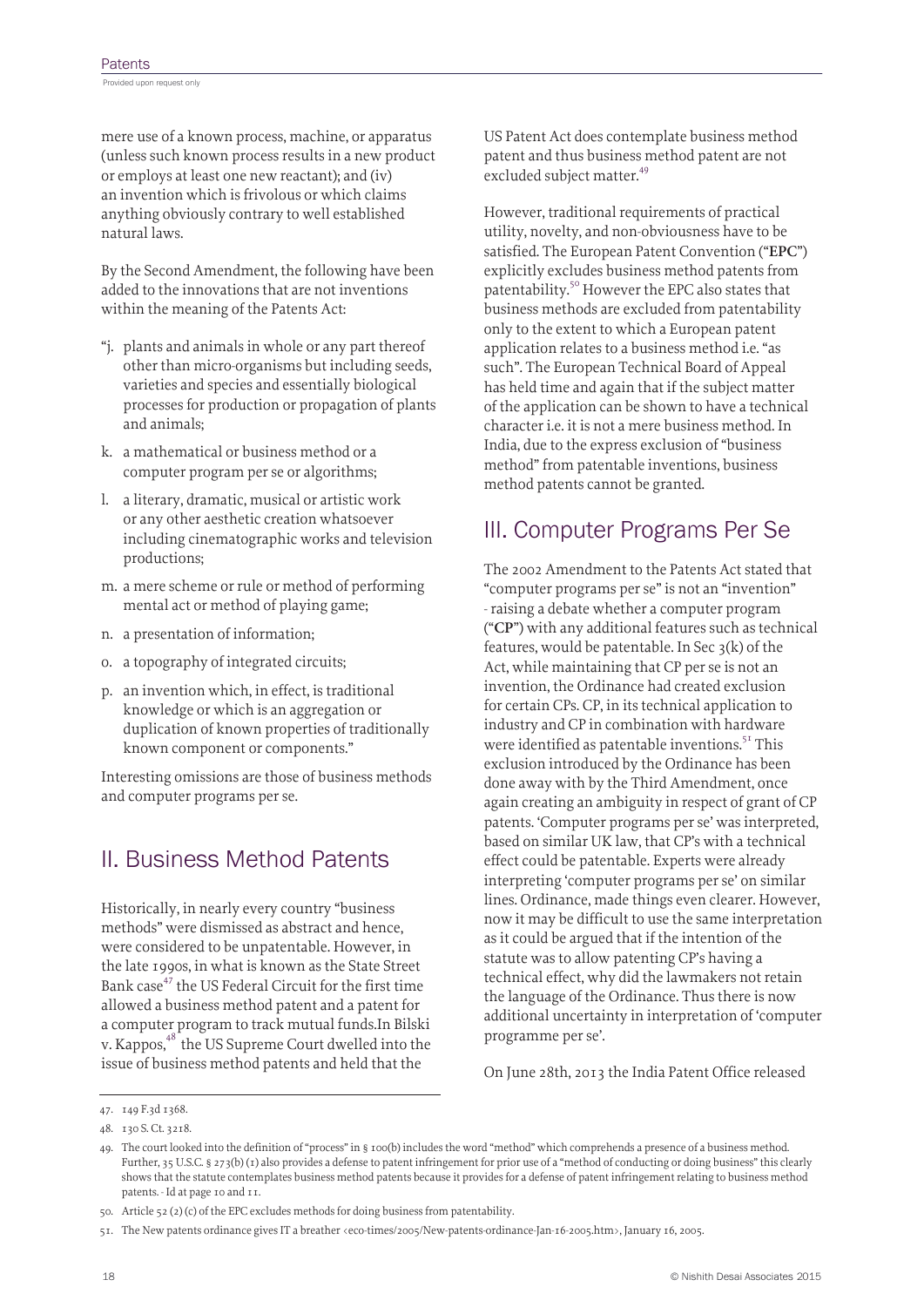draft Guidelines for Examination of Computer Related Inventions (CRI) to invite public comments. The Guidelines provide standards / procedures to determine whether the CRI claims are falling under the scope of non-patentable subject matter under Section 3k of India Patent Act, 1970 (as amended). Feedback has been provided by various stakeholders to these draft guidelines. The Patent office has not yet released a final copy of these guidelines. The guidelines once finalized will be very helpful for various stakeholders to determine patentability of computer implemented inventions.

# IV.Pharma and Agro-Chemical **Patents**

The Third Amendment has deleted Section 5 of the Act, which barred patent being granted in respect of substances:

- intended for use or capable of being used as food, medicine, or drugs; or,
- prepared or produced by chemical processes (including alloys, optical glass, semi-conductors and inter-metallic compounds).

Thus, product patents for pharmaceutical substances are allowed in India. Section 3 of the Act, however, carves out certain exceptions. Under Section 3 (j) plants and animals in whole or any part thereof (other than micro-organisms) including seeds, varieties and species and essentially biological processes for the production of plants or animals – cannot be patented. This is in line with Article 27.3 of TRIPS. Thus micro-organisms, which satisfy the patentability criteria, may be patented in India.

Section 3(d) as amended by the Third Amendment clarifies that mere discovery of a new form of a known substance, which does not result in the enhancement of the known efficacy of that substance is not an invention and therefore not patentable. For the purposes of this clause, salts, esters, ethers, polymorphs, metabolites, pure form, particle size, isomers, mixtures of isomers, complexes, combinations and other derivatives of known substances are to be considered to be the same substances, unless they differ significantly in properties with regard to efficacy. Therefore, "Swiss Claims"are not allowed in India.<sup>5</sup>

#### Section 3(d), Reads as Under

"Section 3- The following are not inventions within the meaning of this Act,

(d)- the mere discovery of a new form of a known substance which does not result in the enhancement of known efficacy of that substance or the mere discovery of any new property or new use for a known substance or that the mere use of a known process, machine or apparatus unless such known process results in a new product or employs atleast one new reactant.

Explanation- For the purposes of this clause, salts, esters, ethers, polymorphs, metabolites, pure form, practical size, isomers, and mixtures of isomers, complexes, combinations and other derivatives of a known substance shall be considered the same substance, unless they differ significantly in properties with regard to efficacy."

This provision had caused quite a stir when it was enacted primarily by Big Pharma as this Section was enacted to prevent evergreening of patents. Further, since there was not much clarity on how known substances are to be determined, what efficacy is and how to prove enhancement of efficacy a lot of litigation surrounding this Section was being initiated at various judicial and quasi-judicial forums as the patent office had rejected many pharmaceutical patent application under Section 3 (d). The most seminal case in this regard was the Swiss pharmaceutics giant, Novartis AG ("**Novartis**") rejection of its Indian patent application for the beta crystalline form of Imatinib Mesylate filed in July 1998 on the grounds of Section 3 (d) when the application was examined post 2005. This case finally made it to the Indian Supreme Court ("SC") which delivered a landmark judgment on April 1, 2013, rejecting Novartis Patent application.

# V. Recent judicial decisions relating to Patents in India

#### Novartis AG vs. Union of India<sup>53</sup>

Novartis AG ("**Novartis**") had filed an Indian patent application for the beta crystalline form of Imatinib Mesylate in July 1998. Due to the impending change

<sup>52.</sup> A 'Swiss Claim' is a claim wherein the use of a substance or composition that has already been used for a medical purpose is intended or specified to be used for a new medical purpose.

<sup>53.</sup> AIR 2013 SC 1311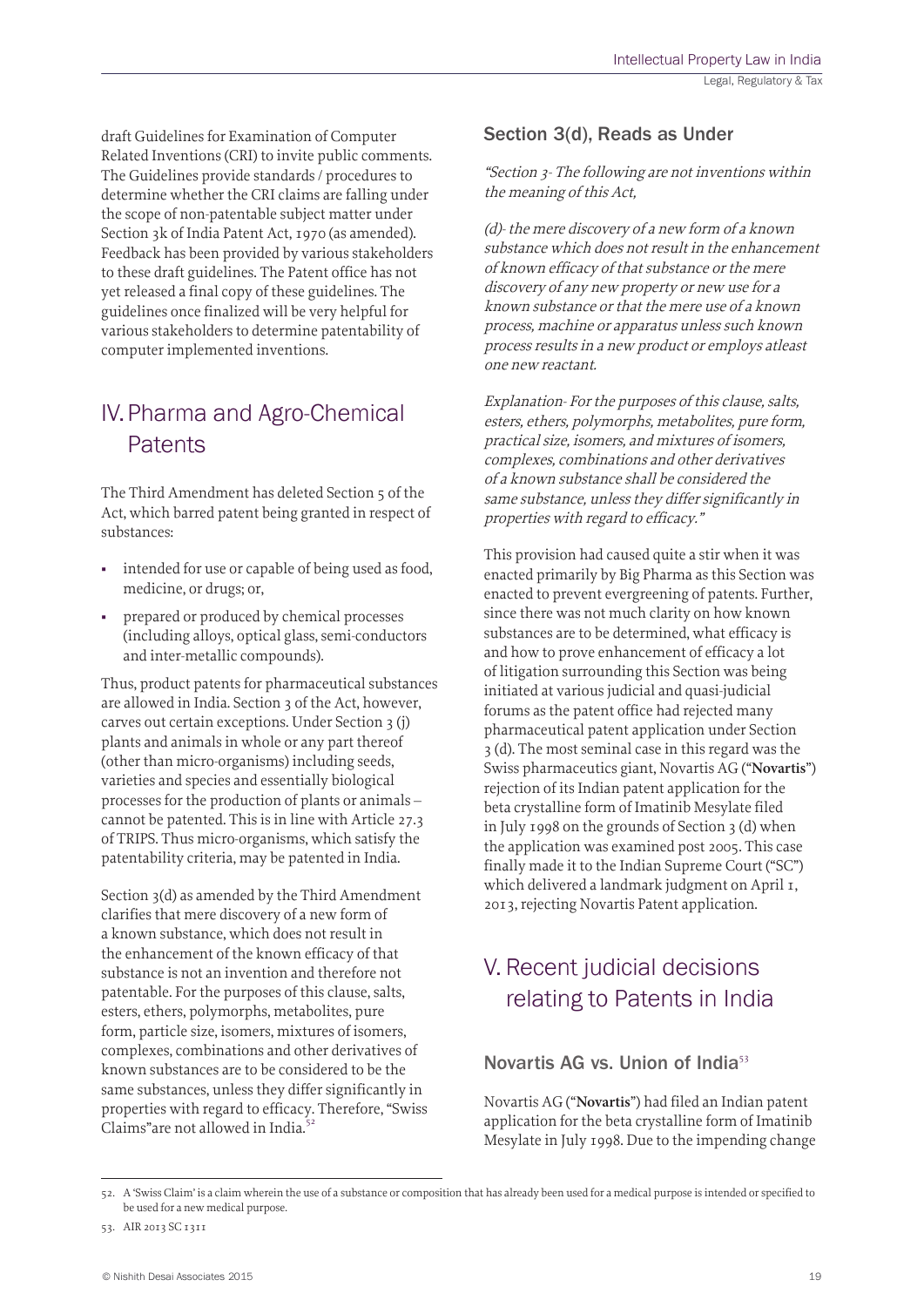Provided upon request only

in patent regime, the application was "kept in mailbox". The application received five pre grant oppositions. In 2006, the application was rejected on the basis that the application lacked novelty, was obvious and was not an invention in view of Section 3(d) of the Act. The Controller held that the Product was a new version of an older molecule that Novartis first patented in 1993 and the increment in efficacy is not substantial enough to receive the grant of a patent. An appeal was preferred before the Madras High Court, during the pendency of which, the case was transferred to the Intellectual Property Appellate Board ("**IPAB**"). The IPAB upheld the decision of the Controller with respect to the finding that the patentability of the drug was barred under Section 3(d). A Special Leave Petition was filed by Novartis in the Indian Supreme Court ("**SC**") appealing against the decision of the Controller. The SC made an exception and admitted the Special Leave Petition side-stepping the jurisdiction of the Madras High Court, in view of the importance of the case and the number of seminal issues that were involved in the case. The SC noted that this was an exception and any attempt directly challenging an IPAB order. before the SC side-stepping the High Court, was strongly discouraged.

The invention as claimed in the patent application was the beta-crystalline form of Imatinib Mesylate. This was a derivative of the free base form called Imatinib disclosed vide example 21 of a patent application filed by Novartis in US on April 2, 1993 ("**Zimmermann patent"**).

Novartis' argument was that the known substance was Imatinib as disclosed in Zimmerman patent from which beta-crystalline form of Imatinib Mesylate was derived and that the substance immediately preceding beta crystalline form of Imatinib Mesylate was Imatinib and not Imatinib Mesylate as the Zimmerman patent did not disclose Imatinib Mesylate. The SC rejected this argument after examining the evidence on record and concluded that the known substance was Imatinib Mesylate from which beta-crystalline form of Imatinib Mesylate was derived.

Since the term "efficacy" is not defined in the Act, the SC referred to the Oxford Dictionary and observed that Efficacy means "the ability to produce a desired or intended result". Accordingly the SC observed that the test of efficacy depends "upon the function, utility or the purpose of the product under consideration". Therefore, the SC held that in case of medicines, whose function is to cure disease, the test of efficacy can only be "therapeutic efficacy".

In relation to "enhanced efficacy", the SC held that the parameters for proving enhanced therapeutic efficacy especially in case of medicines should receive a narrow and a strict interpretation. However, the SC pointed out that just because the word 'efficacy' has to be given a strict interpretation under Section 3 (d), that does not in any way mean that it bars all incremental inventions of chemical and pharmaceutical substances. Essentially Section 3 (d) provides a bar that incremental inventions of chemical and pharmaceutical substances need to pass in order to be patentable.

The SC had concluded that the known substance was Imatinib Mesylate and not free base Imatinib. However, all the evidence submitted by Novartis compared the efficacy of the Product with that of Imatinib, but there was no evidence provided by Novartis which compared the efficacy of the Product with that of Imatinib Mesylate.

However, SC went on to examine the expert affidavits submitted by Novartis according to which the following properties exhibited by the Product demonstrated its enhanced efficacy over Imatinib:

- i. more beneficial flow properties
- ii. better thermodynamic stability
- iii. lower hygroscopicity; and
- iv. 30 % increase in bio-availability.

The SC held that the first three properties of the Product related to improving processability and storage, thus they did not in any way demonstrate enhancement of therapeutic efficacy over Imatinib Mesylate as required to pass the test of Section 3(d). The SC came to this conclusion even though the affidavits submitted by Novartis compared the Product over Imatinib.

The SC after this was left with 30 % increase in bio-availability, with regard to this the SC held that increase in bioavailability could lead to enhancement of efficacy but it has to be specifically claimed and established by research data. In this case the SC did not find any research data to this effect other than the submission of the counsel and material "to indicate that the beta-crystalline form of Imatinib Mesylate will produce an enhanced or superior efficacy (therapeutic) on molecular basis than that could be achieved with Imatinib free base in vivo animal".

In view of the above findings the SC held and concluded that Novartis claim for the Product failed the test of patentability under Section 3 (d) of the Act.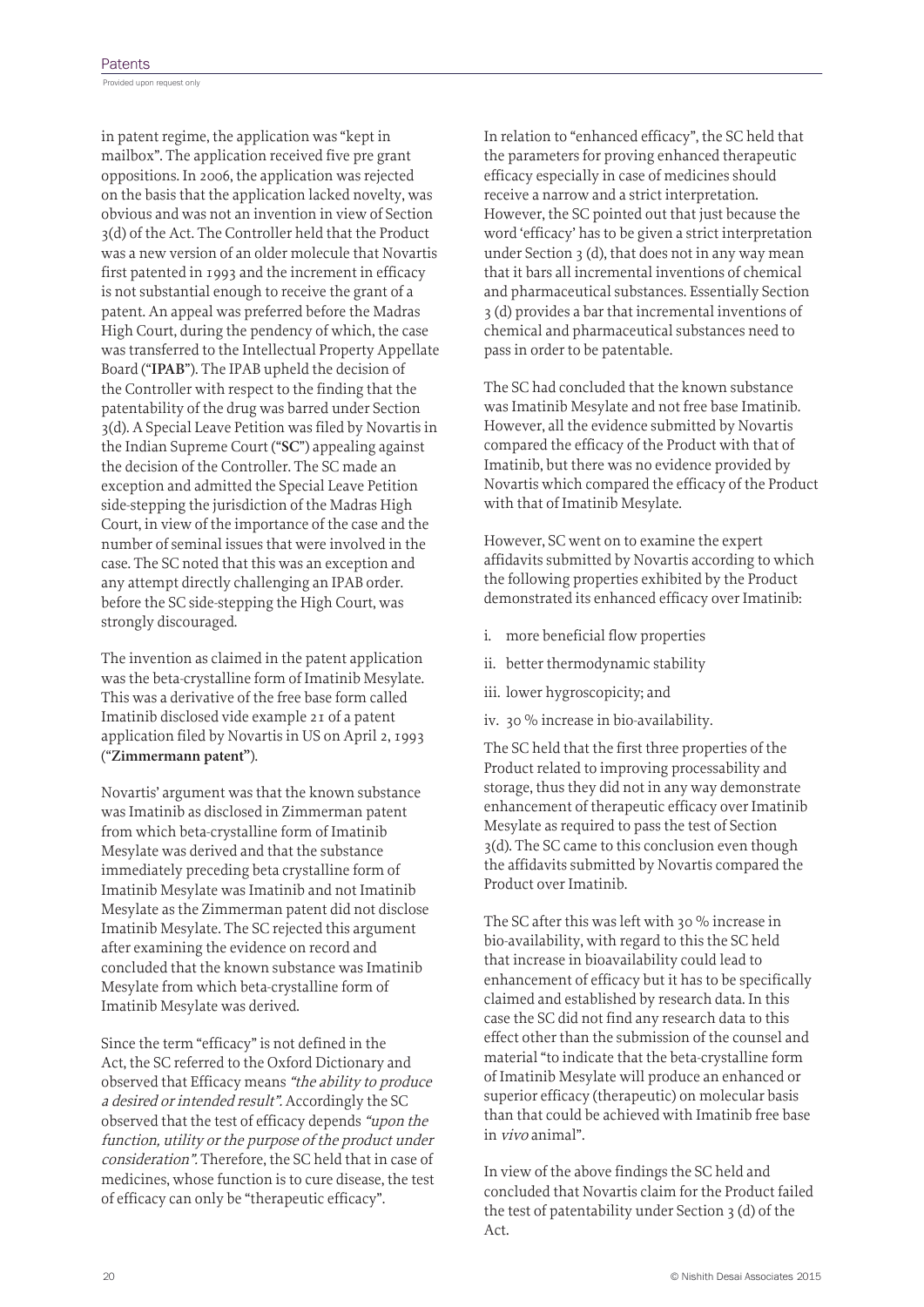#### Hoffmann-La Roche Ltd. and Anr. vs. Cipla Ltd.

F.Hoffmann-La Roche AG ("**Roche**"), the patentee of the small cell lung cancer drug Erlotinib (sold under brand name Tarceva) in January, 2008 filed a suit for injunction at the High Court of Delhi<sup>54</sup> against Cipla Ltd., for allegedly infringing its patent in the drug Erlotinib by engaging in manufacturing and selling of generic version of Erlotinib in India, under the brand name "Erlocip". The Delhi High Court refused interim injunctive relief to the patentee on the ground of "public interest". While, determining the balance of convenience, the Court interestingly found it relevant to consider the difference in the market price of the two drugs in dispute. The Court opined that in the present matter involving a lifesaving drug, "the balancing would have to factor in imponderables such as the likelihood of injury to unknown parties and the potentialities of risk of denial of remedies." Further, the Court held that "as between the two competing public interests, that is, the public interest in granting an injunction to affirm a patent during the pendency of an infringement action, as opposed to the public interest in access for the people to a lifesaving drug, the balance has to be tilted in favor of the latter."<sup>55</sup>

Roche appealed against this interim order to a division bench of the same court.<sup>56</sup> In April 2009, the Court not only upheld the interim order but also imposed a penalty of INR 500,000 for not making full disclosure about the specification of the product whose patent is claimed to have been infringed amounting to suppression of material facts. Cipla was able to raise a serious prima facie doubt, whether the drug Tarceva sold in the Indian markets did, in fact, correspond to the drug protected by the patent that was allegedly being infringed.

A final decision in this case was rendered by the Delhi High Court vide an order dated September 7, 2012.57 The Court held that Cipla's product does not fall within the scope of the claims of the Roche's patent and thus Cipla did not infringe Roche's patent. Further, Cipla had challenged validity of Roche's patent on multiple grounds in its counterclaim. The court dwelled on these grounds in detail but did not find any basis for invalidating Roche's patent. The court examined how the test of non-obviousness should be applied in case of chemical patents.

Interestingly, this is the first Indian case wherein an Indian court has rendered a final decision on pharmaceutical patent infringement after an extensive trail. This judgment is landmark because it lays down principles for patent infringement analysis. The court borrowed heavily from the English Law on this issue, since the Indian jurisprudence on this issue is almost nil.

The court held that in cases where there exists a patented claim for a product and the impugned product which may substantially contain the patented product but also contain some other variants or some other parts in addition to the patented article or product, the test of purposive construction has to be used to determine whether the impugned product infringes the patent or not. The court has held that this is the test to be followed even in cases of pharmaceutical patented products or process.

According to the rule of purposive construction, if a person skilled in the art understands that strict compliance with the claims of the patent is intended by the patentee to be an essential requirement of the invention then any variant of the patented invention would fall outside the scope of the claim, even when the role of the variant does not have any material effect upon the way the invention is worked.

However, in cases where the variant attached to the invented work would have material bearing upon the working of the invention then the rule of purposive construction is not applicable as in those cases the variant attached would exclude the product in question from the ambit of the patented claim and thereby there will be no infringement of patent.

Further, there is an exception to this exception and this occurs when it is proved on record that from the reading of the patented claim the patentee could not have intended to exclude the minor variants which to the knowledge of him as well as readers of the patent could have no material effect in the way in which the invention worked. Thus, in cases where the impugned product or process is a minor variant of the patented invention there is an infringement of the patent. This exception can be sub categorized as below:-

i. That one has to show through evidence as to what is missing in the patented claim and the product in question is a minor variant;

<sup>54.</sup> I.A. No. 642/2008 in CS (OS) 89/2008 decided on 19.03.2008 [2008(37) PTC71 (Del)].

<sup>55.</sup> The Court stated that Cipla's drug cost INR 1600 per tablet as compared to Roche's Tarceva at INR 4800 per tablet.

<sup>56.</sup> FAO (OS) No. 188 of 2008 decided on 24.04.2009.

<sup>57.</sup> C.S.(O.S).No. 89 of 2008 decided on 07.09.2012.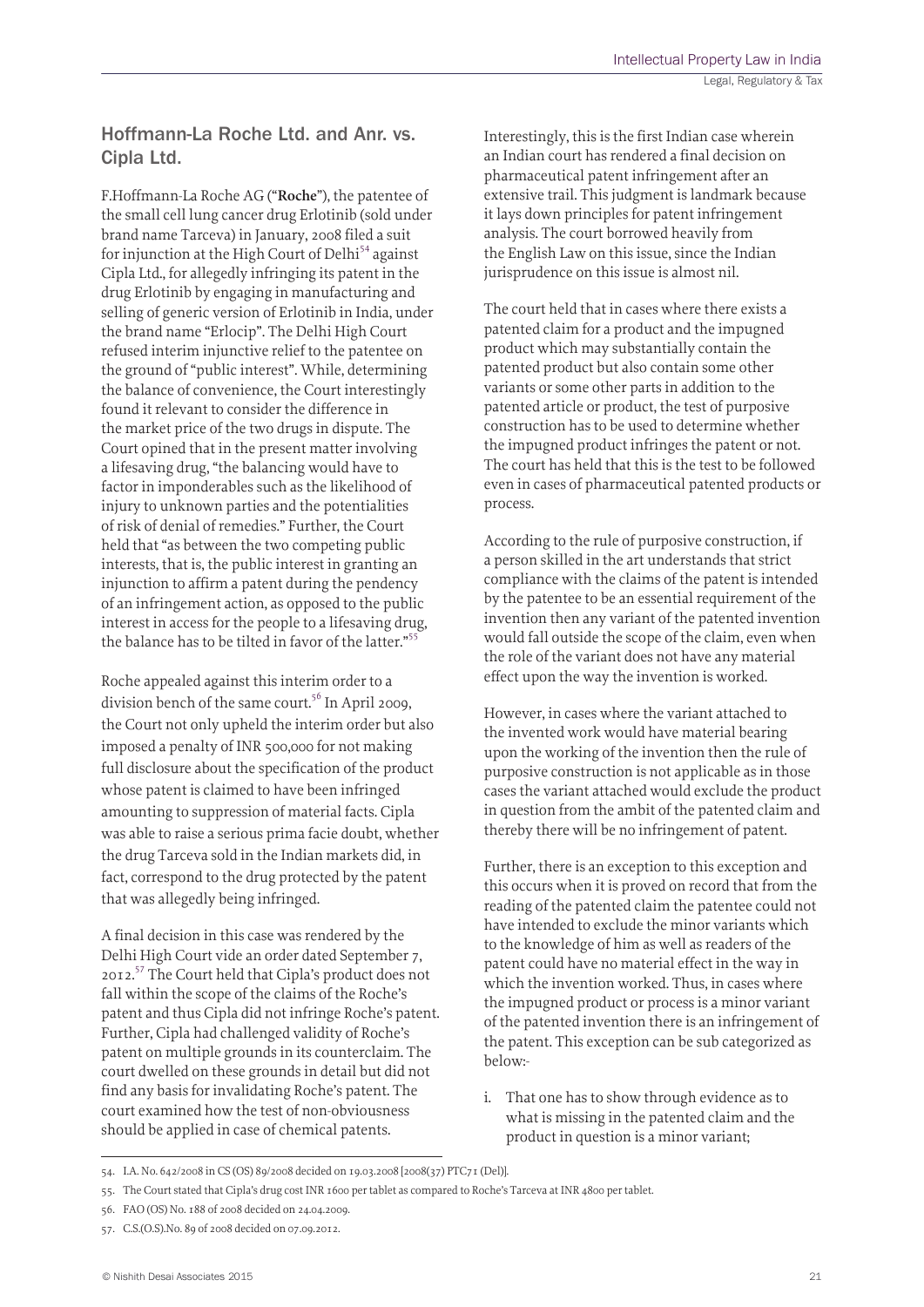Provided upon request only

- ii. That there could not have been intention of the patentee to exclude such minor variant from the ambit of invention;
- iii. That the said minor variant could have no material effect on the way in which the invention worked.

In summary under the principle of purposive construction the infringement analysis has to be undertaken in three steps.

#### Step 1

Whether a person skilled in the art based on reading of the specification would understand that the patentee intended strict compliance with the claims of the patent to be essential to the invention. If, yes then any variant of the patent will not amount to an infringement of the patent.

#### Step 2

In case where the variant of the patented invention is a major variant and has material bearing upon the working of the invention. If, yes then there is no infringement of the patent.

#### Step 3

In case where the patentee did not intend to exclude minor variant of the invention and the said minor variant does not have any material impact on the way the invention is worked. If, Yes then there is an infringement of the patent.

#### Monsanto – IPAB Decision

Monsanto Technology LLC (**Monsanto**) had filed a patent application on May 1, 2006 titled "A method for producing a transgeneic plant with increased heat tolerance, salt tolerance or drug tolerance".

In addition to other grounds the patent application was refused by the Indian Patent Office (**IPO**) on ground that the claims were essentially a biological process for the production or propagation of plants under Section 3 (j) of the Act.

Monsanto appealed the decision of the IPO before the IPAB. With respect to Section 3 (j) IPAB held that the IPO had erred in finding the claims as an "essentially biological process" under section 3(j) of Act.

Monsanto contended that the claims of the

subject application do not fall within the ambit of section 3(j) of the Act as they do not constitute an "essentially biological process." The claims involve human intervention in the: steps of "inserting into the genome of plant cells a recombinant DNA molecule comprising a DNA encoding a cold shock protein" and "obtaining transformed plant cell containing said recombinant DNA". Even the selection step in the claim involves human intervention. Thus, it is not possible to obtain the transgenic plant without substantial human intervention.

Monsanto also relied on a decision of the Enlarged Board of Appeal of the European Patent Office T1242/06 wherein it had been held that a process which contains in addition to a step of sexually crossing a selection step of technical nature which, would introduce a trait or modify a trait in the genome of the plant produced and this introduction or modification of that trait in the genome is not the result of mixing the genes of the plant chosen for sexual crossing then the process is not essentially a biological process. Thus, the invention in question involved human interference and was not essentially a biological process and hence was not barred from patenablity under Section 3 (1) (j) of the Act.

The IPAB held that the current claims being perused were directed to a series of individual steps that involves an act of human intervention on a plant cell that results in some change to the plant cell. Thus, the method as claimed is not essentially a biological process and is not barred from patentability under Section 3 (j) of the Act.

#### Indian Network for People Living with HIV/AIDS and Anr. Vs Union of India and Ors.<sup>58</sup>

In a case involving another Roche patent for the antiviral drug Valcyte (Valganciclovir hydrochloride), the Chennai Patent Office, in January 2009, dismissed a pre-grant opposition representation that had been filed by two Non Governmental Organisations - Indian Network for People living with HIV/AIDS and Tamil Nadu Networking People with HIV/AIDS in June 2006. Roche had filed a Patent Application in 1995. The opponents had filed a pre-grant opposition under Section 25(1) of the Patents Act, 1970 accompanied by a specific request for a hearing in the matter. The Controller did not allow oral hearing to the two NGOs in relation to their

<sup>58.</sup> Writ Petition No. 24904 of 2008 and M.P. Nos. 2 & 3 of 2008 decided by High Court of Madras on December 2, 2008.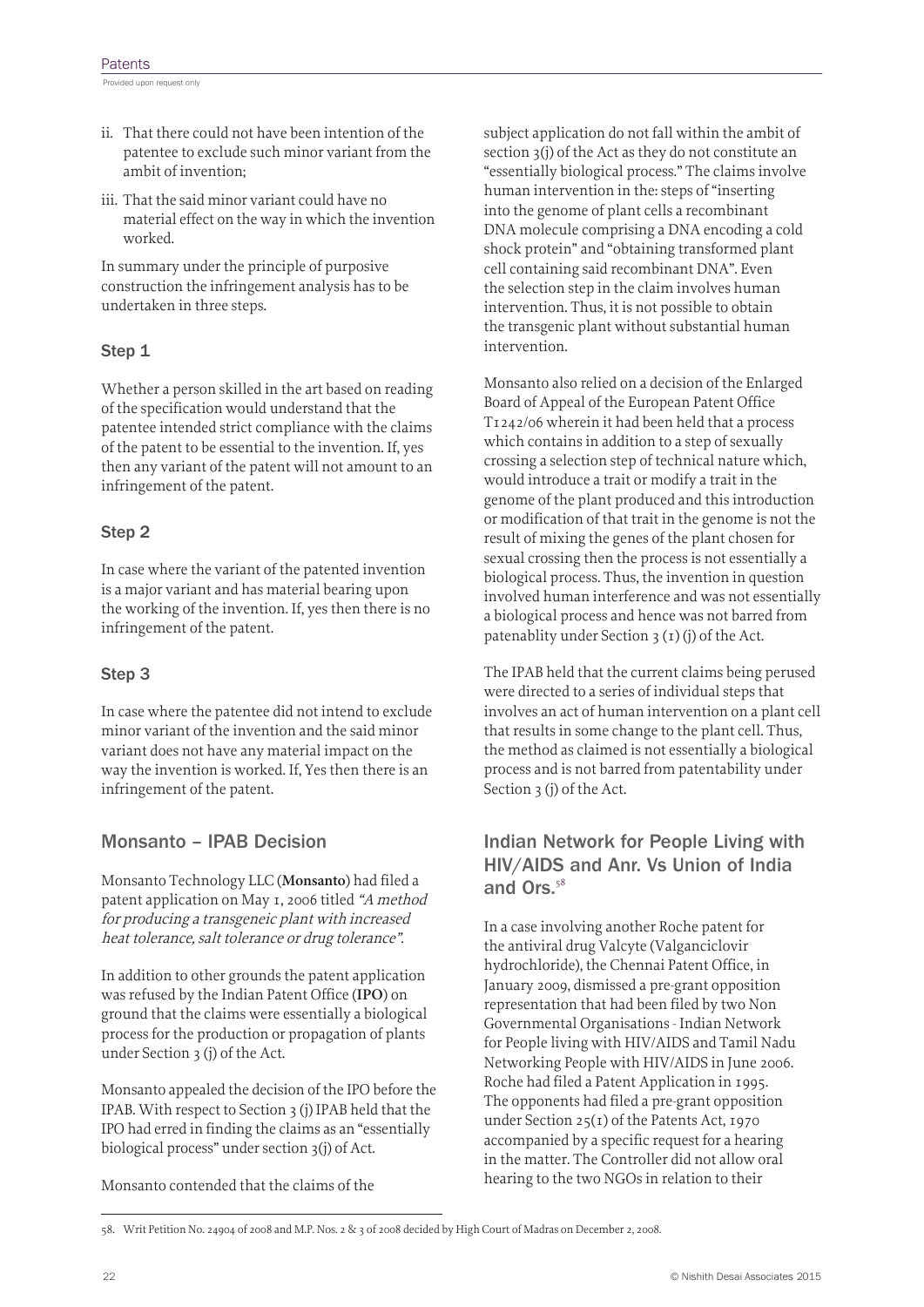representation and proceeded to grant the patent to Roche. The opponents filed a writ petition against the controller's order with High Court of Madras wherein the court held that the grant of Roche's patent without hearing the Opponents' representation was "in blatant violation of statutory procedure by the statutory authority, which is acting in a quasi-judicial capacity" and directed the Controller to grant hearing to the opponents. The opponents were heard by the Controller in January 2009. However, the pre-grant opposition was dismissed.59 Nevertheless, this decision of the High Court of Madras has demonstrated the vigilance of the courts on patent office procedure.

### VI. Mashelkar Committee Report

In December 2006, the Technical Expert Group constituted under the chairmanship of Dr. R.A. Mashelkar and set up by the Ministry of Health and Family Welfare, released its recommendations on Patent Law Issues ("**Mashelkar Committee Report**"). The committee's recommendations were put forth pursuant to debates raised at the Parliament level with respect to bringing the Patents Act at par with India's international obligations, specifically under the Agreement on Trade Related Aspects of Intellectual Property Rights (TRIPS Agreement).

The Mashelkar Committee Report dealt with two issues, namely:

- i. Whether restricting the grant of patents for pharmaceutical substances to new chemical entities ("**NCEs**") or new medical entities ("**NMEs**") involving one or more inventive steps would be TRIPS compatible; and
- ii. Whether excluding micro-organisms from patent protection would violate TRIPS.

The Mashelkar Committee Report had concluded that limiting the grant of patents for pharmaceutical substances to NCEs and NMEs would contravene the TRIPS provisions. The conclusion drawn in respect of the second issue, in light of Article 27.3<sup>60</sup>, was that excluding micro-organisms, per se, from patent protection would be in violation of the TRIPS Agreement.

The Mashelkar Committee Report was eventually

withdrawn on grounds of technical inaccuracy and plagiarism. In light of the plagiarism controversy, Dr. R.A. Mashelkar resigned as the head of the committee, and the committee was once again given an opportunity by the Government to correct the 'technical inaccuracies' and to re-submitting their report. Thereafter, in March 2009, the revised report was re-submitted to the Government.

The conclusions in the revised Report are essentially on similar lines as those contained in its 2006 version.

The Report in conclusion remarks that the grant of patents for pharmaceutical substances only to a NCE or NME despite satisfying the basic requirements of patentability may prima facie amount to 'excluding a field of technology' in light of Article 27.1 of TRIPS that states: "…patents shall be available for any inventions, whether products or processes, in all fields of technology, provided that they are new, involve an inventive step and are capable of industrial application". Thus, such a limitation on pharmaceutical patents may be held as TRIPS noncompatible.

In addition, the Report recommended that "every effort must be made to prevent the practice of 'evergreening' ……….by making claims based sometimes on 'trivial' changes to the original patented product." The Indian Patent Office has the full authority under law and practice to determine what is patentable. Further, such authority should decide what would constitute only a trivial change with no significant additional improvements or inventive steps involving benefits in order to prevent 'ever-greening', rather than introduce a "statutory exclusion" of incremental innovations from the scope of patentability.

While the terms 'ever-greening' and 'incremental innovation' is not defined in any Indian patent legislation, the 2006 version of the Mashelkar Committee Report explained the two terms as follows:

"While 'ever-greening' refers to an extension of a patent monopoly, achieved by executing trivial and insignificant changes to an already existing patented product, 'incremental innovations' are sequential developments that build on the original patented product and may be of tremendous value in a country like India."

<sup>59.</sup> Decision of the Chennai Patent Office dated January 30, 2009in the matter of patent application no. 959/MAS/1995.

<sup>60.</sup> Article 27.3 of the TRIPS Agreement states that Members may also exclude from patentability:

<sup>&</sup>quot;(a) diagnostic, therapeutic and surgical method for the treatment of humans or animals;

<sup>(</sup>b) plants and animals other than micro-organisms, and essentially biological processes for the production of plants and animals other than nonbiological and microbiological processes."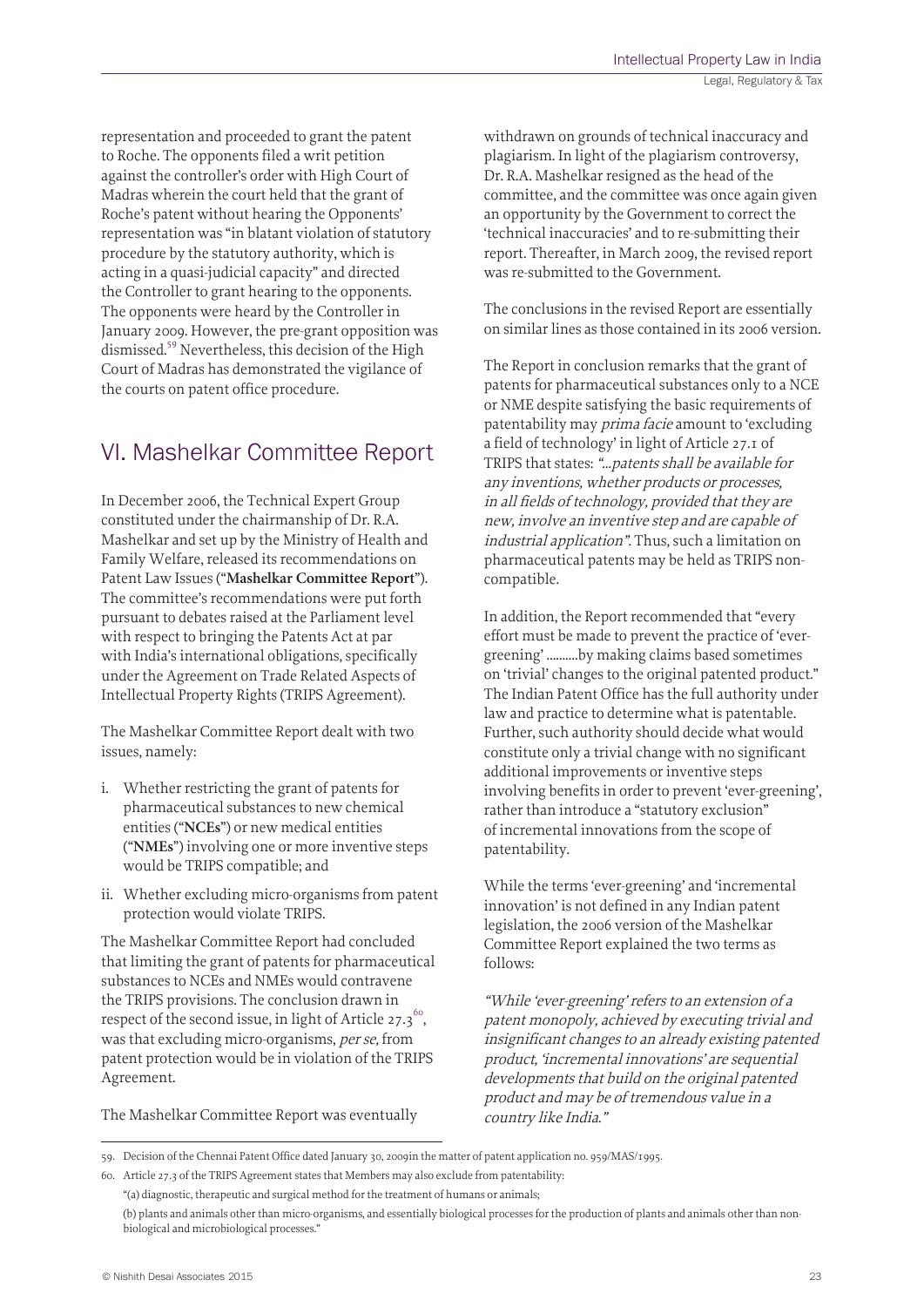Provided upon request only

However, no such guidelines on the interpretation of the two terms appear in the revised version.

## VII. Who can be the Applicant?

India grants patent right on a first-to-apply basis. The application can be made by either (i) the inventor or (ii) the assignee<sup>61</sup> or legal representative<sup>62</sup> of the inventor. Foreign applicants are given national treatment.

## VIII.What is the Process of Registration?

Patent rights with respect to any invention are created only upon grant of the patent by the Patent Office following the procedure established by the Patents Act and the Rules. India follows a declarative system for patent rights. Below are the three types of applications that may be filed in the Indian Patent Office:

#### **ii. Convention Application**

India has published a list of convention countries under Section 133 of the Patents Act and is also a member of the Paris Convention. The convention application has to be filed within one year from the date of priority and has to specify the date on which, and the convention country in which the application for protection (first application) was made. The priority document has to be filed with the application.

#### **iii. Patent Cooperation Treaty (PCT) National Phase Application**

A National Phase Application may be filed in India as India is a PCT member country. Since December 2007, the Indian Patent Office has also been recognized as one of the many International Searching Authorities (ISA) and International Preliminary Examining Authorities (IPEA) nominated by World Intellectual Property Organization (WIPO). The office is expected to soon start operations in this capacity.

The procedure for filing and obtaining patent in India is as shown overleaf.

| <b>FILING OF THE</b><br><b>APPLICATION</b>                                                                                                 | On the date the application is filed, it is numbered.                                                                                                                                                                                                                                   |                                                                                                                                                                                                                                  |  |  |  |
|--------------------------------------------------------------------------------------------------------------------------------------------|-----------------------------------------------------------------------------------------------------------------------------------------------------------------------------------------------------------------------------------------------------------------------------------------|----------------------------------------------------------------------------------------------------------------------------------------------------------------------------------------------------------------------------------|--|--|--|
|                                                                                                                                            |                                                                                                                                                                                                                                                                                         |                                                                                                                                                                                                                                  |  |  |  |
| <b>MEETING PROCEDURAL</b><br><b>OBJECTIONS</b>                                                                                             | Generally within a month of filing the application, the Patent Office sends a preliminary<br>objection letter, which has to be complied with within a specified time limit.                                                                                                             |                                                                                                                                                                                                                                  |  |  |  |
|                                                                                                                                            |                                                                                                                                                                                                                                                                                         |                                                                                                                                                                                                                                  |  |  |  |
| <b>PUBLICATION OF THE</b><br><b>APPLICATION</b>                                                                                            | The application is published in the Official Gazette and is open to public after eighteen<br>months from the date of filing of application or the date of priority of the application,<br>whichever is earlier. An application for earlier publication could be filed by the applicant. |                                                                                                                                                                                                                                  |  |  |  |
|                                                                                                                                            |                                                                                                                                                                                                                                                                                         |                                                                                                                                                                                                                                  |  |  |  |
| <b>REQUEST FOR EXAMINATION</b>                                                                                                             |                                                                                                                                                                                                                                                                                         | <b>PRE-GRANT OPPOSITION</b>                                                                                                                                                                                                      |  |  |  |
|                                                                                                                                            |                                                                                                                                                                                                                                                                                         |                                                                                                                                                                                                                                  |  |  |  |
| or any other interested person within 36 months<br>from the date of priority or filing of the patent<br>application, whichever is earlier. | A request for examination to be filed by the applicant                                                                                                                                                                                                                                  | Within 3 months from the date of publication or<br>before the grant of patent whichever is later - any<br>person may file opposition on limited grounds.<br>Opposition is considered only when request for<br>examination filed. |  |  |  |

#### **i. Regular Application**

<sup>61.</sup> Section 2(1) (ab) of the Patents Act: "Assignee includes an assignee of the assignee and the legal representative of the deceased assignee and references to the assignee of any person include references to the assignee of the legal representative or assignee of that person".

<sup>62.</sup> Section 2(1) (k) of the Patents Act: "Legal representative means a person who in law represents the estate of a deceased person."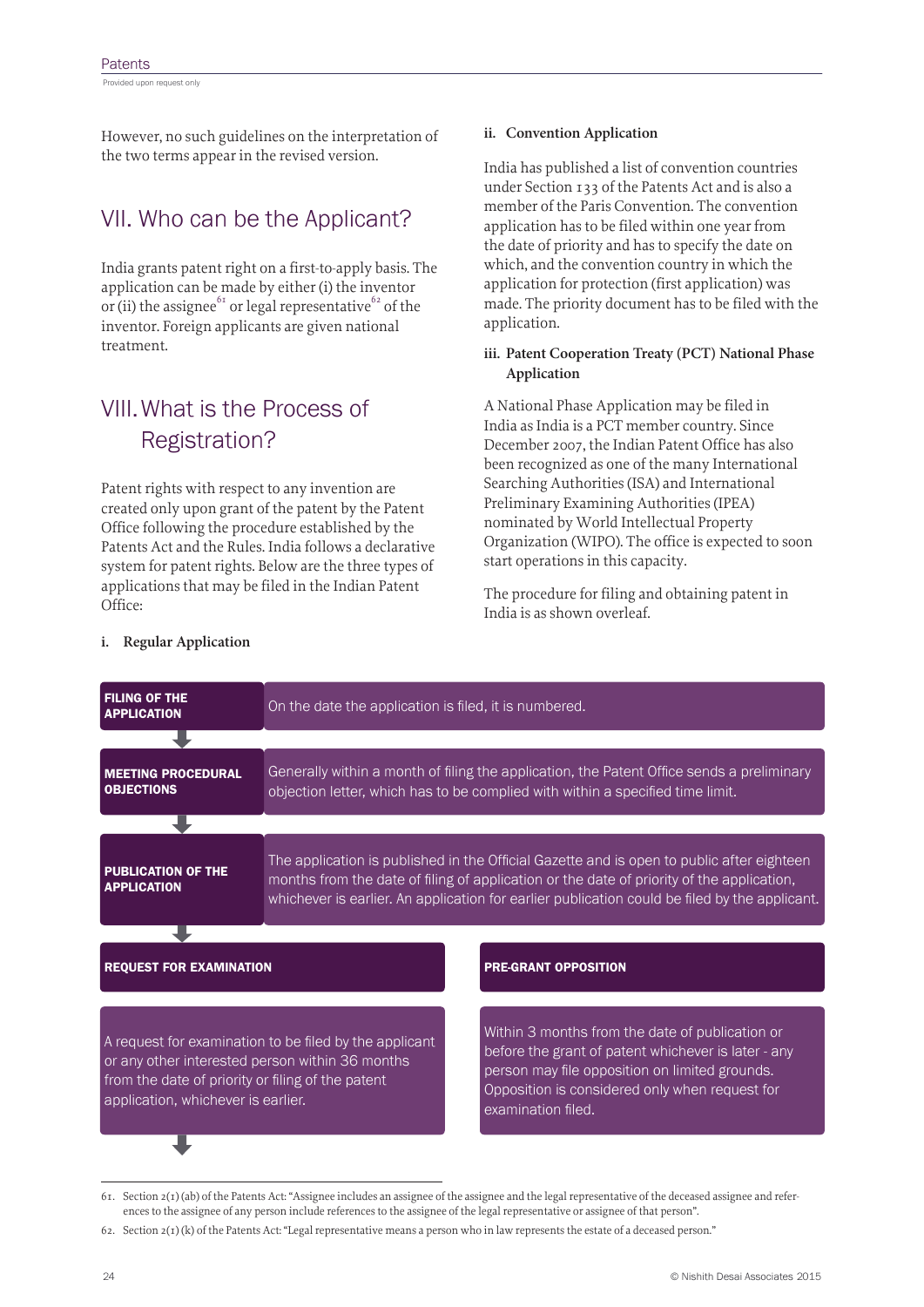| <b>FIRST EXAMINATION</b><br><b>REPORT</b>        | The Examiner of Patents is required to issue a First Examination Report, within one<br>month but not exceeding three months from the date of the reference. This Report<br>raises various substantive and procedural objections.                 |  |  |  |
|--------------------------------------------------|--------------------------------------------------------------------------------------------------------------------------------------------------------------------------------------------------------------------------------------------------|--|--|--|
|                                                  |                                                                                                                                                                                                                                                  |  |  |  |
| <b>MEETING THE OFFICIAL</b><br><b>OBJECTIONS</b> | The applicant has to comply with the objections to put the application in order for<br>acceptance within 6 months from the date of the Report. This period could be<br>extended by another three months by filing an application to that effect. |  |  |  |
|                                                  |                                                                                                                                                                                                                                                  |  |  |  |
| <b>GRANT OF THE PATENT</b>                       | If the Applicant complies with objections raised in the First Statement of Objections<br>within 6 months (extendable by 3 months) from the date of First Statement. Else the<br>application is deemed to have been abandoned.                    |  |  |  |
|                                                  |                                                                                                                                                                                                                                                  |  |  |  |
| <b>POST-GRANT OPPOSITION</b>                     | Within 1 year from the date of publication of grant of a patent, any person interested<br>may file an Opposition on the grounds enlisted in Section 25(3).                                                                                       |  |  |  |

# IX. Opposition Proceedings

The Patents Act allows both pre-grant and postgrant opposition. The pre-grant opposition can be filed anytime after the publication of the patent application but before a patent is granted. The postgrant opposition can be filed within a period of one year from the date of publication of the granted patent. The grounds on which pre-grant opposition and post-grant opposition can be filed are similar.

### X. What is the term of a Patent?

Every patent granted under the Act shall be dated as of the date on which the complete specification was filed The Second Amendment prescribed a uniform term of 20 years from the date of filling the patent application in India $^{63}$  for all categories of patents in compliance with Article 33 of TRIPS. There is no provision for an extension of the patent term. Term of patent in case of applications filed under the PCT designating India is twenty years from the international filling date.<sup>64</sup>

### XI. Secrecy Provisions<sup>65</sup>

Any person resident in India is not allowed to apply for grant of patent for any invention unless either of the following two conditions is satisfied:

- Obtaining written permission of the Controller of Patents. The Controller is required to obtain consent of the Central Government before granting such permission for invention relevant for defense purpose / atomic energy. The application is to be disposed of within 3 months. **OR**
- Patent application for the same invention has been first filed in India at least six weeks before the application outside India and there is no direction passed under Section 35 for prohibiting / restricting publication / communication of information relating to invention.

This section is not applicable in relation to an invention for which an application for protection has first been filed in a country outside India by a person resident outside India. Inspite of this exclusion, this provision is likely to delay the filing of US applications since US applications are required to be filed by the inventors and not assignees of the inventors.

## XII. Can the Patent be Surrendered?

A patentee may surrender his patent under Section 63 at any time by giving notice to the Controller in the prescribed manner.

<sup>63.</sup> Section 53 of the Patents Act.

<sup>64.</sup> Explanation to Section 53 of the Patents Act

<sup>65.</sup> Sections 35 to 43 of the Patents Act; Can you keep a secret? <eco-times/2005/Can-you-keep-a-secret-Feb-14-2005.htm>, February 13, 2005.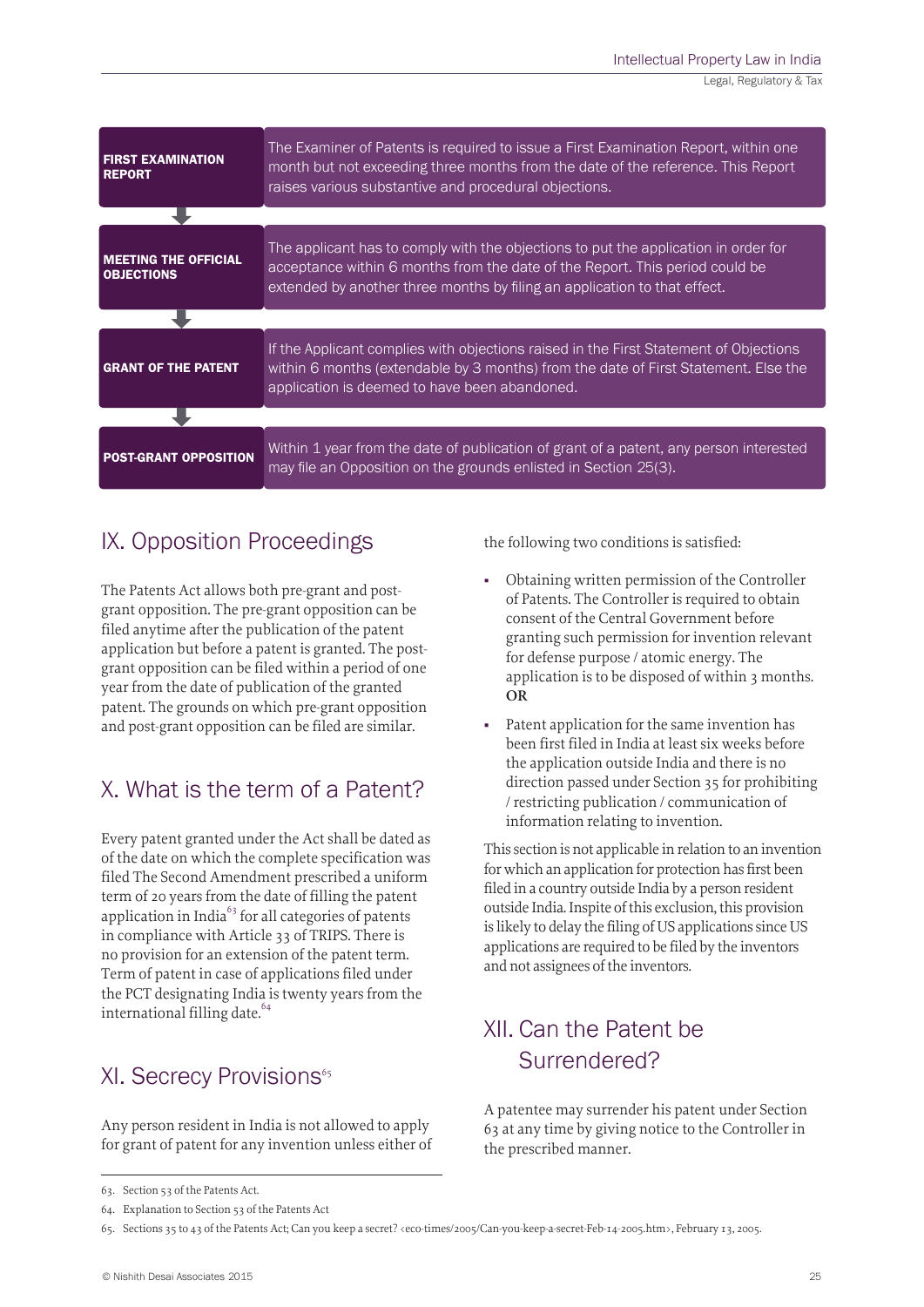Provided upon request only

# XIII.How can the Patent be Cancelled / Revoked?

Either the Intellectual Property Appellate Board (IPAB) by way of a revocation application filed under Section 64 of the Patent Act or the High Court by way of a counter-claim in a suit for infringement of the patent may pass orders for revocation of a patent. In a patent infringement action, the defendant can raise the grounds for cancellation as defenses and at the same time file a counterclaim for revocation. The grounds on which the patent can be revoked include wrongful procurement of invention, false suggestion or representation in obtaining patent, failure to disclose corresponding foreign applications, prior secret use, prior grant, lack of novelty, or obviousness. The Controller of Patents also has the power to revoke the patent if, despite the grant of a compulsory license, the reasonable requirements of the public with respect to the patented invention remain unsatisfied or if the patented invention is not available to the public at a reasonable price.

## XIV. Assignment / Mortgage / License of Patent

An assignment of a patent or a share in a patent, a mortgage, license, or the creation of any other interest in a patent is only valid if the following conditions are satisfied:

- There is a written agreement embodying all the terms and conditions governing rights and obligations of parties; and,
- The agreement is registered by filing Form 16 under the Patents Rules, 2003 with the patent office that has granted the patent.

Registration can be done at any time after the assignment is done.

However, the agreement, when registered, is effective as of the date of its execution.<sup>66</sup> The consequence of non-registration is that the agreement under which the patent rights are transferred is not admissible as evidence in an Indian court and therefore not enforceable in legal proceedings.<sup>67</sup>

### XV. Working of a Patent

It is mandatory under Indian patent law to file a statement as to the extent of commercial working in the Indian territory of a patent granted by Indian Patent Office.<sup>68</sup> The statement embodied in Form 27 of the Patents Rules, 2003 is required to be filed in respect of every calendar year within three months of the end of each year (i.e. before March 31st of every year). Non-compliance with this requirement may invite penalty of imprisonment which may extend to six months, or with fine, or with both, as provided under section  $122(1)$  (b) of the Patents Act. Section 83 of the Patents Act states "that patents are granted in India to encourage inventions and to secure those inventions are worked in India on a commercial scale and to the fullest extent reasonably practicable without undue delay".

# XVI. Compulsory Licensing

The Patent Act provides for the grounds on and procedures by which, a compulsory license can be granted. The grounds on which a compulsory license can be granted are:

- Reasonable requirements of the public with respect to the patented invention have not been satisfied; or,
- The patented invention is not available to the public at a reasonably affordable price; or,
- The patented invention is not worked (i.e. not used or performed) in the territory of India.

The following factors are also to be taken into account: a circumstance of national emergency; a circumstance of extreme urgency; or a case of public non-commercial use, which may arise or is required, as the case may be, including public health crises such as those relating to Acquired Immuno Deficiency Syndrome (**AIDS**), Human Immunodeficiency Virus (**HIV**), Tuberculosis, Malaria, or other epidemics.

However, the Patents Act does not provide the definitions of the following expressions: "circumstance of national emergency"; and "a circumstance of extreme urgency." Therefore, the courts would be required to interpret these expressions on a case-by-case basis.

<sup>66.</sup> Section 68 of the Patents Act. Section 69 describes the procedure for the recording of interest.

<sup>67.</sup> Section 69(5) of the Patents Act.

<sup>68.</sup> Section 146 of the Patents Act and Rule 131(2) of Patents Rules, 2003.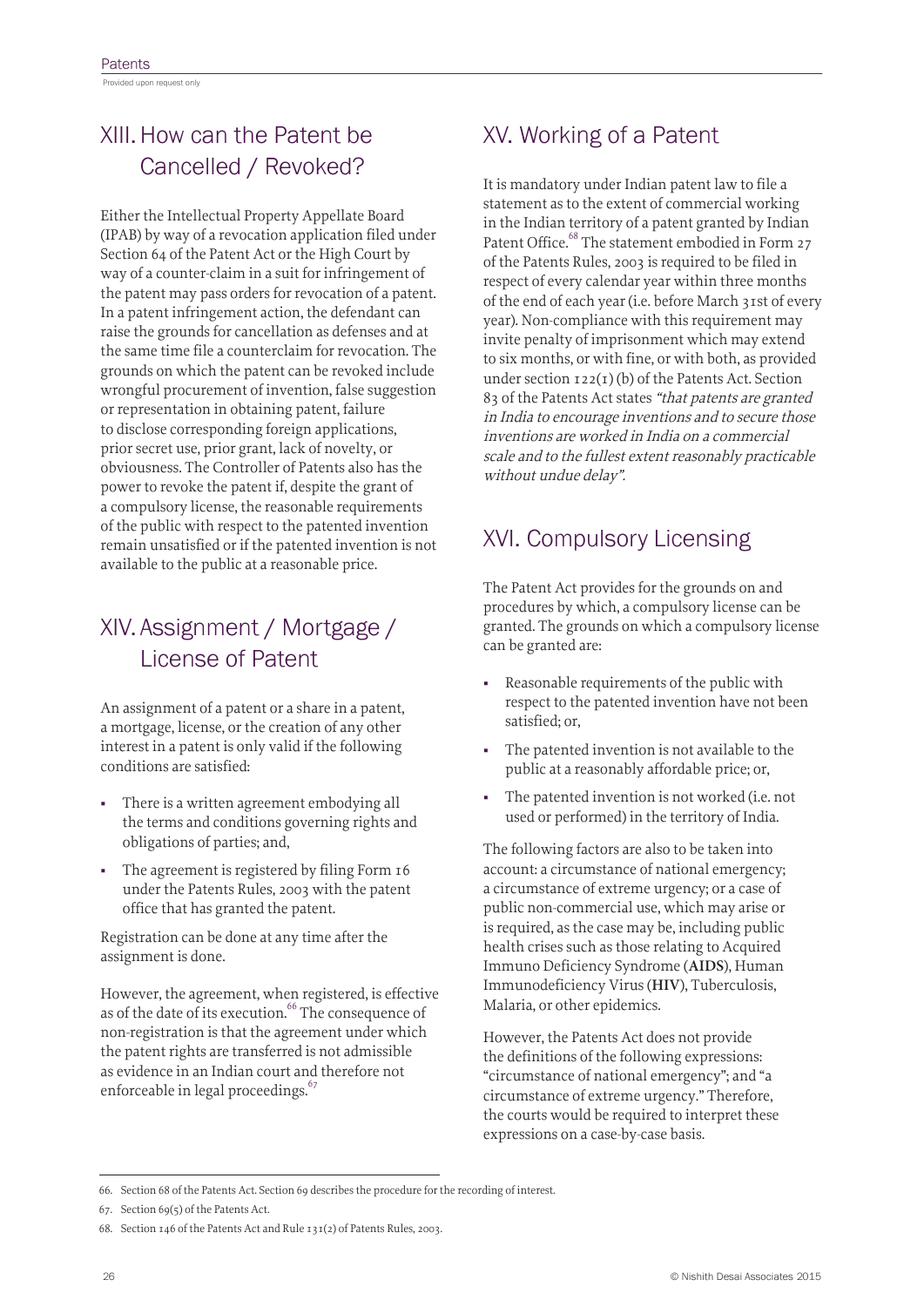Any person interested in working the patented invention may apply to the Controller of Patents for a compulsory license at any time after three years have elapsed from the date of grant of the patent. While examining the application, the Controller also considers such aspects as the nature of the invention; the time that has elapsed since the grant of the patent and the measures already taken by the patentee or any licensee to make full use of the invention; the ability of the applicant to work the invention for public advantage; and the capacity of the applicant to undertake the risk in providing capital and working the invention, if the application were granted.<sup>69</sup>

Section 92A provides for grant of license to manufacture and export the patented product to any country having insufficient or no manufacturing capacity in the pharmaceutical sector to address public health problems, provided a compulsory license has been granted in that country or, if such country has allowed importation of the patented pharmaceutical products from India. The amendment seeks to implement the Para 6 of Doha Declaration on TRIPS and public health. This provision will allow Indian companies to produce and export AIDS drugs to African and South East Asian countries.

#### Natco v Bayer $7^\circ$  and Compulsory License cases in India

In March 2012, the Controller General of Patents created history with a landmark judgment granting the first ever Compulsory License to an Indian generic company. It permitted Natco Pharma to manufacture and sell a generic version of Bayer Corporation's patent protected anti-cancer drug 'Sorafenib Tosyalte' (marketed as **NEXAVAR**). The drug was useful in treating advanced liver and kidney cancer. Natco had filed an application for Compulsory License under Section 84(1), Patents Act, 1970. It had earlier approached Bayer with a request for a voluntary license proposing to sell the drug at a greatly reduced price, which Bayer did not allow. The Controller found that all the three conditions<sup> $71$ </sup> required for the grant of compulsory license were fulfilled and that this case merited the award of compulsory license to Natco. On appeal, the IPAB held that Bayer did not meet the reasonable requirement of the public (as only 2% patients

are eligible for the same) and that the price of the drug (Rs. 2.8 lakhs per month) was not reasonably affordable in India when the purchasing power of the public is taken into consideration. This was the first case in which a request under Section 84 of the Indian Patent Act, 1970 had been made, seeking the grant of compulsory license.

Since the Bayer-Natco decision, there have been two more instances where Compulsory Licenses have been applied for. In the first instance, the Health Ministry applied to the Department of Industrial Policy and Promotion for the grant of Compulsory License for cancer drug Trastuzumab, which was marketed in India as Herceptin by Genentech and Herclon by Roche. The request was made under Section 92 of the Patents Act, 1970, which allows the Government to file for a license in case of national emergency. This was on the ground that the drug was not affordable. However, the DIPP rejected this request as it found that the requirements for grant of compulsory license under Section 92 of the Indian Patent Act, 1970 was not satisfied

A request was also made by Indian generic drug manufacturer, BDR Pharmaceutical with respect to cancer drug Dacatinib, marketed by Bristol Myers Squibb as Sprycel under Section 84 of the Indian Patents Act for grant of compulsory license. An order was passed by the Controller of Patents on 29th October, 2013 wherein the compulsory licensing application was rejected on the basis that a prima facie case had not been made out since BDR had not followed the procedural requirements as prescribed under the law before applying for the compulsory license application. In view of this the Controller of Patents did not go into the merits and rejected the compulsory license application.

#### Rights of the Applicant Post Publication

From the date of publication of the application until the date of the grant of a patent, the applicant has the like privileges and rights as if a patent for the invention has been granted on the date of publication of the application. However, applicant is not entitled to institute any proceedings for infringement until the patent has been granted.

<sup>69.</sup> Section 84 of the Patents Act.

<sup>70.</sup> Compulsory Application No. 1 of 2011 available at http://www.ipindia.nic.in/ipoNew/compulsory\_License\_12032012.pdf

<sup>71.</sup> (a) that the reasonable requirements of the public with respect to the patented invention have not been satisfied, or (b) that the patented invention is not available to the public at a reasonably affordable price, or (c) that the patented invention is not worked in the territory of India.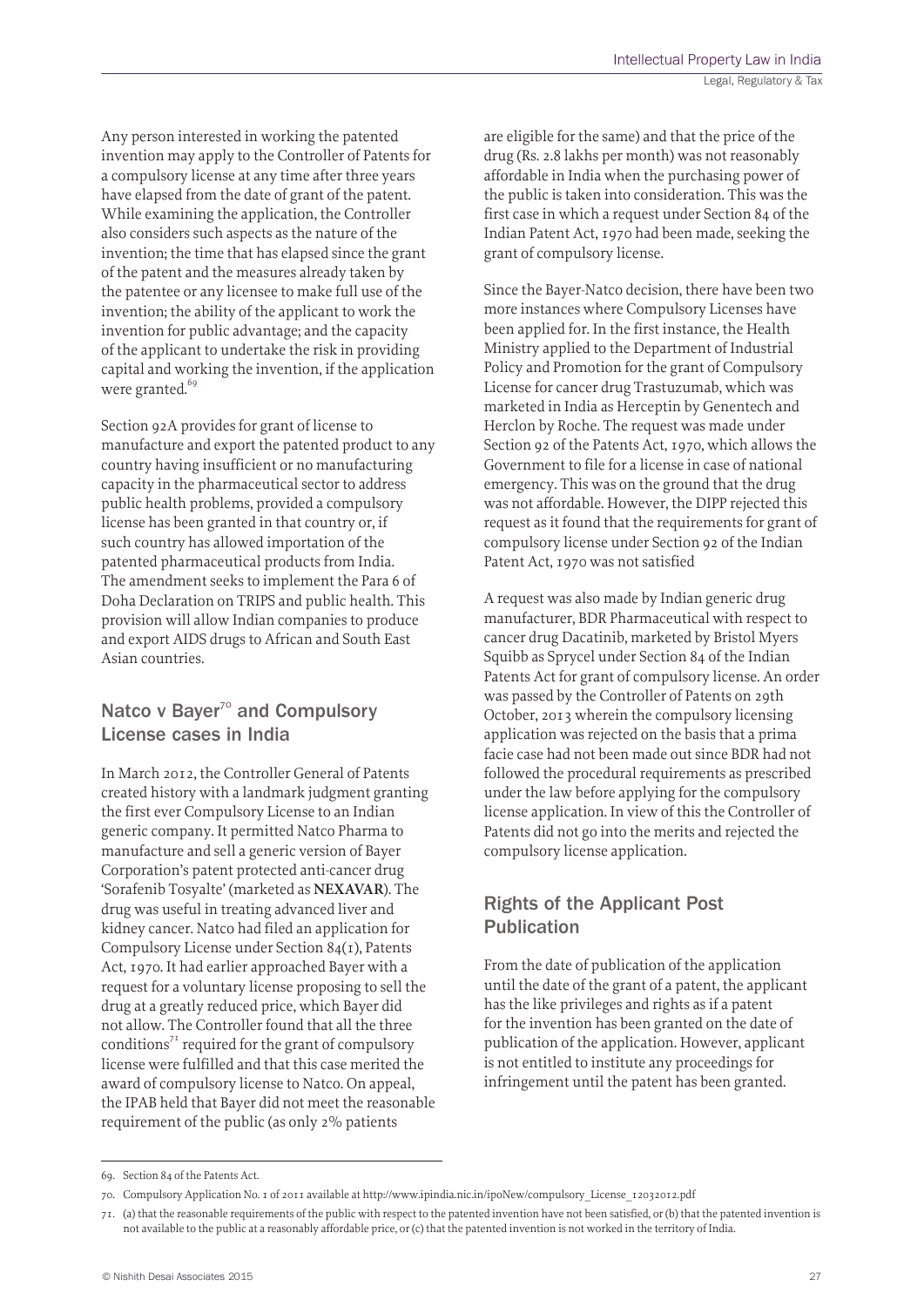### XVII. Infringement

Section 48 of the Act grants the following rights to the patentee.

In the case of a product patent, the following actions would amount to infringement:

- making,
- using,
- offering for sale,
- selling, or
- importing for these purposes, the product in India without the permission of the patentee.

In the case of a process patent, the following would amount to infringement:

- using,
- offering for sale,
- selling, or
- importing for these purposes the product obtained directly by that process in India without the permission of the patentee.

Any person without the consent of the patentee performs the above activities of the infringes the patent.

In patent infringement suits, the damages are not granted for the use of the patented invention during the period prior to the date of acceptance of the patent application.

In a patent infringement action, the defendant can file a counterclaim for a revocation of the patent. Consequently, the main suit and the counterclaim are heard together.

#### A. What acts do not Constitute Infringement?

Section 107A in the Act, incorporates Bolar provision and provision for parallel imports. Section 107A states that the following acts do not constitute infringement:

■ Any act of making, constructing, using, selling or importing a patented invention solely for uses reasonably related to the development and submission of information required under any Indian law, or law of a country other than India, that regulates the manufacture, construction, use, sale or import of any product;

■ The importation of patented products by any person from a person who is duly authorized by the patentee under the law to produce and sell or distribute the products.

#### i. Bolar Provision

In view of introduction of the product patent regime, this provision will gain importance. Bolar provision allows manufacturers to begin the research and development process in time to ensure that affordable equivalent generic medicines can be brought to market immediately upon the expiry of the product patent.

#### ii. Parallel Imports

A machine, though patented in India, can be imported (without the consent of the patentee) from the patentee's agent, say, in China, who manufactures it at a lower cost with the consent of the patentee.

#### B. Reversal of Burden of Proof

The Second Amendment also inserted Section 104A concerning the burden of proof in infringement suits. The section provides that in any suit for infringement of a process patent, the defendant may be directed to prove that the process used by him to obtain the product that is identical to the product of the patented process, is different from the patented process. Such direction may be passed by the court, if:

- the subject matter of the patent is a process for obtaining a new product; or,
- there is a substantial likelihood that the identical product is made by the process, and the patentee or a person deriving title or interest in the patent from him, has been unable through reasonable efforts to determine the process actually used.

However, before obtaining such a direction, the plaintiff (claimant) has to prove that the product is identical to the product directly obtained by the patented process.

#### C. Remedies in the Case of Infringement $72$

In the case of infringement of the Indian patent,

<sup>72.</sup> Section 108 of the Patents Act.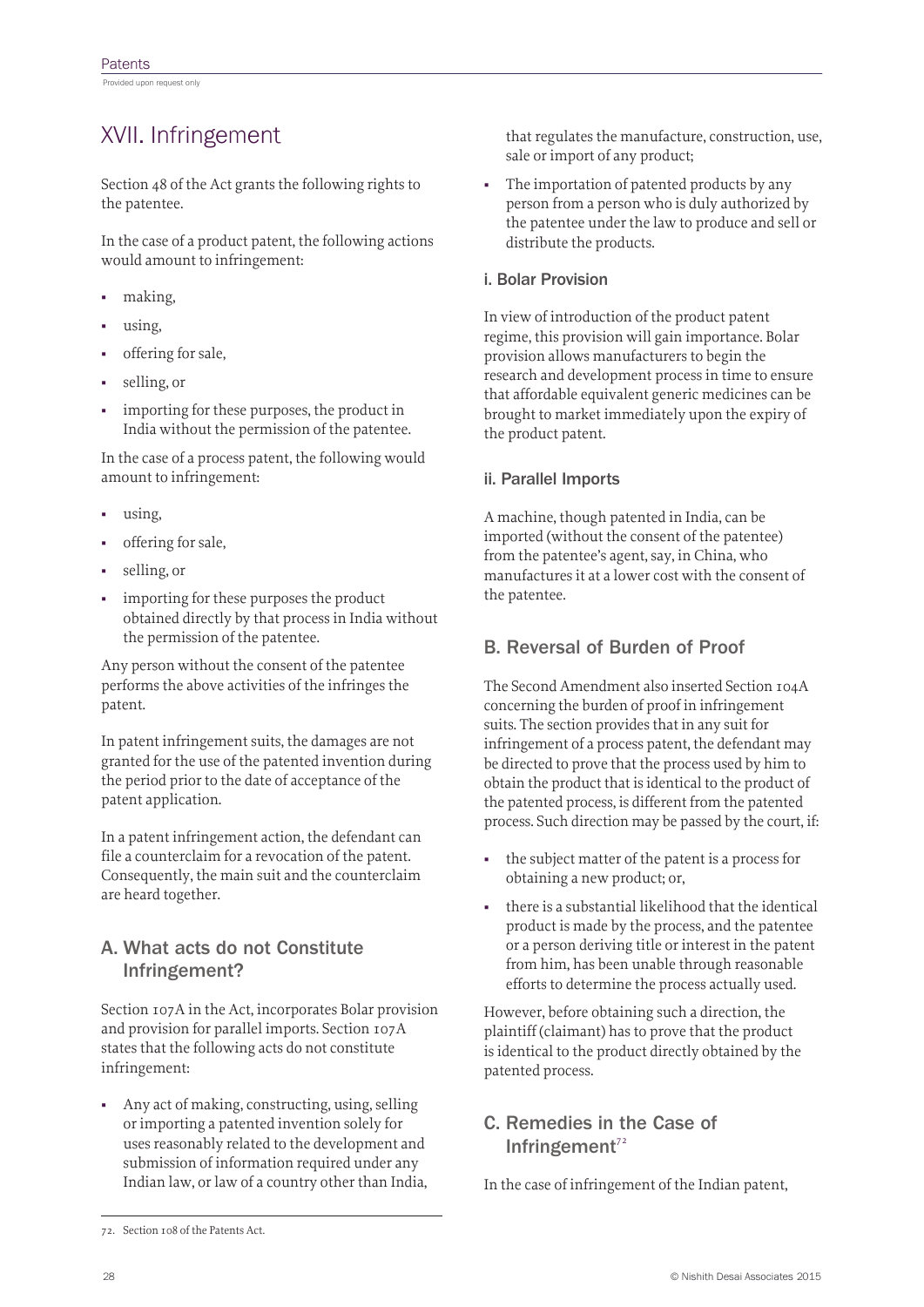the patentee can file a suit in the appropriate court, which may be a District Court or a High Court. In case a patent infringement suit is filed in a district court and counter claim is filed by a defendant, the patent infringement suit is transferred to a High Court. In the infringement suit the plaintiff can seek an injunction and damages or order for an account for profits from the potential infringer of the patent. Where the defendant proves that at the time of infringement he was not aware of and had no reasonable ground to believe that the patent existed, an order for damages or accounts for profits is not granted. Therefore, the patentee should take steps to convey to the general public that his product or process is patented. In an infringement suit, infringing goods, materials, and equipment used for their production can be seized, forfeited, or destroyed. The courts can appoint suo motu, or on application of a party to the suit, scientific advisors to assist the court or to submit a report on a specified question.73

The Patents Act does not provide for criminal action in case of patent infringement.

### XVIII. Patent Linkage

Internationally recognized patent linkage is a process by which the drug regulatory authority (the Drug Controller) delays or refuses to grant marketing approval to a generic manufacturer to manufacture and sell the drug, if the drug is patented. In effect it links the marketing approval to the lifetime of the patent. Such a system would require the generic manufacturer to demonstrate before the Drug Controller that the drug for which the marketing approval is sought for is not covered by a patent.

In Bayer vs. Cipla<sup>74</sup>, Bayer had filed a writ petition requesting the court to direct the Drug Controller of India not to grant license to market Cipla's drug "Soranib" as it infringed Bayer's Patent.

Bayer contended that Section 48 of the Patents Act, which grants right to the patentee and Section 2 of the Drugs and Cosmetics Act (DCA), should be read together. Section 2 of the DCA provides that the DCA shall not be in derogation of any other law and thus the DCA cannot contravene the provisions of the Patent Act. Therefore, any grant of license to CIPLA for its drug "Soranib" by the drug controller would be in contravention of section 48 of the Patents Act and it is in contravention of Section 2 of the DCA, when read together. Thus, the drug license should not be granted. Further, Form 44 of the  $DCA^{75}$  also requires applicant to mention the patent status of the drug in question in the application, this shows a conscious effort by the legislature to include patent linkage.

The court held that the Patents Act and the DCA are two separate legislations and highlight distinct and disparate objectives. The DCA prescribes standards of safety and good manufacture practices, which are to be followed by every pharmaceutical industry whereas, Patent Act prescribes standards for conferring private monopoly rights in favor of inventors. Expertise that exist under the Patent Act to adjudicate upon whether claimed products or processes are patentable or not does not exist with the officials under the DCA, who can only test the safety of the product, and ensure that it conforms to the therapeutic claim put forward. The drug controller also lacks the jurisdiction under the law to adjudicate on the issue of patent infringement. Further the court held that there is no intention on the part of the legislators to place patent superintendence, or policing powers, with Drug authorities. If the Drugs authorities, on a representation of the patentee were to refuse licenses or approval, to applicants who otherwise satisfy the requirement of the Drugs Act and its provisions, or even be precluded from examining such applications, on assumed infringement, various provisions of the Patent Act would be rendered a dead letter.

The court also held that the requirement of indication of patent status in Form 44 is only to indicate bio availability and bio equivalence protocol and does not in any way suggest the intention of the legislature to include patent linkage.

<sup>73.</sup> Section 115 of the Patents Act.

<sup>74.</sup> 2009(41)PTC634(Del)

<sup>75.</sup> Form- 44:- Application for grant of permission to import or manufacture a New Drug or to undertake clinical trial.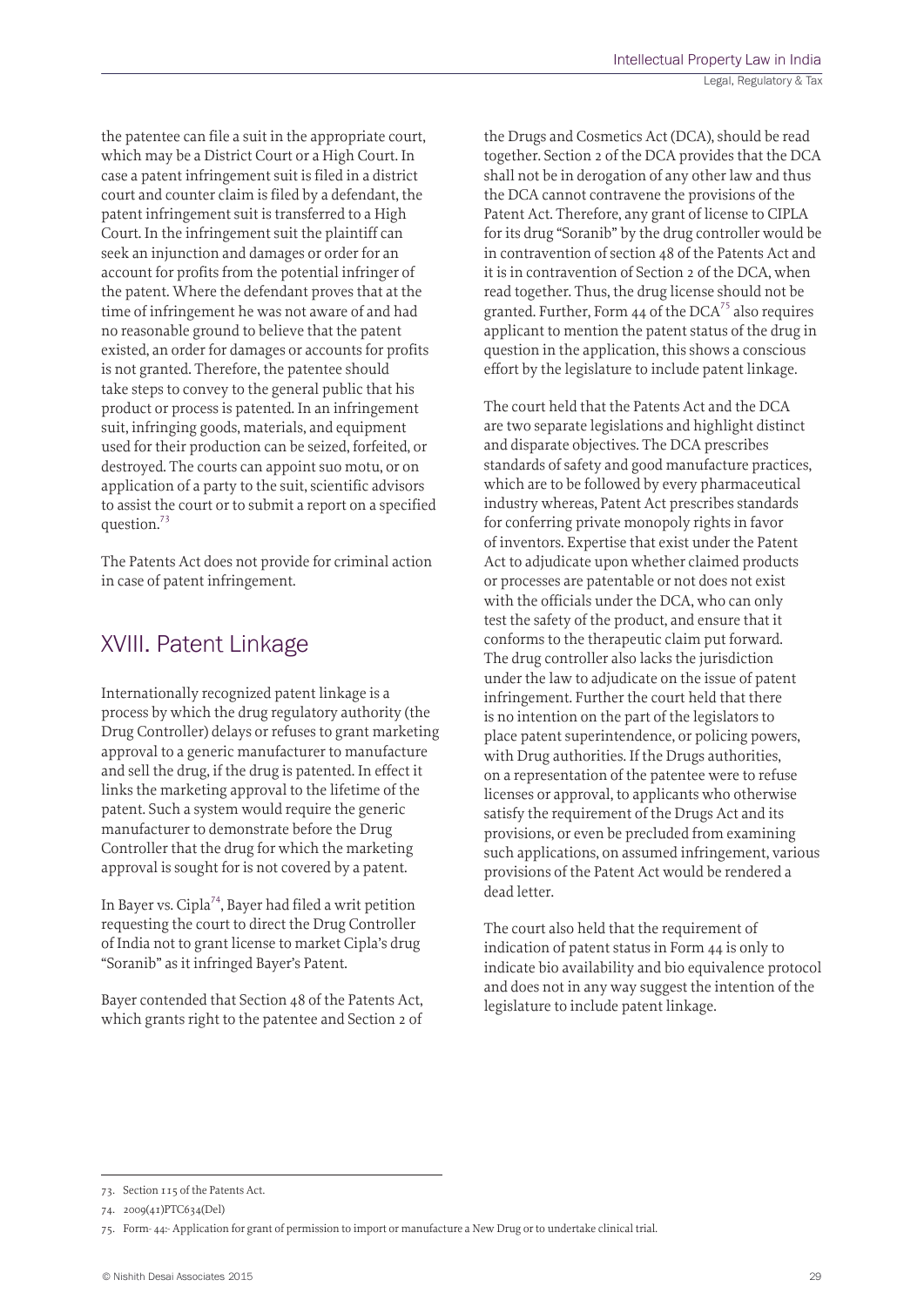# 7. Designs

Industrial designs in India are protected under the Designs Act, 2000 ("**Designs Act**"), which replaced the Designs Act, 1911. The Designs Act has been in effect since May 11, 2001. The Designs Rules, 2001 have been framed under the Designs Act. The Designs Act incorporates the minimum standards for the protection of industrial designs, in accordance with the TRIPS agreement. It provides for the introduction of an international system of classification, as per the Locarno Classification.

# I. What is the Meaning "Design" Within the Scope of the Designs Act?

As per the Designs Act, "design" means only the features of shape, configuration, pattern, ornament or composition of lines or colours applied to any "article"<sup>76</sup> whether in two dimensional or three dimensional or in both forms, by any industrial process or means, whether manual mechanical or chemical, separate or combined, which in the finished article appeal to and are judged solely by the eye. However, "design" does not include any mode or principle of construction, or anything which is in substance a mere mechanical device, and does not include any trademark (as defined in section 2(1) (v) of the Trade and Merchandise Marks Act, 1958), or property mark (as defined in section 479 of the Indian Penal Code), or any artistic work (as defined in Section 2 (c) of the Copyright Act, 1957).

In order to obtain registration under the Designs Act, the design must be applied to an article. In other words, a mere painting of a natural scene or its presentation on paper is not entitled for registration under the Designs Act.

# II. Who can Apply for Registration of a Design?

Any person claiming to be the "**proprietor of any new or original design**" 77 not previously published in any country and is not contrary to public order or morality can apply for the registration of the design. The expressions "public order" or "morality" have not been defined in the Designs Act.

The term "original," with respect to design, means a design originating from the author of such a design and includes the cases that, although old in themselves, are new in their application. Absolute novelty is now the criterion for registration.

# III.What is the Process of Registration?

The process of registration of a design under the Designs Act requires the following steps:

- File an application for registration of design with the prescribed fee with the Controller of Patents and Designs. Photographs of the articles from all angles must be filed along with the statement of novelty.
- Reply to the objections raised by the Controller.
- Upon removal objections, the design is registered. When registered, a design is deemed to have been registered as of the date of the application for registration.
- After registration, the particulars of the design are published.
- If the Controller rejects the application, the aggrieved person can appeal to the High Court.

<sup>76.</sup> Per Section 2(a) of the Designs Act: "article" means any article of manufacture and any substance, artificial, or partly artificial and partly natural; and includes any part of an article capable of being made and sold separately.

<sup>77.</sup> Per Section 2(j) of the Designs Act: "proprietor of a new or original design",-

<sup>(</sup>i) where the author of the design, for good consideration, executes the work for some other person, means the person for whom the design is so executed;

<sup>(</sup>ii) where any person acquires the design or the right to apply the design to any article, either exclusively of any other person or otherwise, means, in the respect and to the extent in and to which the design or right has been so acquired, the person b whom the design or right is so acquired; and

<sup>(</sup>iii) in any other case, means the author of the design; and where the property in or the right to apply, the design has devolved from the original proprietor upon any other person, includes that other person.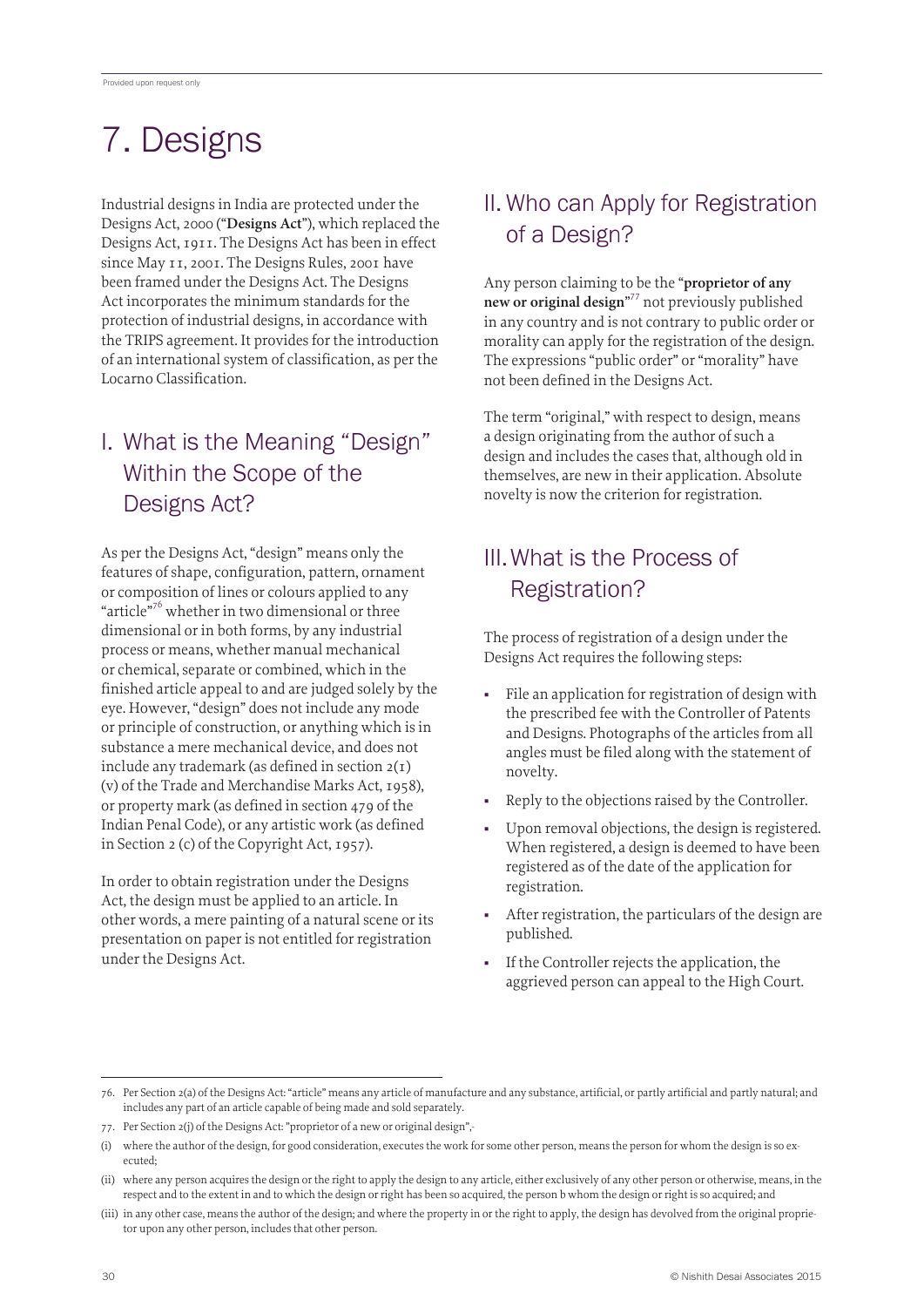There is no opposition procedure prior to registration.

## IV. What are the Rights Conferred by Registration?

Registration of a design confers upon the registered proprietor a "copyright" with respect to the design. Under the Designs Act, the word "copyright" refers to the exclusive right to apply the design to any article in any class in which the design has been registered. The first term of registration is ten years after which it can be renewed for an additional five-year period.

### V. Assignment

When a person becomes entitled by assignment, transmission, or other operation of law to the copyright of a registered design, a record of the title must be registered by an application to the Controller for the same, accompanied by the prescribed fee and proof of title.

When a person becomes entitled to any right in the registered design either by way of a mortgage, a license, or otherwise, an application in the prescribed form must be made to the Controller to register his title.

### VI. Cancellation of Design

Any person interested may present a petition for a cancellation of the design registration at any time after the registration, on the following grounds: that the design has been previously registered in India; that it has been published in India or in any other country prior to the registration date; that the design is not a new or original design; that the design is not registrable under the Designs Act or that it is not a design as defined under Section 2(d) of the Designs Act. An appeal from any order by the Controller can be filed with the High Court.

Section 15 of the Copyright Act, 1957 states that the copyright in any design ,which is capable of being registered under the Designs Act, but is not, will lose its copyright as soon as the design has been reproduced 50 times by an industrial process by either the owner of the copyright or his licensee.

### VII. Piracy

Section 22 of the Designs Act lists the different acts that amount to piracy of the registered design, including: 1) any application of the registered design for the purpose of sale during the existence of the copyright in the design without a license or the express consent of the registered proprietor; 2) or the importation for sale without the consent of the registered proprietor of any article belonging to the class in which the design has been registered and having applied to it the design or any fraudulent or obvious imitation; or, 3) knowing that the design, or a fraudulent or obvious imitation has been applied to any article in any class of articles in which the design is registered, published, or exposed for sale, without the consent of the registered proprietor of such an article. Any grounds on which the design can be cancelled can also be used as a defense in an infringement action.

### VIII. Remedies

The Designs Act provides for civil remedies in cases of infringement of copyright in a design, but does not provide for criminal actions. The civil remedies available in such cases are injunctions, damages, compensation, or delivery-up of the infringing articles.

### IX. Paris Convention

Reciprocity for the purpose of claiming priority is now allowed from the applications originating from the Paris Convention countries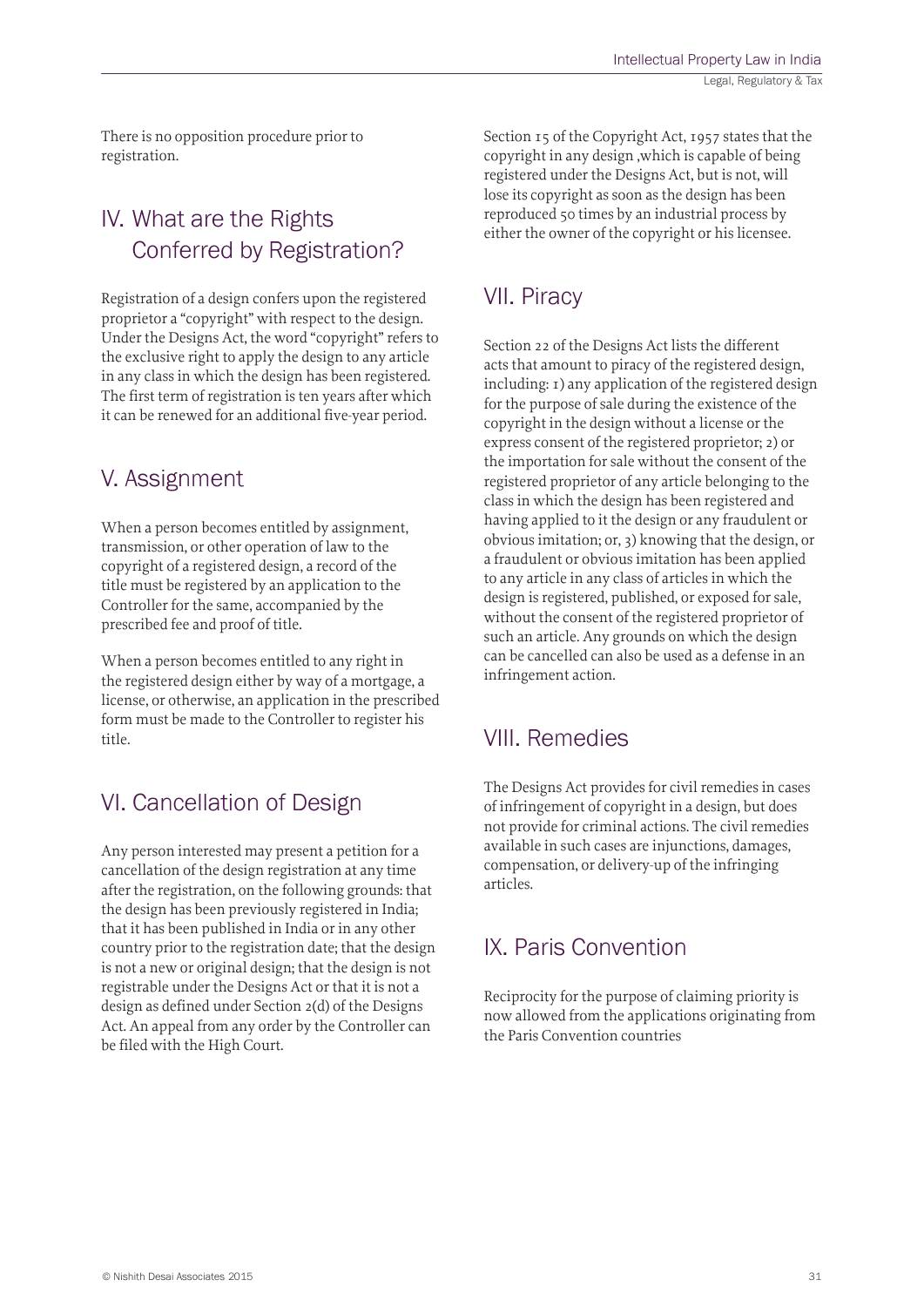# 8. Geographical Indications of Goods (Registration and Protection) Act, 1999

Geographical Indications ("**GI**") are those, which identify a good as originating in a place where a given quality, reputation, or other characteristic of the good is essentially attributable to its geographical origin. Some better-known examples of GI are "Champagne," "Bordeaux," and "Chianti," the first two being regions in France and the third, a region in Italy, all famous for their wines. In the Indian context, 'Darjeeling Tea' was the first GI registered under the GI Act. This GI is registered in the name of the Tea Board of India which also hold GI registrations for 'Nilgiri Tea' and 'Assam Tea'. Similarly, the Coffee Board (under the Ministry of Commerce & Industry) has a subsisting registration for Malabar Coffee. Other well-known GIs include 'Kashmiri Pashmina', 'Mysore Silk', 'Lucknow Chicken Craft' and 'Feni'. The convention application for 'Champagne' was filed in September 2008 and is in the process of registration.

The Geographical Indications of Goods (Registration and Protection) Act, 1999 came into effect on September 15, 2003. The Act was passed with the goal of providing protection, as a GI, to any agricultural, natural, or manufactured goods, or to any goods of handicraft or industry, including foodstuffs.

# I. Registration

The Act provides for the registration of a GI and the 'authorized user' thereof. Any person claiming to be the producer of goods in respect of a registered GI can apply for registering him as an authorized user. The authorized user is able to bring an action against the wrongful users of GI. Convention applications can also be filed under this Act.

An application for registration can be filed by any:-

- organisation of persons or producers, or
- organisation or authority established by or under any law,

such organisation or authority representing the interest of the producers of the concerned goods.

The office of the Geographical Indications Registry is in Chennai.

To qualify as a GI, two requirements must be satisfied: (i) the territorial aspect i.e. as to how the GI serves to designate the goods originating from the concerned territory, (ii) a given quality, reputation, or other characteristic should be essentially attributable to the geographical origin.

# II. Rights Conferred by **Registration**

Registration of a GI confers the following rights on the registered proprietor and the authorized users:

- Right to obtain relief in respect of the infringement of the GI; and
- Exclusive right to use the GI in relation to the goods for which GI is registered

Two or more authorized users of a registered GI shall have co-equal rights.

# III. Classes

All the goods have been classified in accordance with the International Classification of Goods for the purposes of GI registration.

# IV. Duration and Renewal

GI registration is valid for a period of ten years, and may be renewed thereafter from time to time. The registration of an authorized user is valid for a period of ten years or for the period until the date on which the GI registration expires, whichever is earlier.

# V. Procedure for Registration

The procedure for registering a GI and procedure for registering oneself as an authorized user are substantially the same. The procedure is as follows: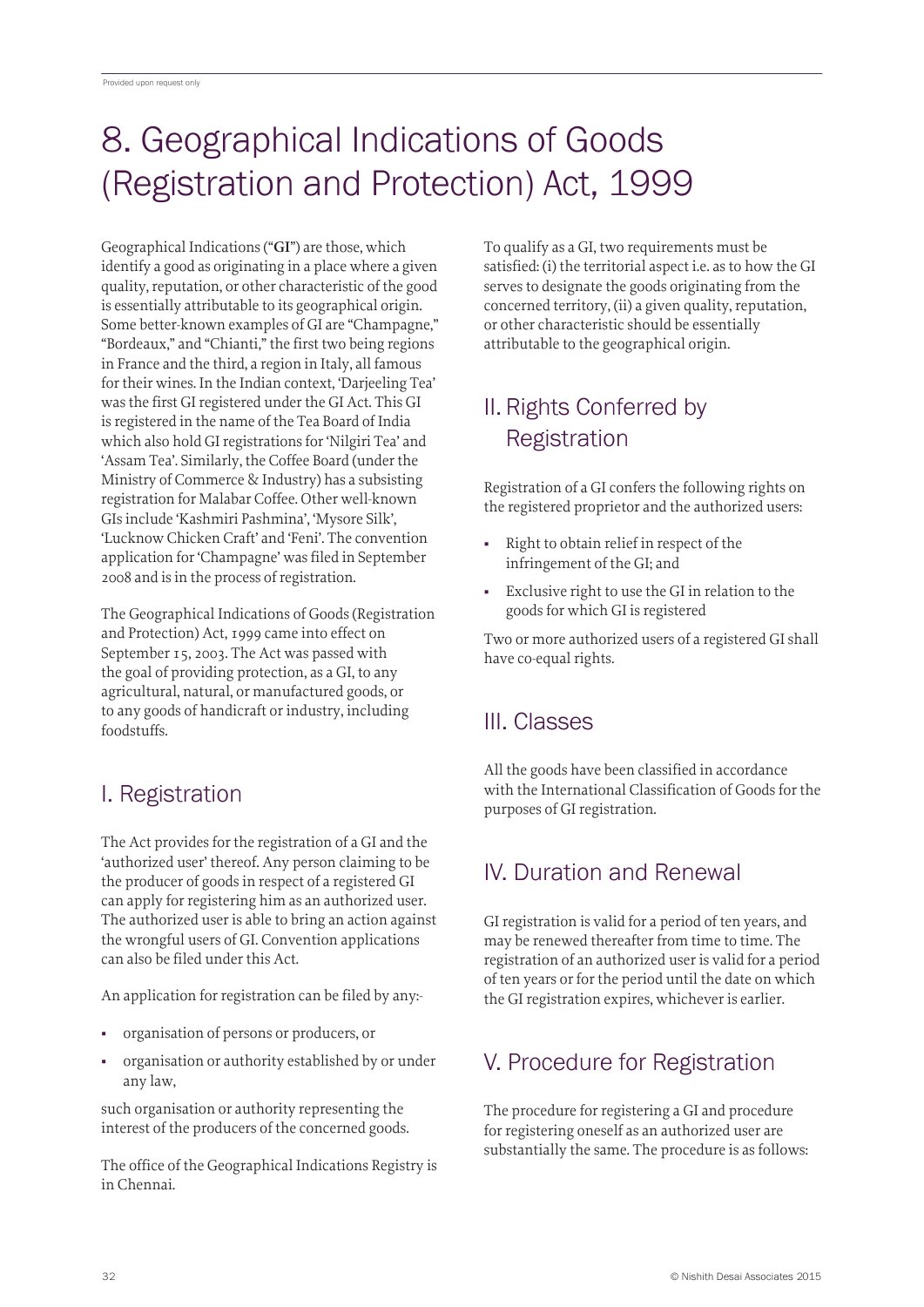

## VI. Prohibition of Assignment or **Transmission**

GI, being a public proprietary right, is not assignable or transmissible by any other means. Therefore, the Act prohibits the assignment, transmission, licensing, pledge, or mortgage or any such other agreement in respect of a GI.

### VII. Infringement

The Act also provides for infringement and passing off actions, thus recognizing the common law right in a GI, which includes civil as well as criminal remedies. Infringement has been defined to include unfair competition.

An action for infringement of a GI may be initiated in a District Court or High Court having jurisdiction. Available relief includes injunctions, discovery of documents, damages or accounts of profits, deliveryup of the infringing labels, and indications for destruction or erasure.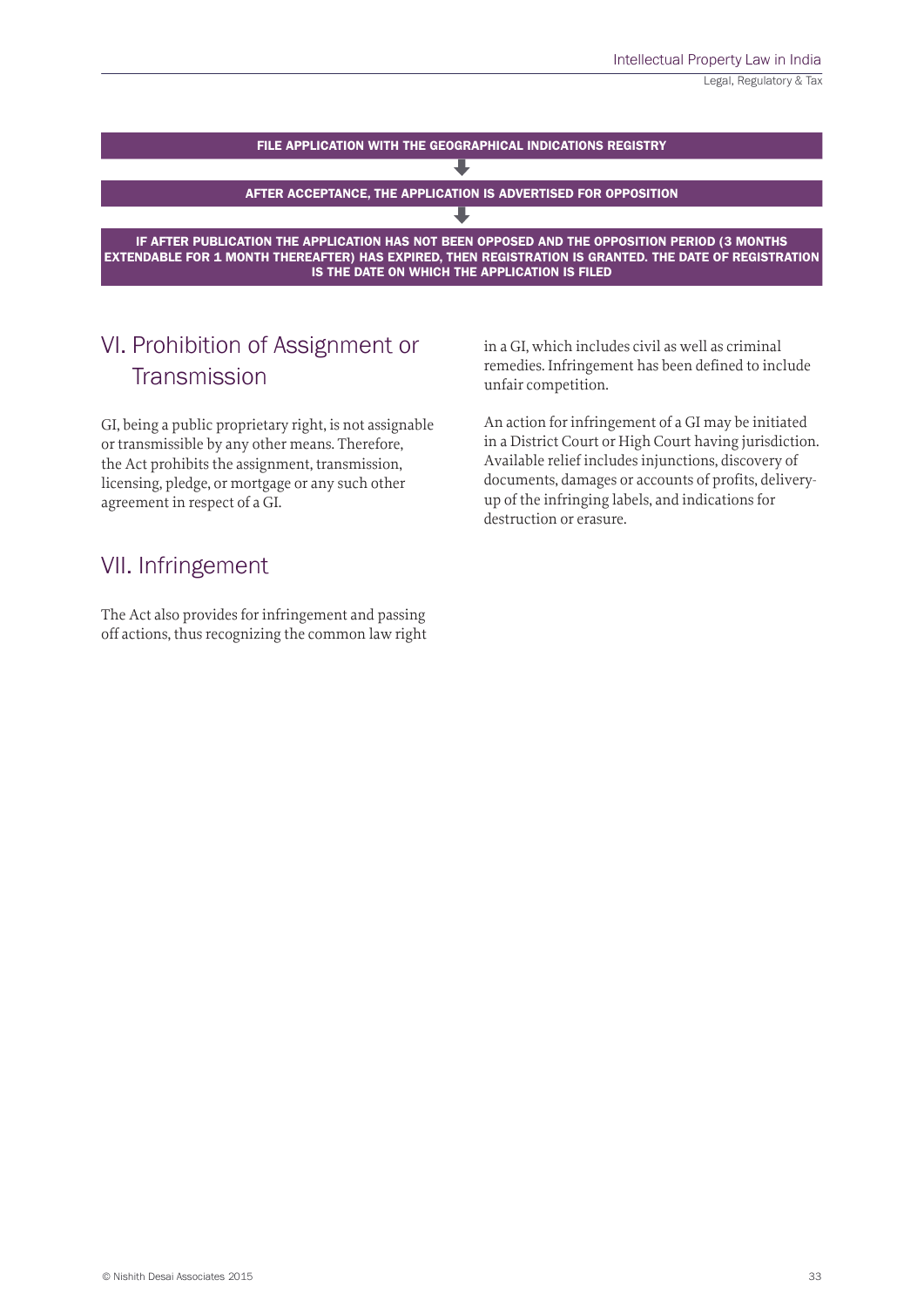# 9. Semiconductor Integrated Circuits Layout Design Act, 2000

This Act was enacted in order to comply with the provisions of TRIPS. The Semiconductor Integrated Circuits Layout Design Act, 2000 received the assent of the President of India on September 4, 2000, after it was approved by both Houses of the Indian Parliament. However, the Act has not come into effect yet. The obligations imposed under the TRIPS and the Washington Treaty, 1980 made it mandatory for India to enact a law to protect the layout designs of Integrated Circuits ("**IC**"). This form of protection is quite different from patents, industrial designs, and copyrights, although the principles of protection and enforcement stem from industrial design and copyright.

As the Act has not come into effect yet, the existing patent and copyright regime does not appropriately accommodate the requirements of protection for the layout design of IC. This is because in the context of layout design of IC, the concept of "originality" is of utmost significance, whether it is "novel or not", whereas the patent law requires that the idea should be original and novel. On the other hand, the copyright law is too general to accommodate the original ideas of scientific creation of layout designs of IC.

In order to ascertain the nature of protection which will be conferred on layout designs of IC on the coming into force of this Act, we have analyzed some of the salient features of the Act in the following paragraphs.

### I. Definitions

### A. Layout Design

Layout design refers to a layout of transistors and other circuitry elements and includes lead wires connecting such elements and expressed in any manner in a semiconductor integrated circuit.

### B. Semiconductor Integrated Circuit

Semiconductor Integrated Circuit means a product having transistors and other circuitry elements, which are inseparably formed on semiconductor material or insulating material, or inside the semiconductor material, and designed to perform an electronic circuitry function.

# II. IC layout Designs not Registrable in India

The following are layout-designs, which cannot be registered in India;

(a) those which are not original; or (b) those which have been commercially exploited anywhere in India or in a convention country<sup>78</sup>, or (c) those which are not inherently distinctive; or (d) those which are not inherently capable of being distinguishable from any other registered layout-design.

# III. Procedure for Registration of Layout Designs



<sup>78.</sup> Per Section 7: A layout design which has been commercially exploited for not more than two years from the date on which an application for its registration has been filed either in India or a convention country shall be treated as not having been commercially exploited for the purposes of this Act.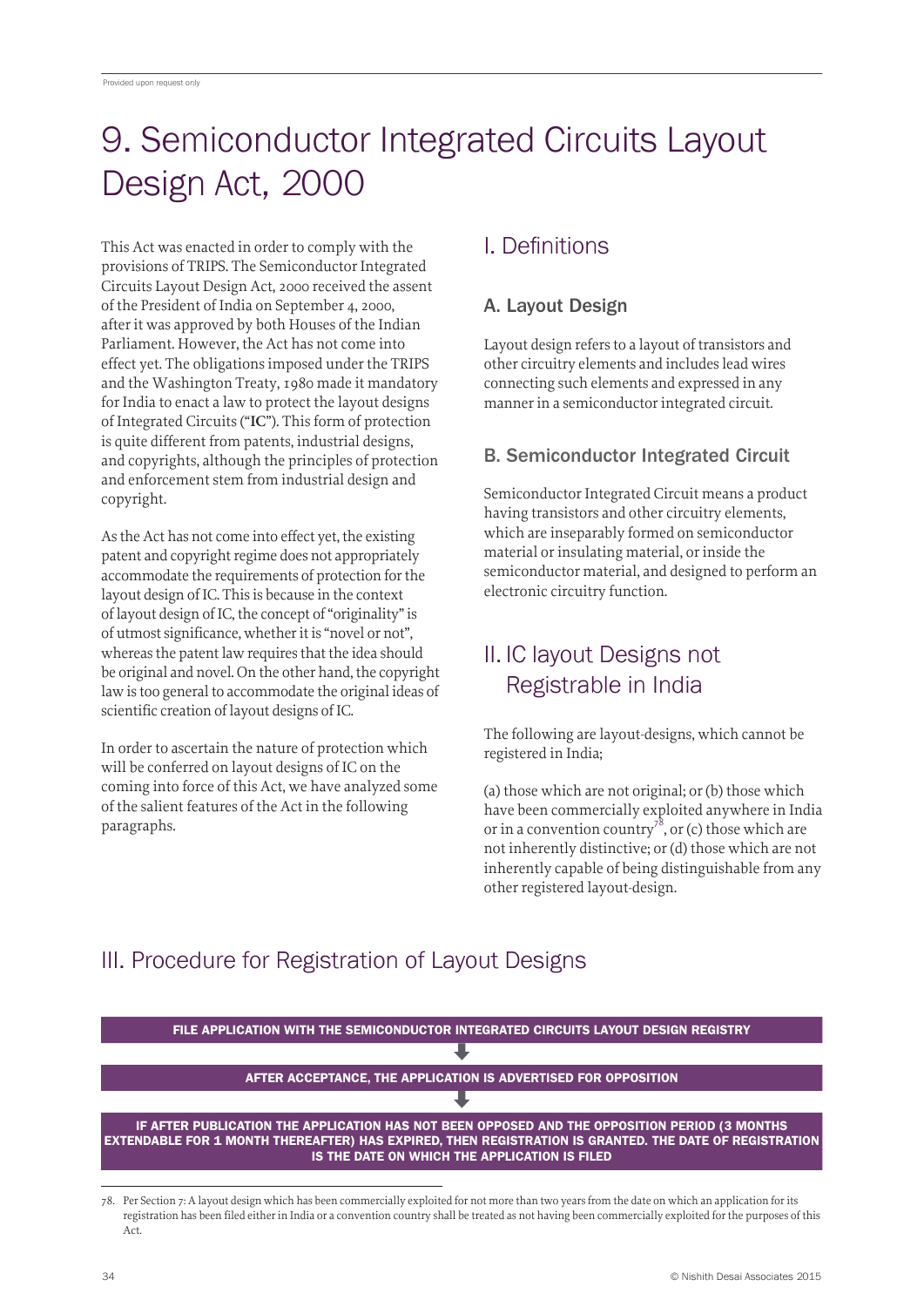# IV. What are the Rights Granted to the Registered Proprietor?

Registration provides the registered proprietor the exclusive right to use the layout design and provides protection against infringement.

### V. What is the Term of Registration?

The term of registration is for a period of ten years from the date of filing an application for registration or from the date of its first commercial exploitation anywhere in India or in any country, whichever is earlier.

# VI. Infringement of Layout **Designs**

Reproducing, importing, selling, or distributing for commercial purposes a registered layout design or a semiconductor IC incorporating such a design constitutes infringement. However, if reproduction of the layout design is for purposes of scientific evaluation, analysis, research or teaching, this shall not constitute infringement.

## VII. Penalty for Infringement

Any person found to be infringing a registered layout design can be punished by way of imprisonment for a maximum of three years and/or a fine (minimum INR 50,000 and maximum INR 1,000,000).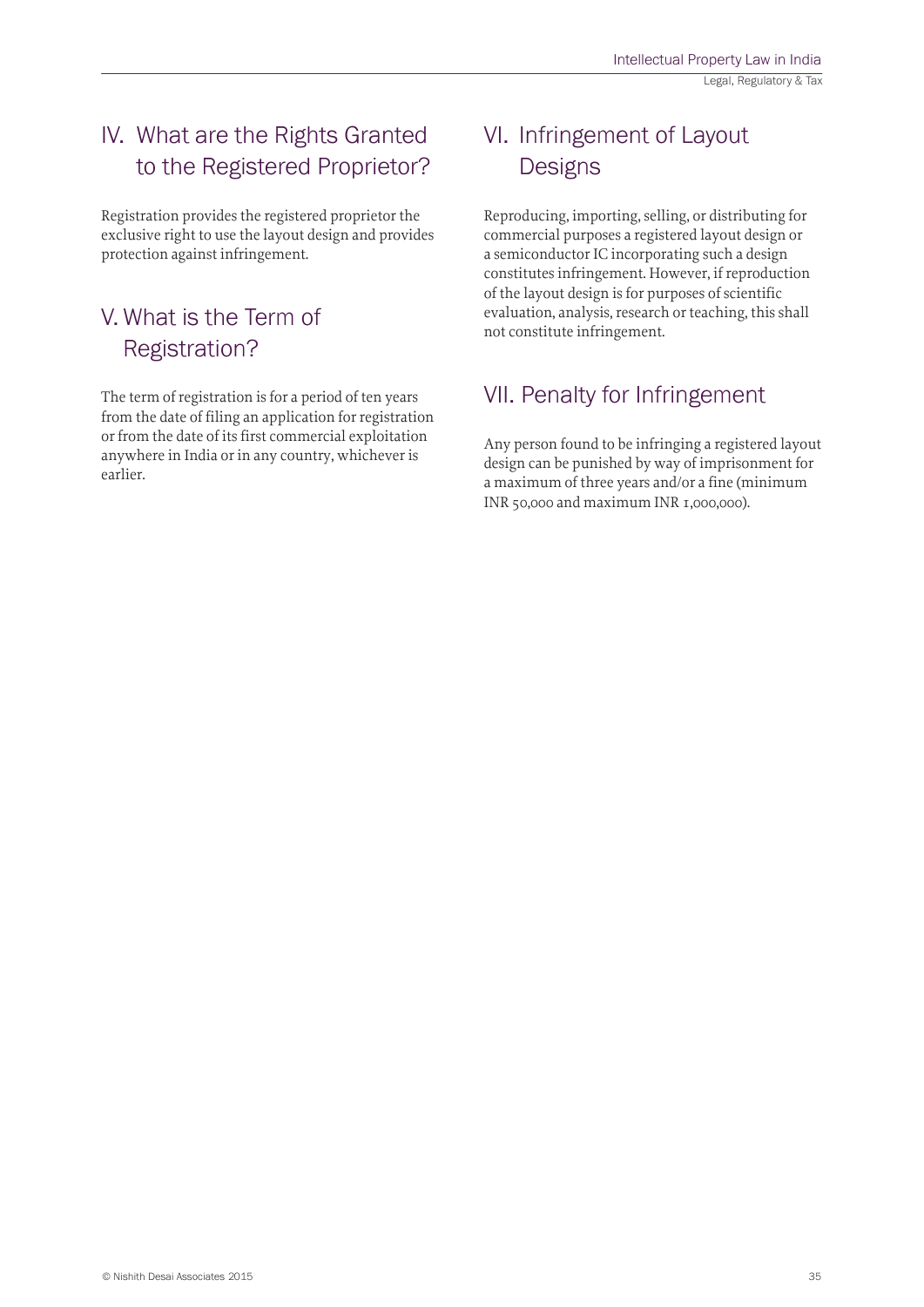# 10. The Protection of Plant and Varieties and Farmers Rights Act, 2001

This Act was enacted to give effect to Article 27.3(b)<sup>79</sup> of the TRIPs Agreement relating to protection of plant varieties. India opted to protect them under a sui generis system and passed the Act.

The Act includes:

- Protection of varieties developed through public and private sector research;
- Protection of varieties developed and conserved by farmers and traditional communities, providing them with legal rights to save, use, sow, resow, exchange, share, or sell their farm seed, although farmer shall not be entitled to sell branded seed of a variety protected under this Act ;
- Encouraging plant breeders and researchers to develop new and improved varieties;
- Establishment of the Protection of Plant Varieties and Farmers' Rights Authority ("**PPV&FRA**") for the registration of new varieties and determine claims of benefit sharing to such varieties;
- Provision of civil and criminal relief for infringement and passing off of protected plant varieties.
- Provisions for granting compulsory licenses when reasonable requirements of the public have not been satisfied.

The Act strikes a balance between the rights of farmers and breeders by rewarding the farmers/local communities from the pool of National Gene Fund for their conservation and development efforts and, at the same time, ensuring reward for innovation by granting plant breeders' rights.

## I. Varieties Registerable under the Act

The following are registerable under the Act:<sup>80</sup>

i. a new variety if it confirms the criteria of novelty, distinctiveness, uniformity and stability; and

ii. an extant variety if it confirms the criteria of novelty, distinctiveness, uniformity and stability as specified under Protection of Plant Varieties and Farmers' Rights Regulations, 2006.

'Extant Variety' has been defined under the Act to mean:<sup>81</sup>

- i. a variety notified under Section 5 of the Seeds Act, 1966; or
- ii. a farmer's variety (which has been defined to mean a variety traditionally cultivated and evolved by the framers in their fields or a variety which is relative or land race of a variety about which the farmers possess common knowledge); $82$  or
- iii. a variety about which there is common knowledge; or
- iv. any other variety which is in public domain

# II. Term of Protection

As prescribed under Section 24 of the Act, the total period of validity of registration shall not exceed:

- i. eighteen years, in case of trees and vines;
- ii. fifteen years, in case of extant varieties; and
- iii. fifteen years, in any other case.

The certificate of registration issued under this Act is valid for nine years in case of trees and vines and six years in case of other crops and a registrant is required to renew the same for the remaining period of registration.

# III. Setting up of PPV & FRA

The PPV&FRA was set up in November, 2005 for registration of new varieties and determine claims of benefit sharing to such varieties. The Authority is located in New Delhi. This Authority has already evolved the detailed rules and regulations and crop-

<sup>79.</sup> Article 27.3(b) of TRIPs requires member countries to either grant patent protection plant varieties or to protect them under a sui generis system.

<sup>80.</sup> Section 14 of the Act

<sup>81.</sup> Section 2(1)(j) of the Act

<sup>82.</sup> Section 2(1)(l) of the Act.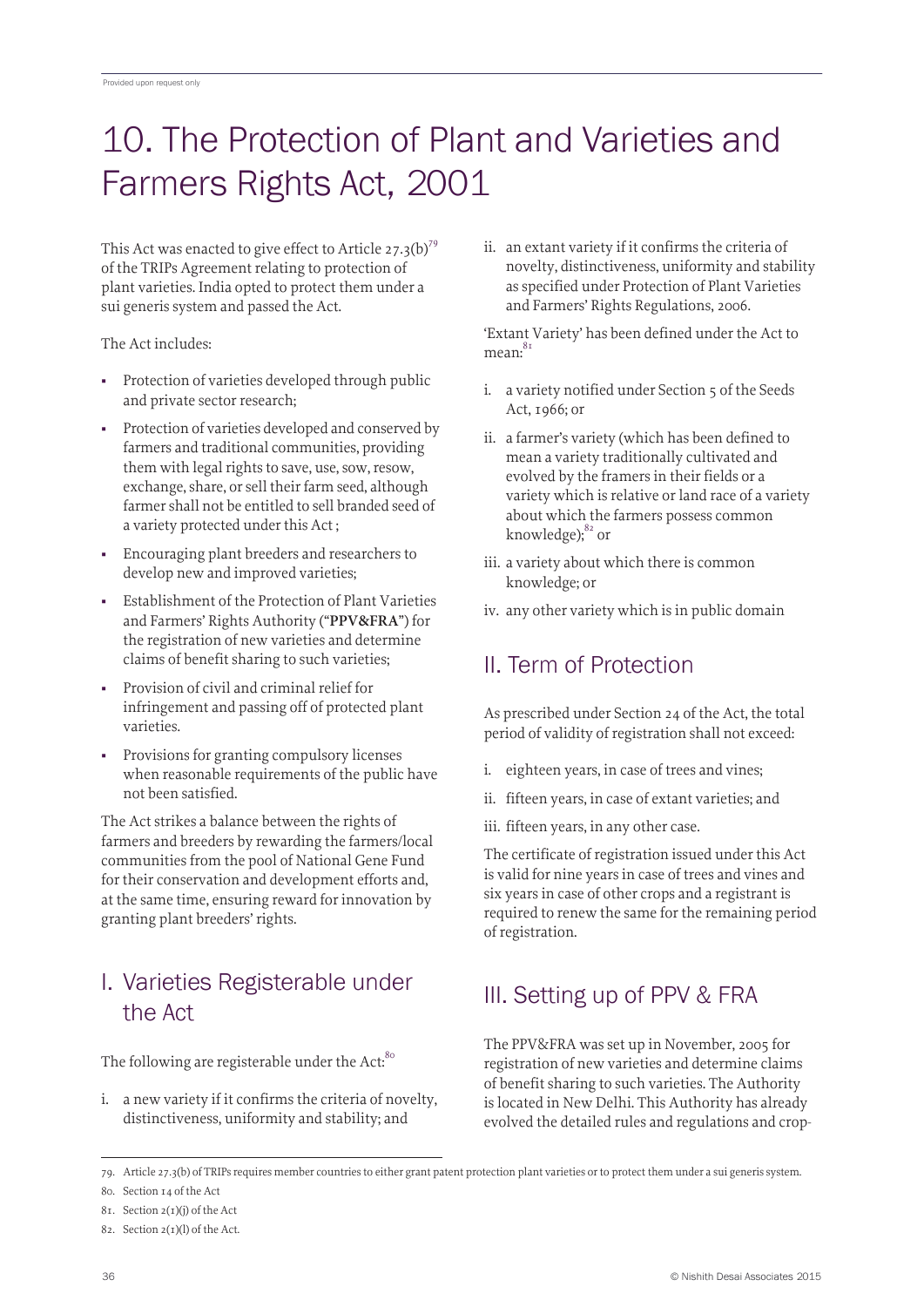specific guidelines for seeking this protection. A National Plant Variety Registry has been set up by PPV&FR under the Union ministry of agriculture to register crop varieties.

### IV. Registration of Plant Varieties now Possible in India

The Act has started documentation and registration of varieties of 12 crops which include the following: rice, wheat (bread wheat types), maize, sorghum (jowar), pearl millet (bajra), chickpea (chana), pigeon pea (arhar), green gram (mung), blackgram (urad), lentil (masur), field pea (matar) and kidney bean (rajmah).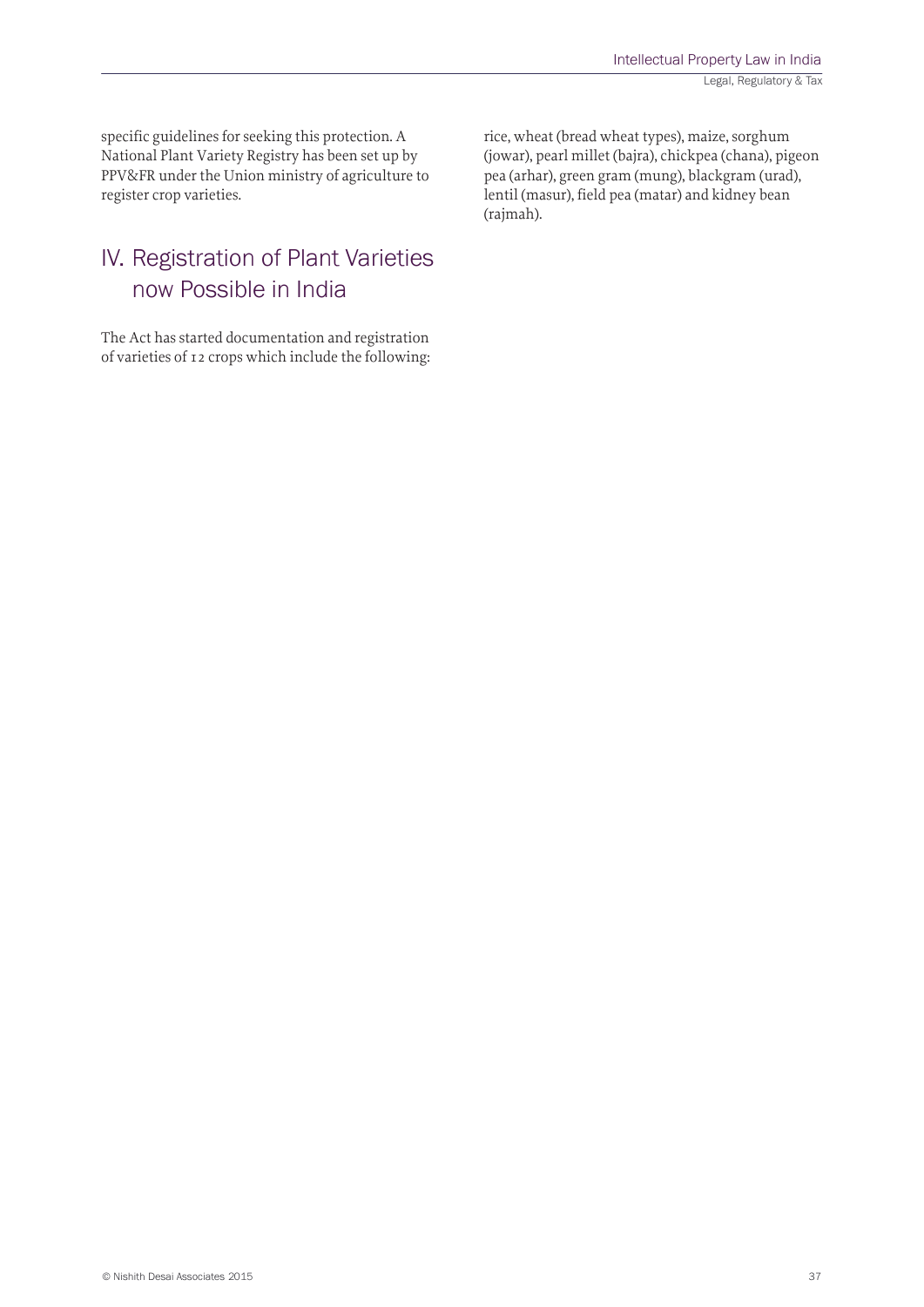# 11. The Biological Diversity Act, 2002

India is a member of the Convention on Biological Diversity ("**CBD**"). To comply with its obligation under the CBD, this Act has been enacted. This Act aims to ensure the conservation of biological diversity in India, sustainable use of its components and fair and equitable sharing of the benefits arising out of the use of biological resources. "Biological diversity" means the variability among living organisms from all sources and the ecological complexes of which they are part, and includes diversity within species or between species of eco-systems. "Biological resources" means plants, animals and micro-organisms or parts thereof, their genetic material and by-products (excluding value added products) with actual or potential use or value, but does not include human genetic material.

Only selective provisions of the Biodiversity Act, 2002 – namely, definition provisions, provisions relating to the constitution of the National Biodiversity Authority ("**NBA**") and rule-making powers of Government – have been brought into force with effect from October 1, 2003. NBA regulates the commercial / other uses of biodiversity by both Indian and non-Indian entities. Prior to seeking any form of IPR in respect of biological resources, the applicant will be required to obtain approval of the NBA.

The Act confers extensive powers on the NBA with regard to protection of biological resources. The NBA will consist of a chairperson, seven ex-officio members representing ministries and departments of the Federal Government, and five non-official members who are specialists, scientists and representatives from the industry. The ex-officio members include representatives from the tribal affairs ministry, biotechnology, ocean development, the Indian systems of medicine and homeopathy, and the ministries of environment and agriculture.

Some of the salient provisions of the Act are as follows:

- All foreign individuals, associations and organizations would be required to seek the prior approval of the NBA to access any biological resource or the results of research occurring in India, for any use. The NBA's approval would also have to be obtained before biological resources can be exported out of India. Proposals have been made to set up biodiversity funds and management committees at national, state, and municipal levels.
- All Indian citizens would have to seek the NBA's prior approval to transfer the results of research relating to any biological resource to foreigners. The term "foreigners" has been defined as "individuals who are not Indian citizens".
- Indian citizens, including local people and communities, vaids and hakims (native Indian doctors) will have free access to biological resources for use within the country for any purpose. However, the NBA's prior approval would be required before seeking any form of IPR on an invention based on a biological resource.
- The NBA will have the power to impose conditions to ensure a share in the benefits accruing from the acquisition of IPRs.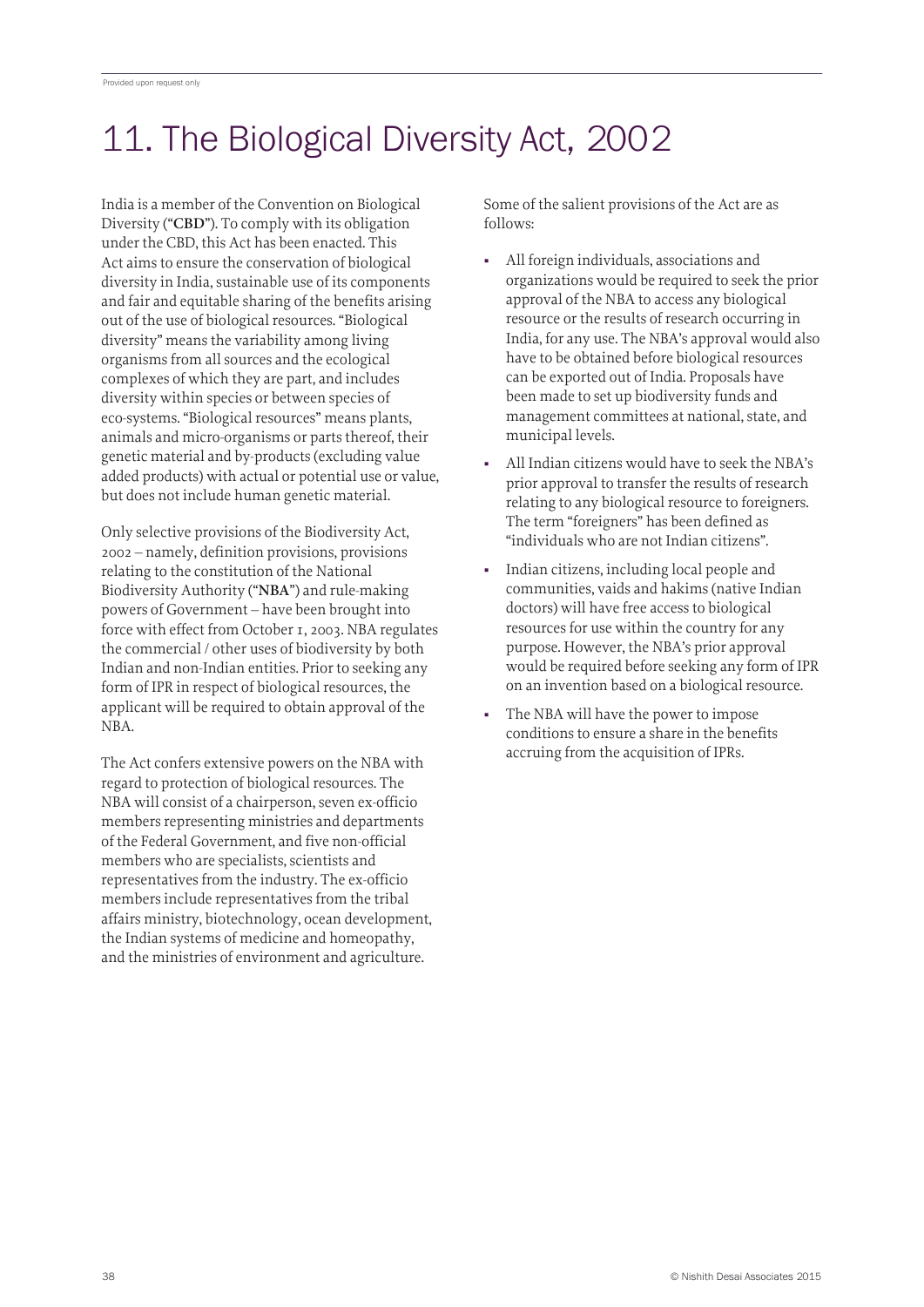# 12. Confidential Information & Trade Secrets

Confidential information and trade secrets are protected under the common law and there are no statutes that specifically govern the protection of the same. In order to protect trade secrets and confidential information, watertight agreements should be agreed upon, and they should be supported by sound policies and procedures.

# I. Protection of Confidential Information in the Hands of Employees

In this information age, it's imperative that a business protects its new formula, product, technology, customer lists, or future business plans. In the global marketplace, Indian corporations are often required to comply with foreign laws and are likely to be exposed to liabilities for violation of confidential information or trade secrets of their business partners or third parties. For example, the U.S. Economic Espionage Act, 1996 imposes criminal liability (including fines and prison sentences) on any person who intentionally or knowingly steals a trade secret, knowingly receives, or purchases a wrongfully obtained trade secret. The standards for protection have to be tailored to address the risks associated with rapid advancement in technology and communications. The standards accepted today may become inadequate tomorrow. However, one constant factor is the presence of a corporate culture imbued with information protection values.

The employees of an organization are privy to confidential information and trade secrets on a daily basis. In the absence of any specific Indian statute conferring protection on such information in the hands of employees, recourse has to be taken to common law rights and contractual obligations.

### II. Non-Disclosure Agreements

Sound and concise company policies and nondisclosure agreements with the employees protecting confidential information and trade secrets are recommended so as to provide contractual remedy in addition to the one under the common law. Such agreements should define "confidential information" and the exceptions to confidentiality. Agreements should have clauses negating a grant of

an implied license, restrictions on disclosure, use and copy; restriction on use of confidential information upon termination of the employment, return of information upon termination and right to withhold salary and emoluments till such return.

Non-compete clauses, depending upon their applicability in the Indian context, read with the confidentiality clauses would afford an organization added protection with respect to its confidential information. Such provisions must have a clear purpose, which is to restrict the use of confidential information and trade secrets obtained during employment and ensure that employees do not compete unfairly. However, non-compete provisions would need to be reasonable, and the Indian courts may treat a tough non-compete provision as unenforceable.

In order to ensure that the rights of third parties are not violated, the non-disclosure/employment agreement should clearly impose an obligation on the employee not to integrate into the organization's data or intellectual property, any confidential information of a third party. Employees should be required to indemnify the organization in case of violation of this clause. If the organization has not executed such agreements at the time of employment, subsequently executed agreements should expressly cover the confidential information obtained by the employee from the date of his employment.

### III. Internal Processes

Strong internal controls and processes to protect confidential information should be in place. Employees should be educated to identify information that is confidential or in the nature of a trade secret, to enable them to make an informed decision. They should have a clear understanding of their responsibilities to protect confidential matter and treat this as an on-going process that is integral to their work. Data that is confidential should be clearly indicated as such in all communications. Appropriate security procedures must be established and followed by the company and access to specific sensitive areas of workplace restricted or limited to certain senior employees only.

Third-party interaction and disclosures should be channeled only through specified personnel.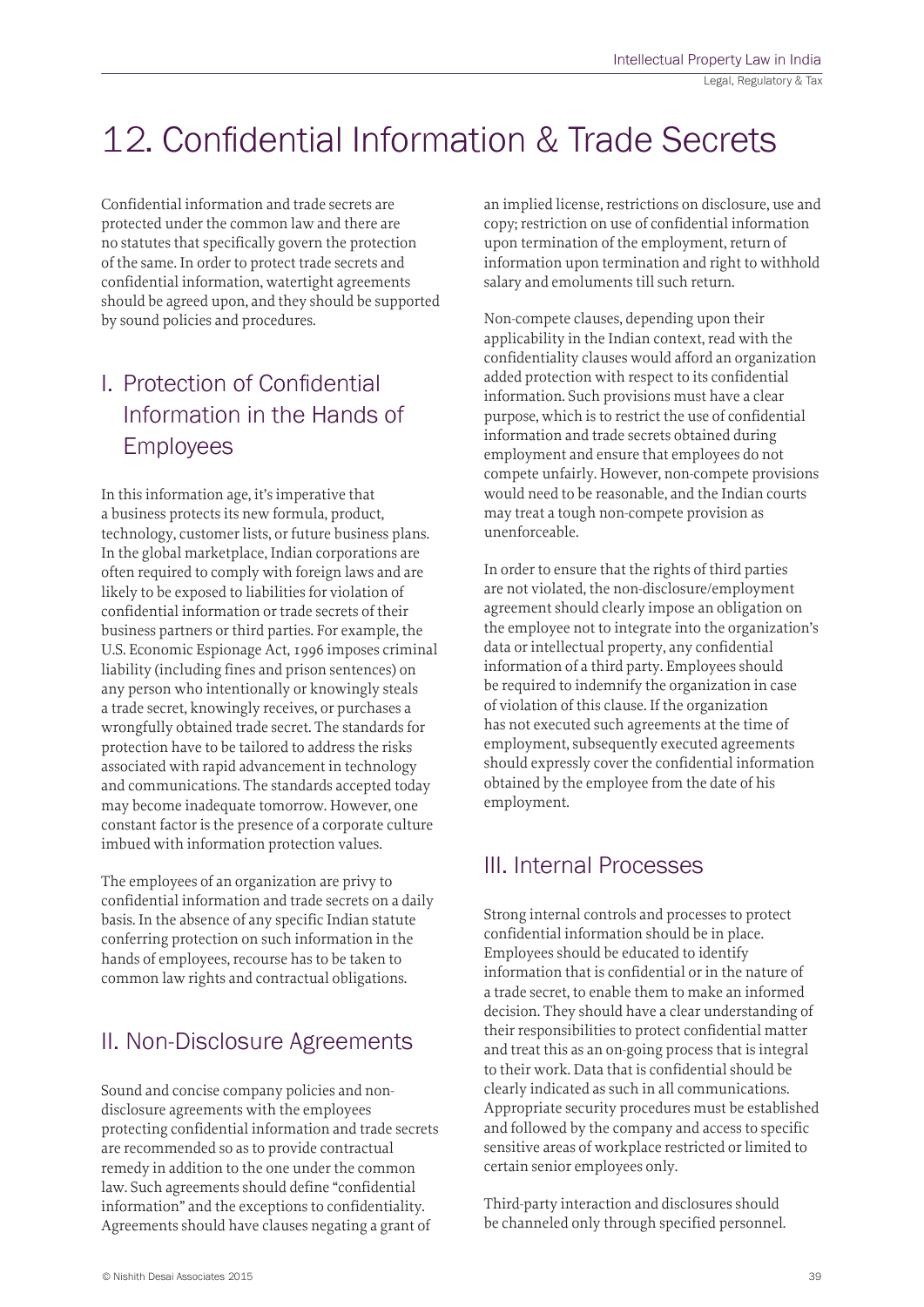Wherever feasible, confidential information should only be shared with those employees who have a legitimate need to know such information, thus enabling the employees to perform the assigned tasks.

## IV. An Exit-Interview

During such an interview, an employee should be reminded of his obligations with respect to the company's confidential information and trade secrets and should be asked to sign a document reaffirming his obligations. If an employment agreement was signed, the document to be signed upon termination should be attached. A copy of the signed exit-interview form, including the employment agreement, must be given to the employee. Such an interview not only serves as a meaningful reminder but can also be valuable evidence of employee's knowledge of such obligations.

Success of suits for protection of confidential information and trade secrets depends upon production of satisfactory evidence to prove confidentiality of the information, act of disclosure and the damages caused thereby, as well as the reasonability of such restriction.

Enactment of a strong statute for protection of confidential information and trade secrets would certainly help the Indian industry. In any event, strategies for protection of the organization's confidential information and trade secrets have, in today's economic scenario, become a prerequisite to the organization's survival.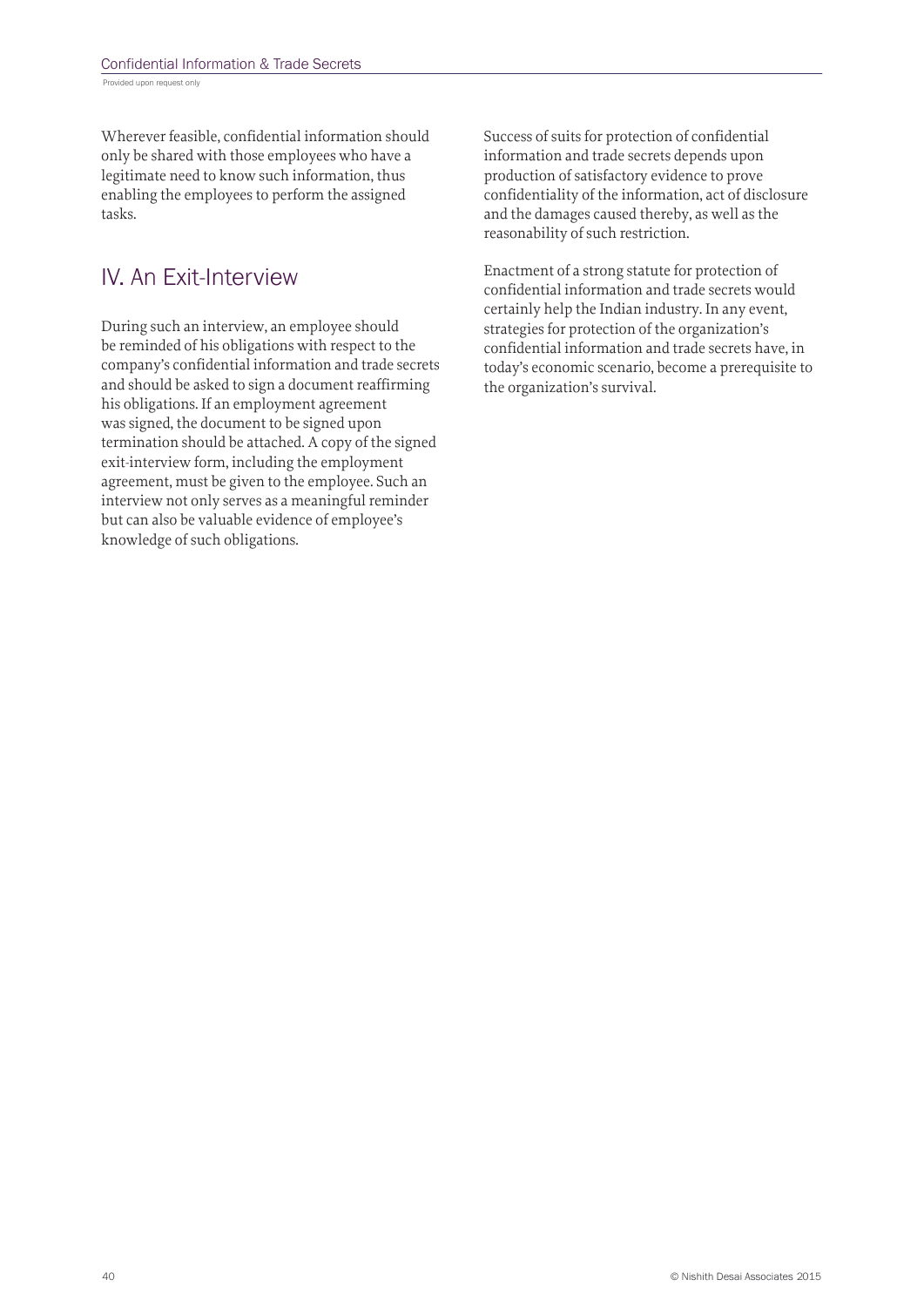# 13. International Conventions

India is a signatory to the following international conventions:

| <b>Convention</b>                                                                                               | Date                                     |
|-----------------------------------------------------------------------------------------------------------------|------------------------------------------|
| Berne Convention                                                                                                | April 1, 1928 (Party to convention)      |
| Universal Copyright Convention                                                                                  | January 7,1988 (Ratification)            |
| Paris Convention                                                                                                | December 7,1998 (Entry into force)       |
| Convention on Biological Diversity                                                                              | June 5,1992 (Signature and ratification) |
| <b>Patent Cooperation Treaty</b>                                                                                | December 7,1998 (Entry into force)       |
| Budapest Treaty on the International Recognition of<br>Microorganisms for the Purposes of Patent Procedure 1977 | December 17, 2001 (Party to treaty)      |

By virtue of such membership, convention applications for the registration of trademarks, patents, and designs are accepted with the priority date claim; copyright infringement suits can be instituted in India based on copyright created in the convention countries.

#### The Madrid Protocol

The Madrid System, administered by the International Bureau of World Intellectual Property Organization (WIPO), Geneva, permits the filing, registration and maintenance of trademark rights in more than one jurisdiction on a global basis. This system comprises two treaties; the

Madrid Agreement concerning the International Registration of Marks, which was concluded in 1891 and came into force in 1892, and the Protocol relating to the Madrid Agreement, which came into operation on April 1, 1996. India acceded to the relevant treaties in 2005 and in 2007.The new Trademarks (Amendment) Bill to amend the TM Act was introduced in the Parliament to implement the Madrid System in India in 2009. The Trade Marks (Amendment) Rules 2013, with provisions relating to the international registration of trademarks under the Madrid Protocol, came into force in India from 8th July, 2013.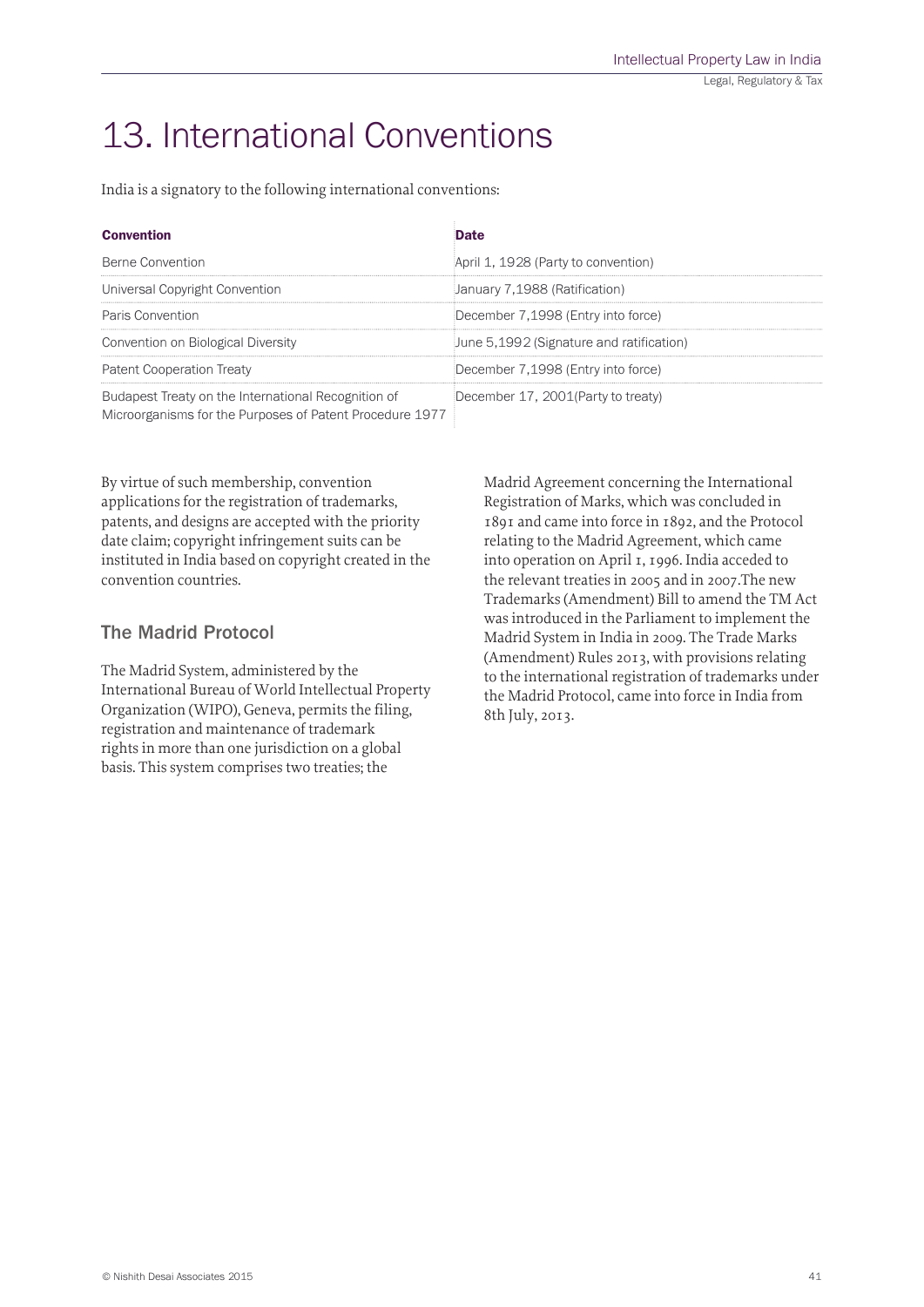# 14. Special Tribunals

Effective September 15, 2003, the Intellectual Property Appellate Board (Board) has been set up in Chennai (in the state of Tamil Nadu, India) with benches in Ahmedabad, Delhi, Mumbai and Kolkata. The Board has the jurisdiction to consider appeals from the decisions of the Registrar of Trade Marks and Registrar of GI and to consider cancellation / rectification cases of trademarks and GIs. The cases,

which were pending before various High Courts with respect to the aforementioned matters stand transferred to the Board with effect from October 6, 2003. Setting up of the exclusive IP Board is expected to lead to an effective and speedy disposal of cases. The cases with respect to infringement and passing off will continue to be instituted in regular courts.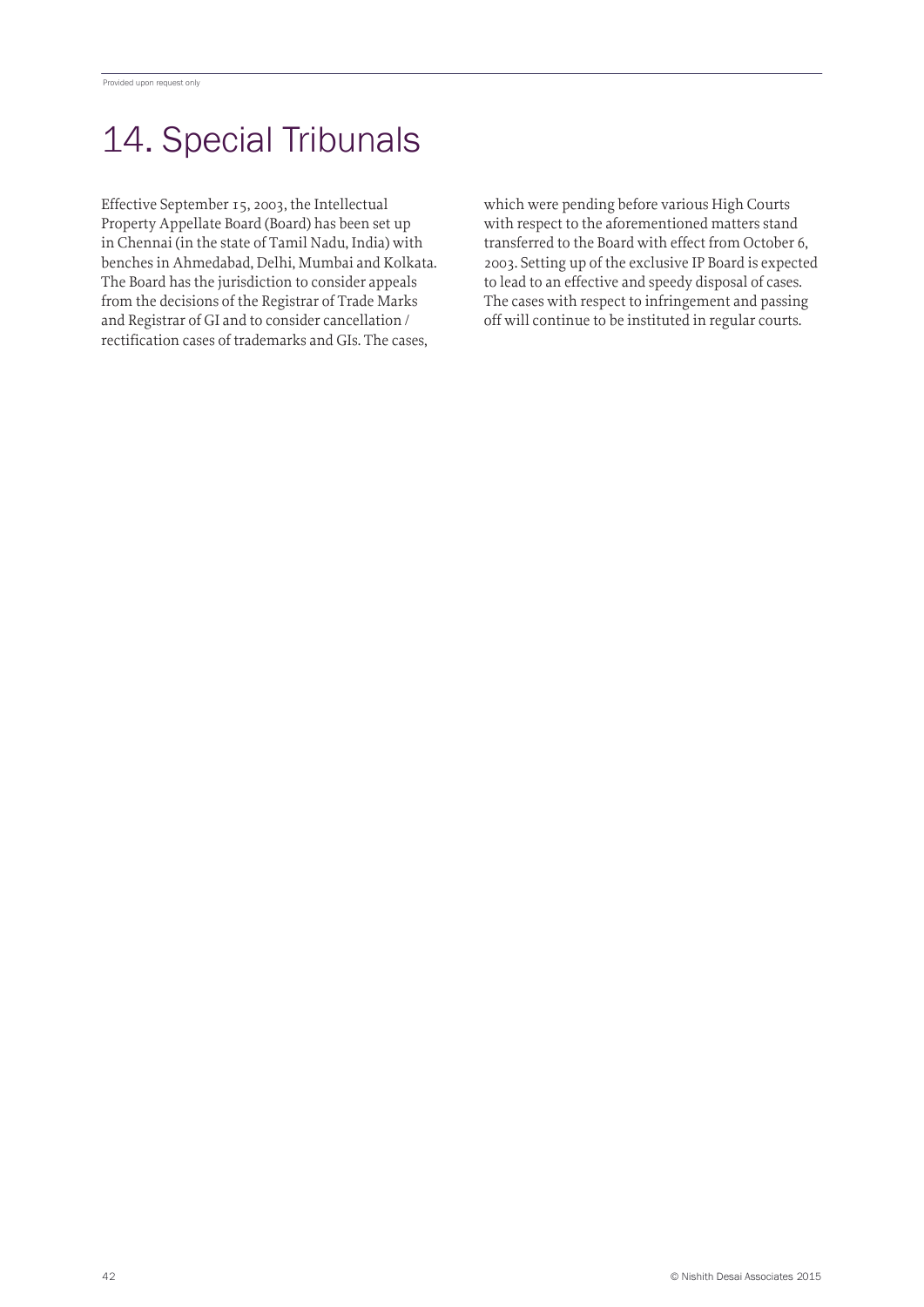# 15. Tax Regime in India

Income tax in India is governed by the provisions of the Income-tax Act, 1961 ("**ITA**"), which lays down elaborate provisions in respect of chargeability to tax, determination of residency, computation of income, transfer pricing, etc. All residents are subject to tax in India on their worldwide income, whereas non-residents are taxed only on Indian source income, i.e. income that is received in India or accrues or arises to them in India or is deemed to accrue or arise or is deemed to be received in India.<sup>83</sup> Every company that is chargeable to tax in India is required to file a tax return in India.<sup>84</sup>

### $I.$  Residency<sup>85</sup> and Scope of Income

A company incorporated under the laws of India is deemed to be a resident of India for Indian tax purposes. A company incorporated outside India is deemed to be resident in India if it is wholly controlled and managed from India. Income of an Indian company (which would include an Indian subsidiary of a foreign company) is taxed in India at the rate of 30%.<sup>86</sup> A foreign company is taxed at the rate of 40% on its business income earned in India, only if it has a  $PE^{87}$  or business connection  $88$  in India. Section 90(2) of the ITA provides that where India has entered into a tax treaty with the Government of any other country for granting of relief of tax or avoidance of double taxation, in relation to such a tax payer to whom such tax treaty applies, the provisions of the ITA would apply to the extent they are more beneficial to the tax payer.

# II.Deemed Indian Source Incomes

Royalties and fees for technical services ("**FTS**") are taxable in India when they arise from sources within India.<sup>89</sup> Royalties and FTS paid by a resident to a non-resident are generally taxable in India. However, if such royalties/FTS are paid with respect to a business or profession carried on by such resident outside India or for earning income from any source outside India, then such royalties and FTS are not taxable in India. Further, even payments of royalties or FTS made by one non-resident to another non-resident are brought within the Indian tax net, if such royalties/FTS are payable with respect to any business or profession carried on by such nonresident in India or for earning any income from a source in India.

Explanation 2 to section  $g(t)(vi)$  and (vii) of ITA defines the terms "royalty" and FTS respectively to mean:

**Royalty means consideration** (including lump sum consideration but excluding any consideration which would be the income of the recipient chargeable under the head "Capital Gains") for:

- i. "the transfer of all or any rights (including the granting of a license) in respect of a patent, invention, model, design, secret formula or process or trademark or similar property; (It is pertinent to note that the payment for transfer of all or any rights in respect of any right, property or information includes transfer of all or any right for use or right to use a computer software (including granting of a licence) irrespective of the medium through which such right is transferred.)
- ii. the imparting of any information concerning the working of, or the use of, a patent, invention, model, design, secret formula or process or trademark or similar property;
- iii. the use of any patent, invention, model, design, secret formula or process or trademark or similar property;
- iv. the imparting of any information concerning technical, industrial, commercial or scientific knowledge, experience or skill;

89. Section 9(1) (vi), (vii) of the ITA.

<sup>83.</sup> Section 4 and 5 of the ITA.

<sup>84.</sup> Section 139(1) of the ITA.

<sup>85.</sup> Section 6 of the ITA.

<sup>86.</sup> The income tax rates mentioned in this paper are exclusive of the currently applicable surcharge at the rate of 5% and a 3% education cess on such income tax and surcharge.

<sup>87.</sup> Permanent Establishment.

<sup>88.</sup> The term 'business connection' is a term, which is used in the ITA and is analogous to the term 'PE' used in tax treaties.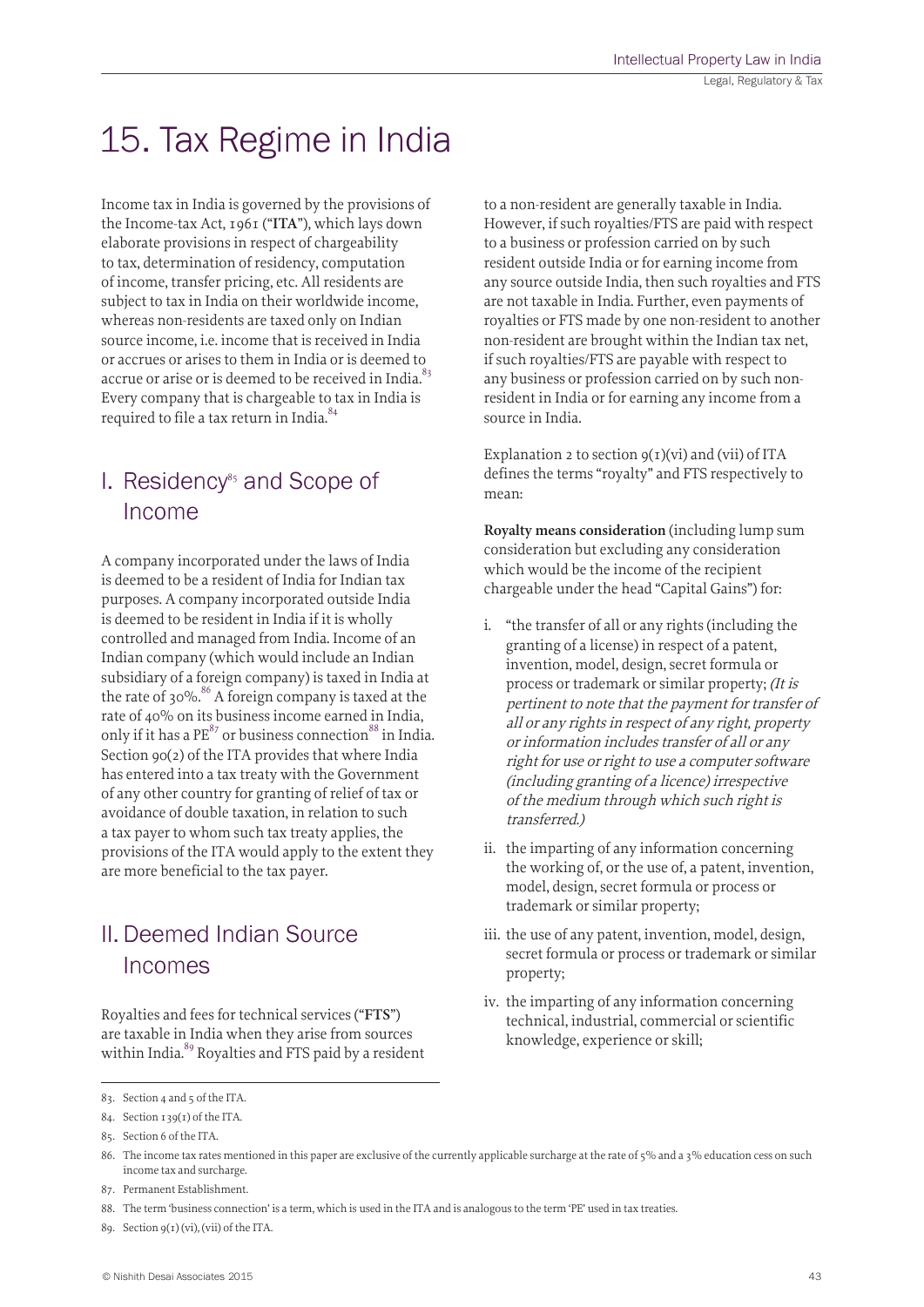- iv-a. the use or right to use any industrial, commercial or scientific equipment;
- v. the transfer of all or any rights (including the granting of a license) in respect of any copyright, literary, artistic or scientific work including films or video tapes for the use in connection with television or tapes for the use in connection with radio broadcasting, but not including consideration for the sale, distribution or exhibition of cinematograph films; or
- vi. the rendering of any services in connection with the activities referred to in sub-clauses (i) to (v).

With respect to the aforesaid definition of royalty it is important to note that for the purposes of determination of whether a payment for right, property or information is in the nature of royalty it is irrelevant whether the payer is in possession or control of such right, property or information or whether such right, property or information is used directly by the payer. Further, the location of such right, property or information is also not of essence.

"Fees for technical services" means any consideration (including any lump sum consideration) for the rendering of any managerial, technical or consultancy services (including the provision of services of technical or other personnel) but does not include consideration for any construction, assembly, mining or like project undertaken by the recipient or consideration which would be income of the recipient chargeable under the head "Salaries".

Royalties and FTS, which are chargeable to tax in India and are payable to non-residents who do not have a PE in India, are subject to a withholding tax at the rate 10% on gross basis.<sup>90</sup> No deductions are allowed from the gross royalties or FTS. This rate may be reduced if there is a favorable provision in the tax treaty between India and the country of residence of the non-resident.

If the non-resident company having a PE in India receives royalties/FTS, which is chargeable to tax in India and the payment of such royalties/FTS is effectively connected to the PE in India, then such royalties/FTS would be liable to tax in India as business income at the rate of 40% on net basis.<sup>91</sup> In such cases, expenditure incurred in this respect by the non-resident in earning the royalties/FTS would be allowable as a deduction.

India, does not have any special provisions for the taxation of computer software. Thus, the general rules of taxation of business income, FTS or royalties, as the case may be, are applied. The Central Board of Direct Taxes ("**CBDT**") had constituted a High Powered Committee ("**HPC**") in the year 1999 to advise the government with respect to any changes that may be required in the domestic law to address the taxation of electronic commerce. The HPC while making its recommendations had taken a different view on the taxation of 13 out of the 28 categories of e-commerce transactions examined by the Technical Advisory Group ("**TAG**") in its report on "Treaty Characterisation of Electronic Commerce Payments" dated February 1, 2001. On account of several representations made by the industry and professionals, $92$  the recommendations of the HPC have not yet been adopted.

# III. Tax Incentives

Tax incentives are available to a company engaged in the manufacture and export of goods and services if the export is undertaken via a facility set up in a Special Economic Zone. In such a case, a tax exemption equivalent to 100% of the profits derived by such unit from export of goods and services is available for the first 5 years of its operations and a 50% tax exemption on such profits is available for subsequent five years. Subject to fulfillment of specific conditions regarding creation of a reserve and utilization of profits, a 50% tax exemption for an additional 5 years may also be claimed.

Some of the other tax incentives available include incentives for a company engaged in the business of bio-technology or in any business of manufacture or production (except certain specified businesses), whereby such companies can claim a deduction equivalent up to 200% of the expenditure incurred for in-house R&D facilities (not being expense in the nature of cost of land and building) that have been approved by Department of Scientific and Industrial Research, Ministry of Science and Technology, Govt. of India. In other cases, a deduction shall be allowed for any expenditure laid out on scientific research related to the business carried out by the company is allowed.

<sup>90.</sup> Section 115AA and 115BB respectively of the ITA.

<sup>91.</sup> Section 44 DA of the ITA

<sup>92.</sup> Our recommendations can be found at www.nishithdesai.com/eComTaxpert/ecomtaxpertnew.htm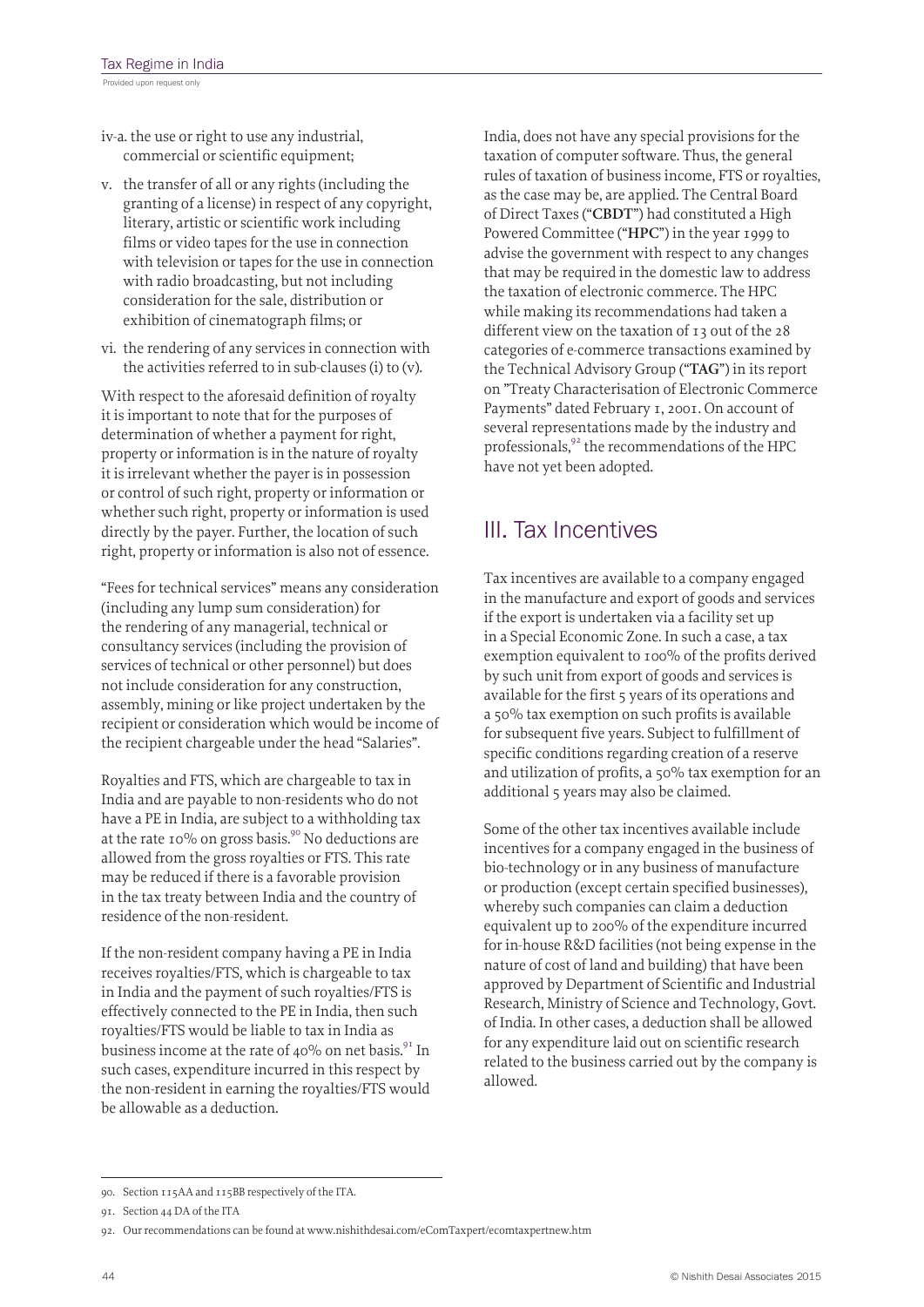### IV. Depreciation

Depreciation is allowed on intangible assets in the nature of know-how, patents, copyrights, trade names, licenses, franchises or any other business or commercial rights of a similar nature acquired on or after April 1, 1998 at the rate of 25% as per written down value method. Computer software is entitled to depreciation at a higher rate i.e. 60%.

### V. Second tier Royalty

As discussed above, payments of royalties/FTS made by one non-resident to another non-resident are brought within the Indian tax net, if such royalties/

FTS are payable with respect to any business or profession carried on by such non-resident in India or for earning any income from any source in India. Thus, for example if any royalties/FTS are payable by a non-resident sub-licensor to a non-resident licensor, the same could be subject to tax in India if they are payable by the sub-licensor in respect of any business or profession carried on by him in India or for earning any income from any source in India. However, under certain tax treaties, which India has entered into, such second tier royalty/FTS can be taxed in India only if the sub-licensor has a PE in India and the royalties/FTS are borne by the PE.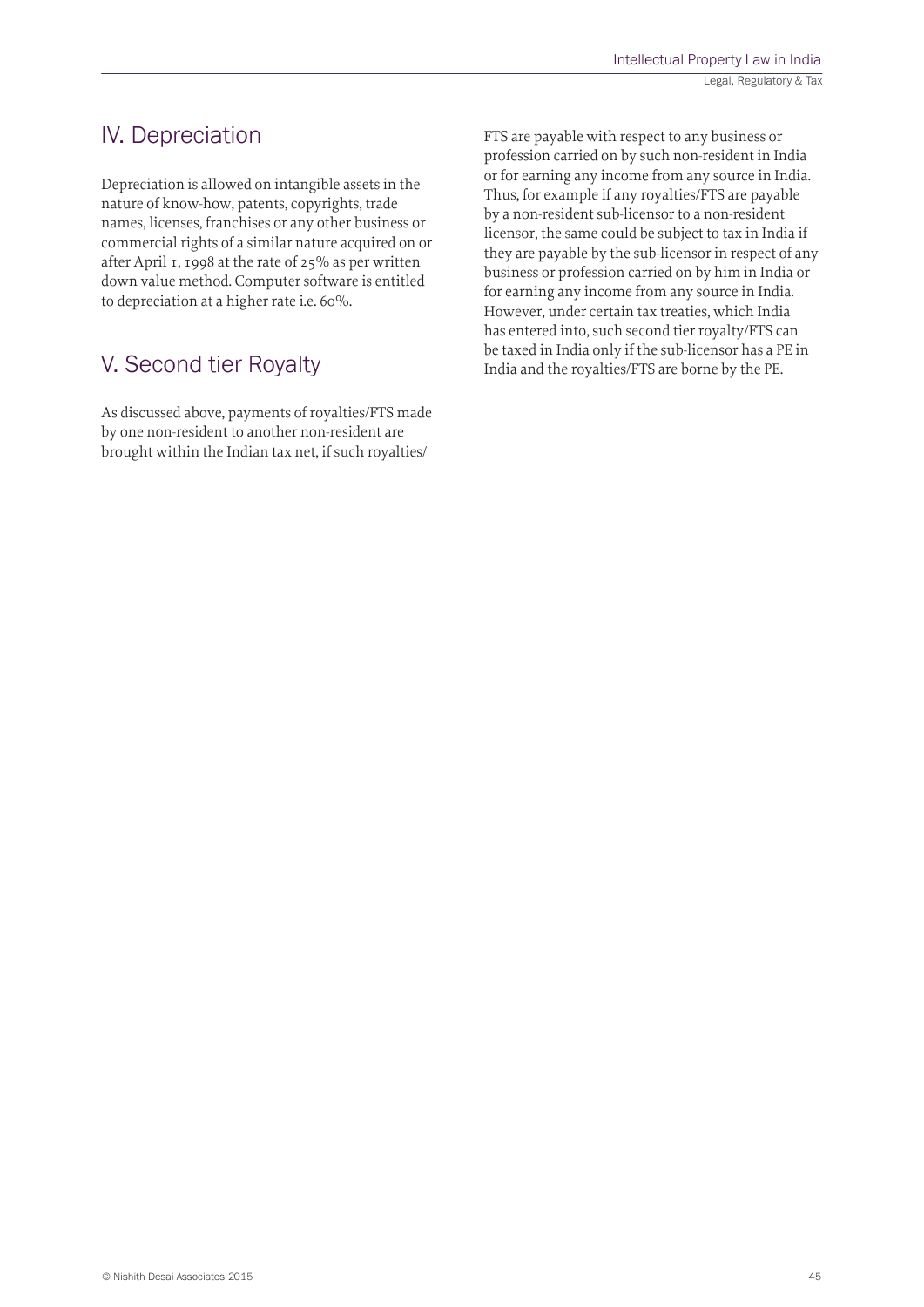# 16. Enforcement

### I. Place of Filing of Infringement Actions

In India, infringement and passing-off actions can be instituted by filing a suit in the appropriate court. All IP laws state the appropriate court in which such suits can be instituted. For example, under the TM Act, suits for trademark infringement or passing off can be filed in the district court within the local limits of whose jurisdiction, at the time of the institution of the suit / other proceedings, the plaintiff / one of the plaintiffs (for example, registered proprietor, registered user) actually and voluntarily resides or carries on business or personally works for gain. Under the Copyright Act there is a similar provision as well.

## II. Interim Injunctions

In India, court cases often reach a final hearing after twelve to sixteen years from the date of their filing. Therefore, obtaining an interim injunction becomes crucial for the plaintiffs, especially in intellectual property lawsuits. The damages are awarded only after the final hearing.

Indian courts also grant injunctions in a quia timet (anticipatory) action if the plaintiff proves that defendant's activities or proposed activities would lead to violation of plaintiffs' rights.

# III. Interim Relief

After filing the suit, the plaintiffs can seek ad interim and interim relief, including injunctions, Mareva Injunctions, an appointment of the commissioner or the court receiver, Anton Piller orders, John Doe (Ashok Kumar) orders, and other orders, such as discovery and inspection, or orders for interrogatories.

Ad-interim and interim injunctions are granted under Order 39, Rules 1 and 2, read with Section 151 of the Code of Civil Procedure, 1908.The Supreme Court of India in Wander Ltd. v. Antox India (P) Ltd.<sup>93</sup> laid down the principles for the granting

of an interim injunction. For the grant of such ad interim and interim orders, the plaintiff has to show that he has a *prima facie* case, that the balance of convenience is in his favor, and the hardship suffered by the plaintiff would be greater if the order is not granted. If the plaintiff is able to convince the Court of these points, then plaintiff can obtain an ad interim and interim injunction within a couple of days of filing of the suit. Some courts also grant  $ex$ parte injunctions if a strong case is made.

Generally, a plaintiff is required to give at least fortyeight hours notice to the defendant for a hearing of the interim application. If the defendant appears before the court, he may be granted further time to file his reply and the plaintiff in turn may be allowed to file his response to the defendant's reply. The hearing of the interim applications could go on for three to four days, depending upon the complexity of the matter. Both the parties have the liberty to file an appeal from the interim order and subsequently the parties may have to fight the matter even up to the Supreme Court of India. The appellate court also has the power to grant interim orders pending the final hearing of appeal.

Indian courts have realized the importance of protecting IP and have started granting innovative orders. Recently, of India's 40,000 cable operators, only 3,500 had obtained licenses from the owners of the rights to broadcast the World Cup (soccer) in India. Given the transitory nature of both the World Cup rights and the cable operators themselves (and the normal time frame of the Indian courts), the Delhi High Court granted an order against anonymous defendants whereby the rights owner, accompanied by a court-appointed commissioner, were able to locate the unlicensed cable operators and shut down the unauthorized World Cup transmissions. Such orders are called Ashok Kumar orders in India, equivalent to John Doe orders.

The damages are awarded only after the final hearing of the suit, which could take twelve to sixteen years, as stated earlier. Traditionally Indian courts have been slow and conservative in granting damages in intellectual property matters. However, recently the courts have started granting punitive and exemplary damages in the intellectual property law matters. In the matter of Time Incorporated v. Lokesh Srivastava and Anr. $94$ <sup>the</sup> Delhi Court observed:

<sup>93.</sup> (1990) Supp. S.C.C. 727.

<sup>94.</sup> 2005 (3) PTC 3 (Del)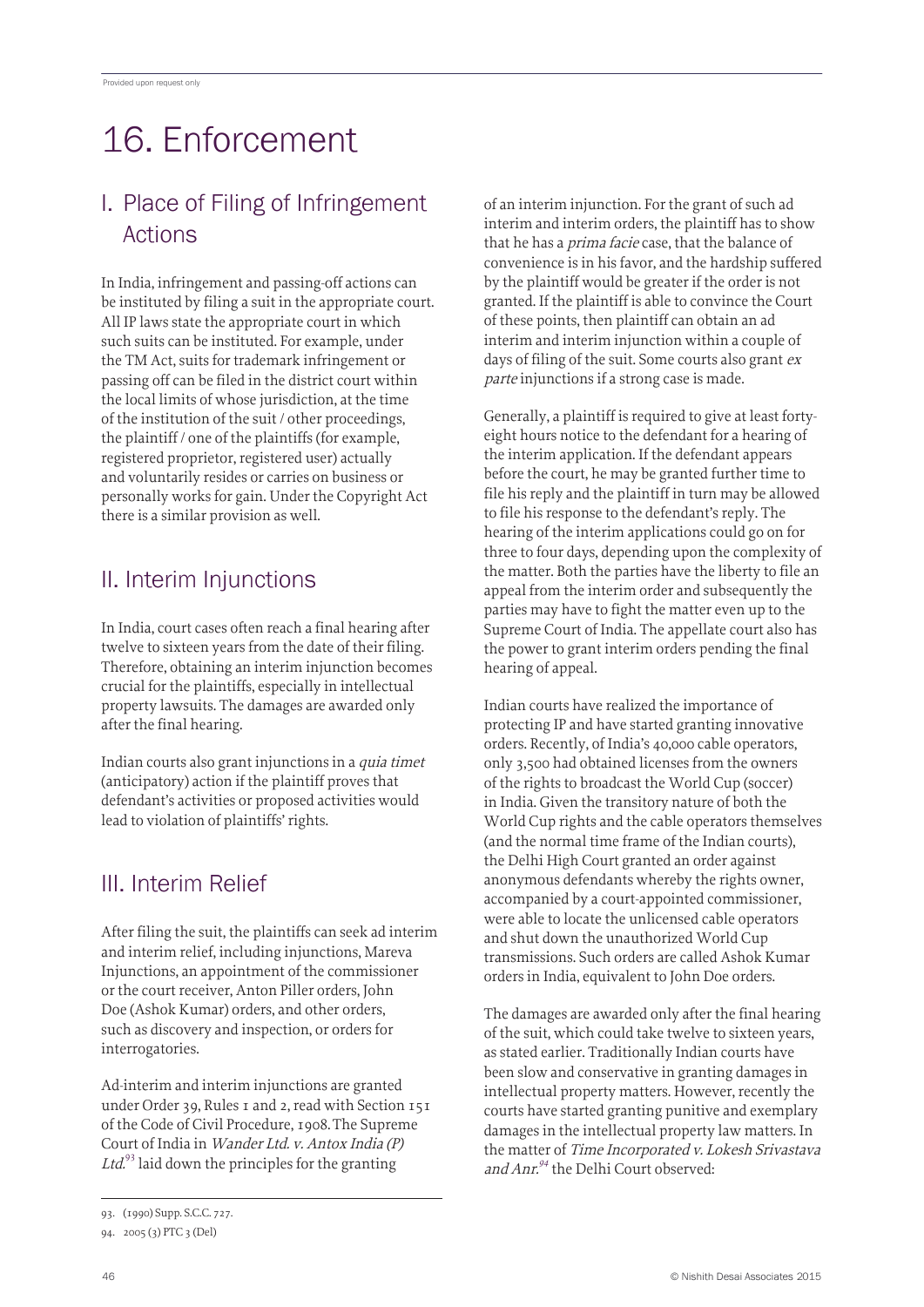Legal, Regulatory & Tax

"This Court has no hesitation in saying that the time has come when the Courts dealing actions for infringement of trademarks, copy rights, patents etc. should not only grant compensatory damages but award punitive damages also with a view to discourage and dishearten law breakers who indulge in violations with impunity out of lust for money so that they realize that in case they are caught, they would be liable not only to reimburse the aggrieved party but would be liable to pay punitive damages also, which may spell financial disaster for them."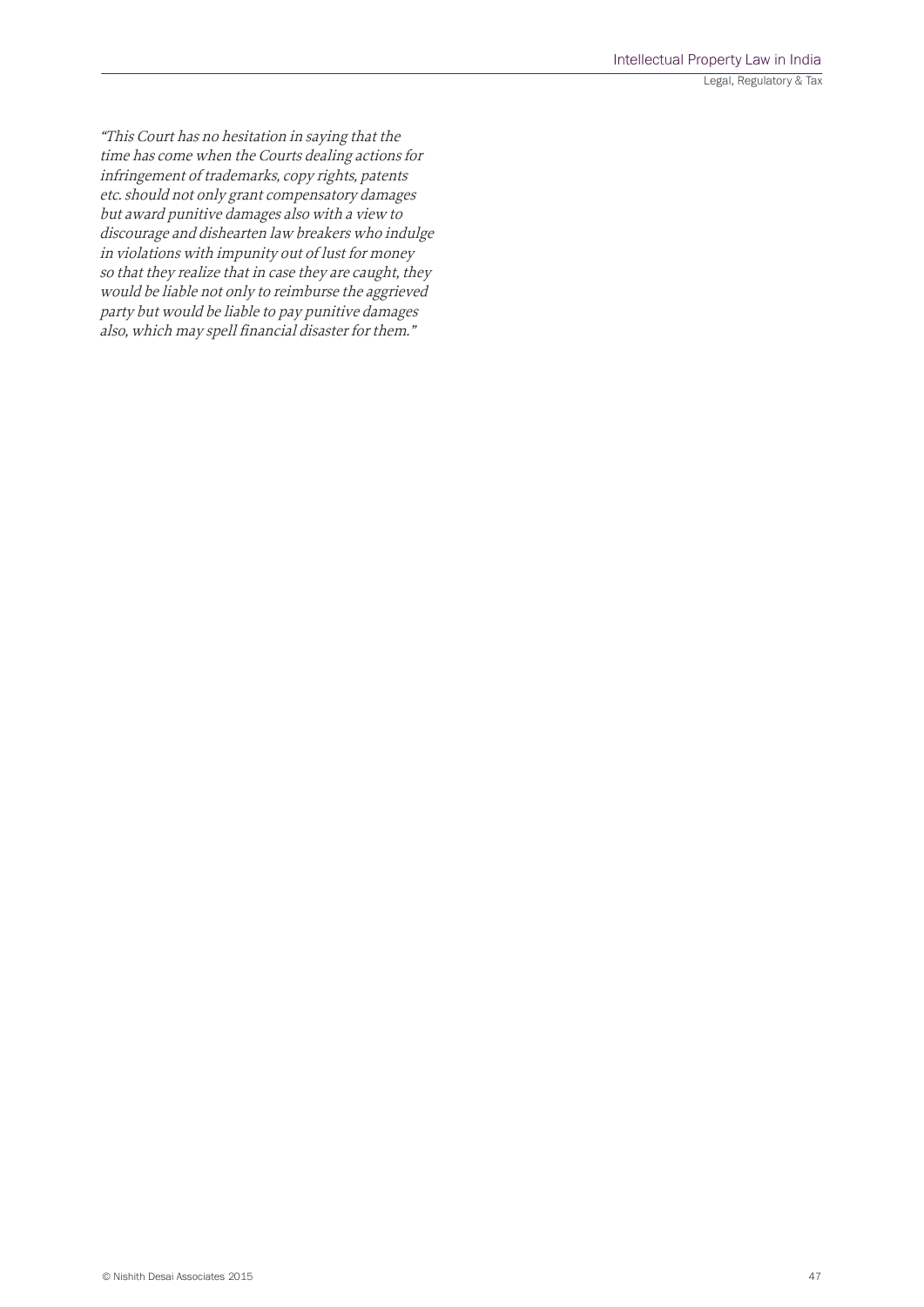# 17. Measures to Check Import of Infringing Goods

In its circular dated October 29, 2007 ("**Circular**"), the Central Board of Excise & Customs under the Ministry of Finance, issued instructions to the relevant customs and excise authorities, for implementation of the Intellectual Property Rights (Imported Goods) Enforcement Rules, 2007 ("**IPR Rules**") dated May 8, 2007. The IPR Rules emanate from Section 11 of the Customs Act, 1952 which empowers the Central Government to prohibit import or export of goods infringing intellectual property rights. Before the notification of the IPR Rules, the notification of January 18, 1964, prohibited import of goods infringing trademarks and design. The IPR Rules prohibit import of goods infringing patent, copyright and geographical indications as well.

## I. Features of the IPR Rules

The Circular contemplates to implement a centralized web-enabled registration system. The Circular emphasizes that under the IPR Rules, the determination of whether the goods are infringing or not would be in accordance with the applicable IP legislation. For smooth implementation of the IPR regime, the Circular stipulates establishment of an IPR Cell in each Custom House. The IPR Cell is vested with the responsibility of verifying the applications, completing web-enabled registration formalities and making correspondence with the Risk Management Division and other Customs formations. Further, any import involving suspected infringement of IPRs would be handled by the IPR Cell. Any instance of suo-moto interdiction of the import consignments by the Customs, involving possible infringements, would also be referred to such IPR Cell. In view of the fact that these proceedings might require the customs to determine right in personam, participation of the rights holder is made mandatory. The qualification and training imparted to the members of the IPR Cell will play a crucial role in effective implementation of the IPR Rules. Abstention on the part of the right holder would result in discontinuation of the proceedings and release of the goods.

The other principle features of the IPR Rules are summarized below:

- adequate protection to the rightful importer;
- adequate protection to the Customs for bona fide act;
- suo-moto action by the Customs in specified circumstances;
- disposal of the confiscated goods;
- no action against goods of non commercial nature contained in personal baggage or sent in small consignments intended for personal use of the importer.

## II. Procedure for Procuring Registration under the IPR Rules

The IPR Rules read with the Circular lay down a detailed procedure to be followed by the right holders as also by the Customs authorities for seeking suspension or release of infringing goods.

- A right holder would have to give a notice for registration requesting the Customs Department to suspend clearance of infringing goods at the port of such goods. Such notices can be filed online.
- The information submitted by the right holder is required to be cross verified by the Customs from the concerned authorities with whom the rights are registered in accordance with the parent IP enactments.
- If the information is found to be wrong or false, then registration accorded to the rights holder may be cancelled. Further, an amendment to the registration would require the rights holder to undergo the entire process of registration as if it were a fresh application. In relation to a particular goods there are separate IP registrations, then a separate registration is required to be done for each type of IP.
- Upon satisfaction by the authorities, the notice may be rejected or registered for a minimum period of five years (or less if so requested by the rights holder).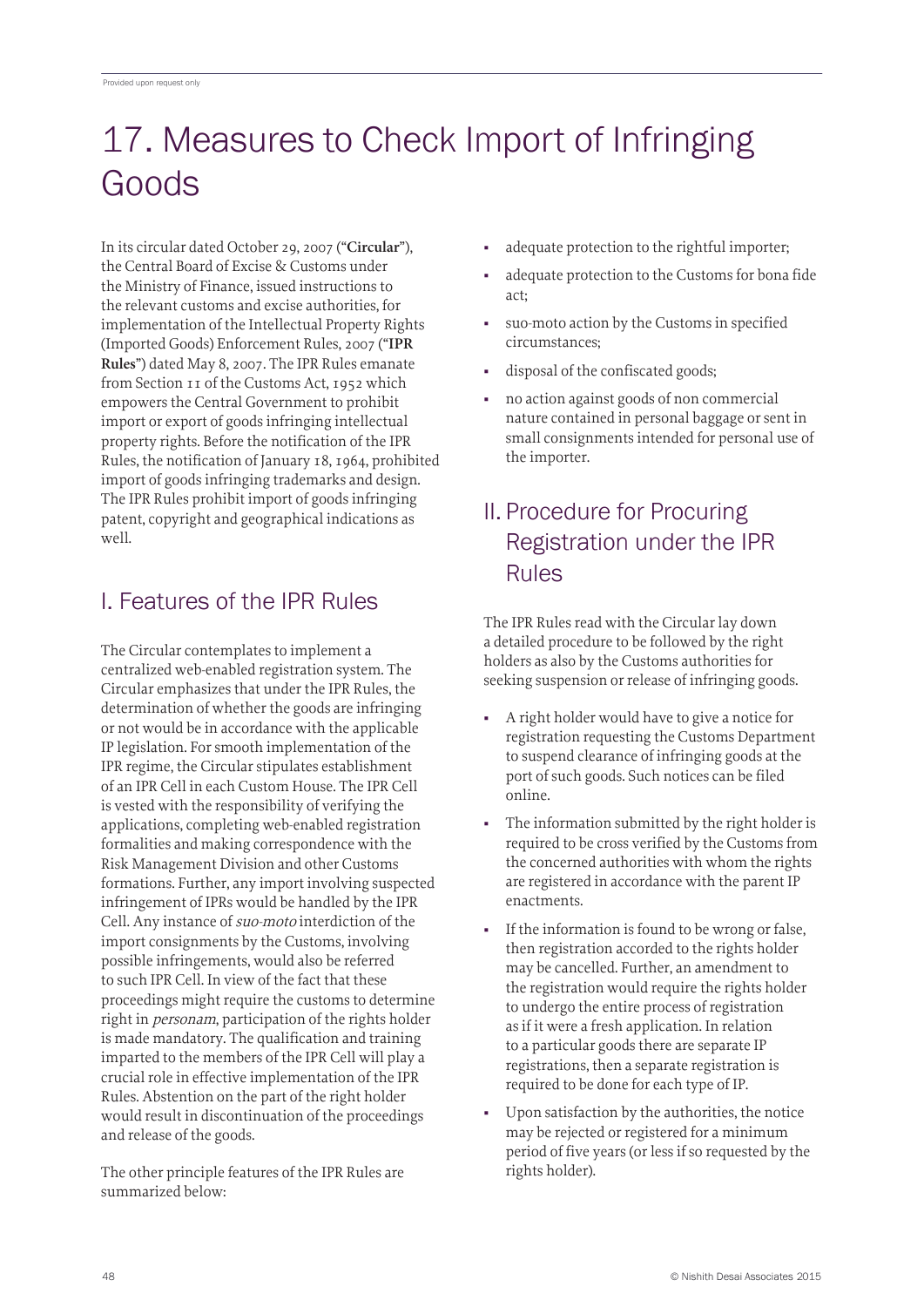■ There are certain conditions as to the provision of bond, surety and security that the rights holder needs to satisfy. This is primarily to avoid frivolous registrations. The bond amount is equal to 110% of the value of goods while the security deposit is 25% of the bond value.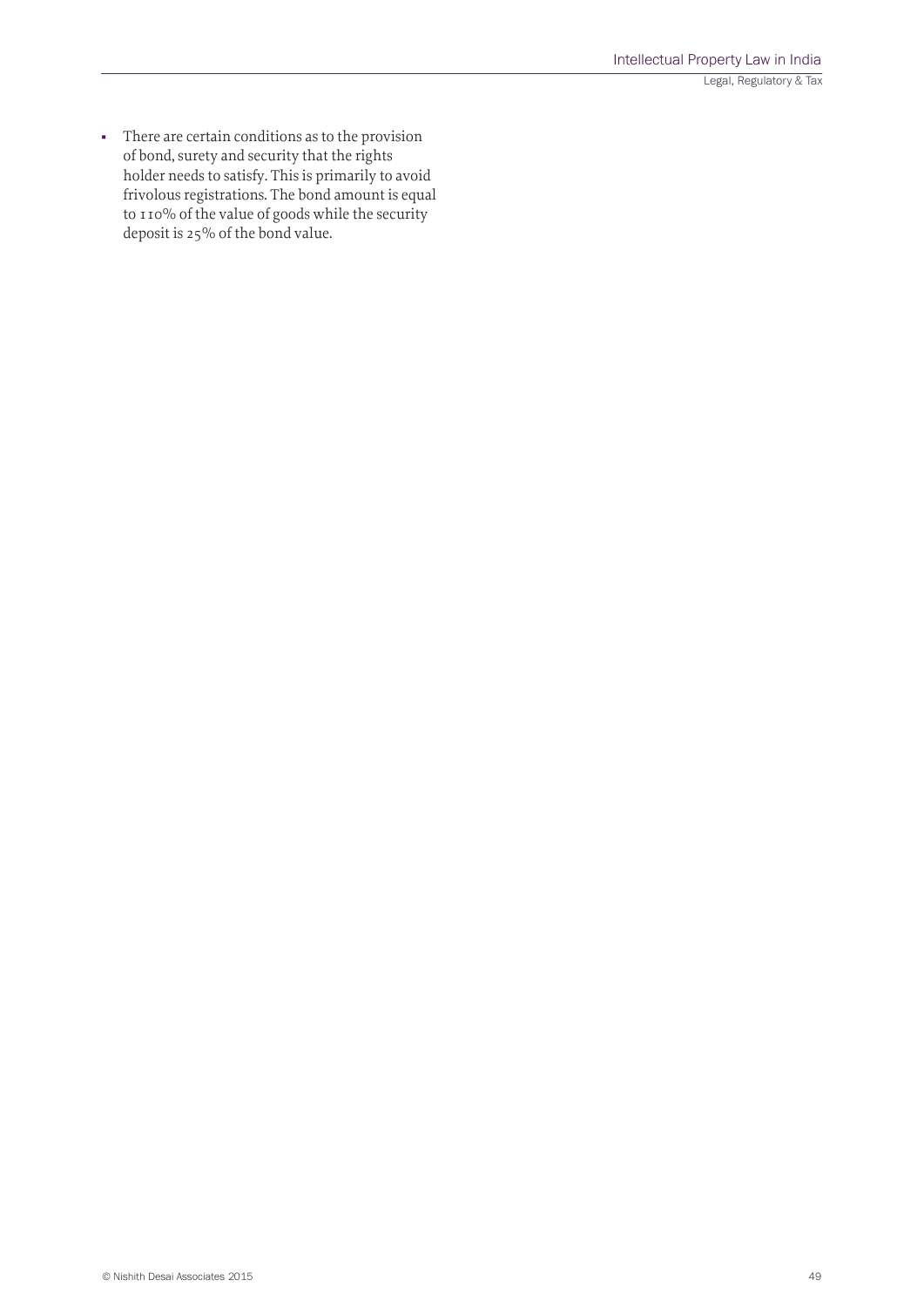# **Conclusion**

The importance of IPR and their protection is acknowledged the world over as essential to business. In tune with the world scenario, India too has recognized the value of IP, which recognition has been consistently upheld by legislators, courts and the industry. India is now a signatory to various IP treaties and conventions. This has helped India become more attuned to the world's approaches and attitudes towards IP protection. India has already taken steps to comply with its obligations under TRIPS, and the Indian IP law regime is almost at par with the regimes of many developed nations. Historically, the enforcement of IPRs in India was not particularly effective. However, recent judicial rulings and steps taken by various enforcement agencies demonstrate that India is gearing up for

effective protection and enforcement of IPRs. The Indian police has established special IP cells where specially trained police officers have been appointed to monitor IP infringement and cyber crimes. Various Indian industries have also become more proactive in protecting their IPRs. For example, the Indian Music Industry, an association of music companies, which headed by a retired senior police official, has taken similar proactive steps to combat music piracy. All in all, India has taken many positive steps toward improving its IPR regime and is expected to do much more in the coming years to streamline itself with the best practices in the field of intellectual property rights.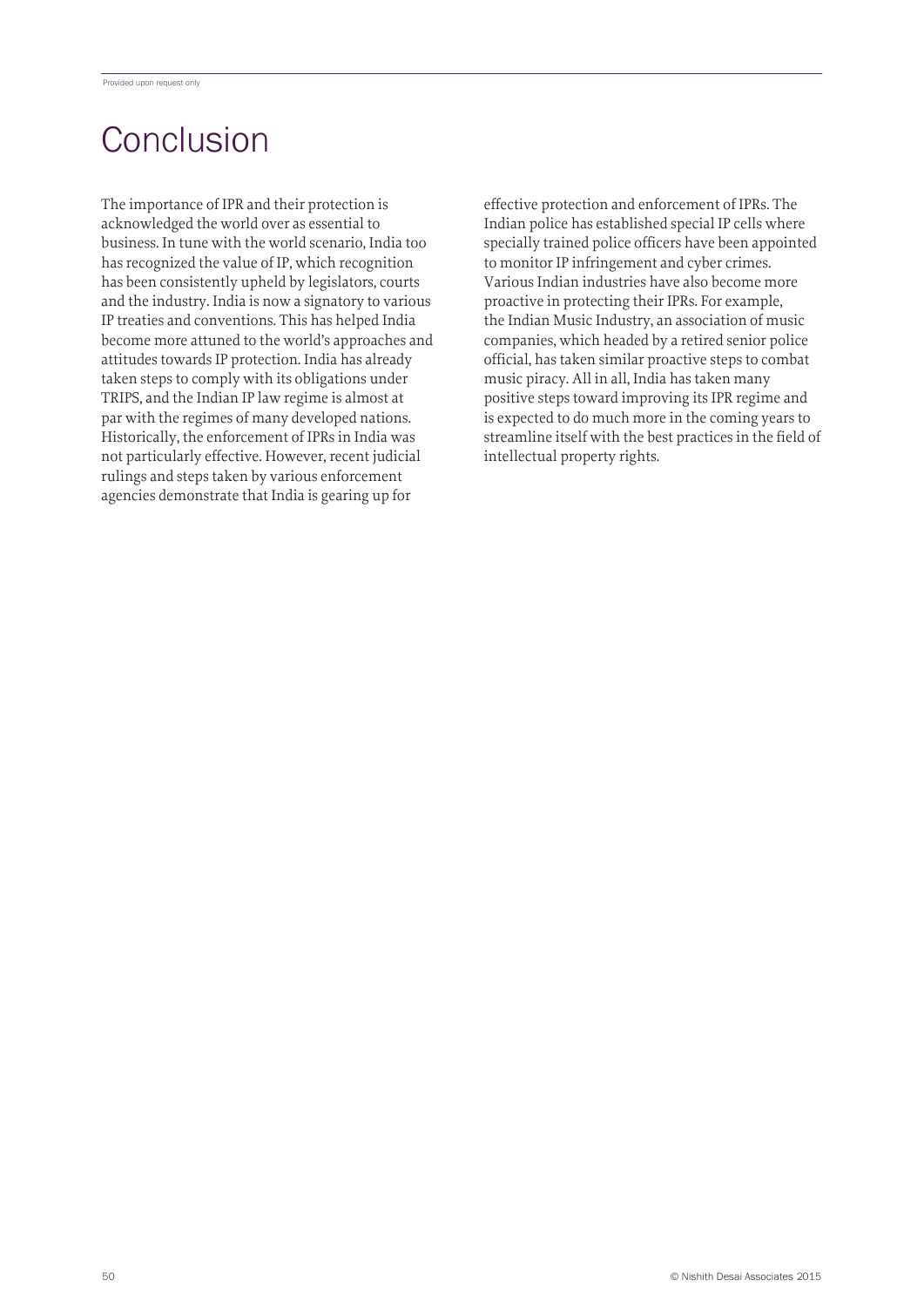| Nishith De<br><b>Fund Structuring</b><br>& Operations<br>Global, Regulatory and Tax<br>developments impacting India<br>focused funds<br>Arm 2015 | <b>Fund Structuring</b><br>and Operations | Nishith Desai.<br>E-Commerce<br>in India<br>Legal, Tax and Regulatory<br>Arabela<br>March 2014 | E-Commerce in<br>India | <b>The Curious Case</b><br>of the Indian<br><b>Gaming Laws</b><br>Legal Issues Demustified<br>January 2011 | The Curious Case of<br>the Indian Gaming<br>Laws |
|--------------------------------------------------------------------------------------------------------------------------------------------------|-------------------------------------------|------------------------------------------------------------------------------------------------|------------------------|------------------------------------------------------------------------------------------------------------|--------------------------------------------------|
|                                                                                                                                                  | June 2015                                 |                                                                                                | July 2015              |                                                                                                            | September 2015                                   |
| Nishith Des                                                                                                                                      | Corporate Social                          | Nahith Desa                                                                                    | Joint-Ventures in      | NanithDer                                                                                                  | Outbound                                         |
|                                                                                                                                                  | Responsibility &                          |                                                                                                | India                  |                                                                                                            | Acquisitions by                                  |
| <b>Corporate Social</b><br><b>Responsibility &amp;</b><br><b>Social Business</b>                                                                 | <b>Social Business</b>                    | Joint Ventures                                                                                 |                        | <b>Outbound Acquisitions</b><br>by India Inc.<br>A Primar on Outhmand Annualities by                       | India-Inc                                        |
| Models in India<br>A Legal & Tax Perspective                                                                                                     | Models in India                           | in India                                                                                       |                        | Indian Companies With a Focus on<br>United States, United Kingdom and<br>Antonio                           |                                                  |
| March 2017                                                                                                                                       |                                           | Spenter 2014                                                                                   |                        | Separator 205                                                                                              |                                                  |
|                                                                                                                                                  | March 2015                                |                                                                                                | November 2014          |                                                                                                            | September 2014                                   |
| <b>NshithDes</b>                                                                                                                                 | Convergence:                              | Nishih De                                                                                      | Doing Business in      |                                                                                                            | <b>Private Equity</b>                            |
|                                                                                                                                                  | <b>Internet of Things</b>                 |                                                                                                | India                  |                                                                                                            | and Private Debt                                 |
|                                                                                                                                                  |                                           | <b>Doing Business</b><br>in India<br>$\equiv$<br>With Special Reference to Tax                 |                        | <b>Private Equity</b>                                                                                      | Investments in                                   |
| Convergence:<br><b>Internet of Things</b><br>Legal & Tax Issues                                                                                  |                                           | Treaties between India and                                                                     |                        | and Private Debt<br>Investments in India                                                                   | India                                            |
| AA-2015                                                                                                                                          |                                           | <b>BBD HILL-RE</b><br>Germany<br>Japan<br>Malathan<br>Singapan<br>uk<br>usa                    |                        |                                                                                                            |                                                  |
|                                                                                                                                                  | July 2015                                 | Ave 2015                                                                                       | June 2015              | Avi 2017                                                                                                   | June 2015                                        |

The following research papers and much more are available on our Knowledge Site: **www.nishithdesai.com**

# NDA Insights

| <b>TITLE</b>                                                           | <b>TYPE</b>                 | <b>DATE</b>    |
|------------------------------------------------------------------------|-----------------------------|----------------|
| Thomas Cook - Sterling Holiday Buyout                                  | M&A Lab                     | December 2014  |
| Reliance tunes into Network18!                                         | M&A Lab                     | December 2014  |
| Sun Pharma -- Ranbaxy, A Panacea for Ranbaxy's ills?                   | M&A Lab                     | December 2014  |
| Jet Etihad Jet Gets a Co-Pilot                                         | M&A Lab                     | May 2014       |
| Apollo's Bumpy Ride in Pursuit of Cooper                               | M&A Lab                     | May 2014       |
| Diageo-USL-'King of Good Times; Hands over Crown Jewel to Diageo       | M&A Lab                     | May 2014       |
| Copyright Amendment Bill 2012 receives Indian Parliament's assent      | IP Lab                      | September 2013 |
| Public M&A's in India: Takeover Code Dissected                         | M&A Lab                     | August 2013    |
| File Foreign Application Prosecution History With Indian Patent Office | IP Lab                      | April 2013     |
| Warburg - Future Capital - Deal Dissected                              | M&A Lab                     | January 2013   |
| Real Financing - Onshore and Offshore Debt Funding Realty in India     | Realty Check                | May 2012       |
| Pharma Patent Case Study                                               | IP Lab                      | March 2012     |
| Patni plays to iGate's tunes                                           | M&A Lab                     | January 2012   |
| Vedanta Acquires Control Over Cairn India                              | M&A Lab                     | January 2012   |
| Corporate Citizenry in the face of Corruption                          | Yes, Governance<br>Matters! | September 2011 |
| Funding Real Estate Projects - Exit Challenges                         | Realty Check                | April 2011     |
|                                                                        |                             |                |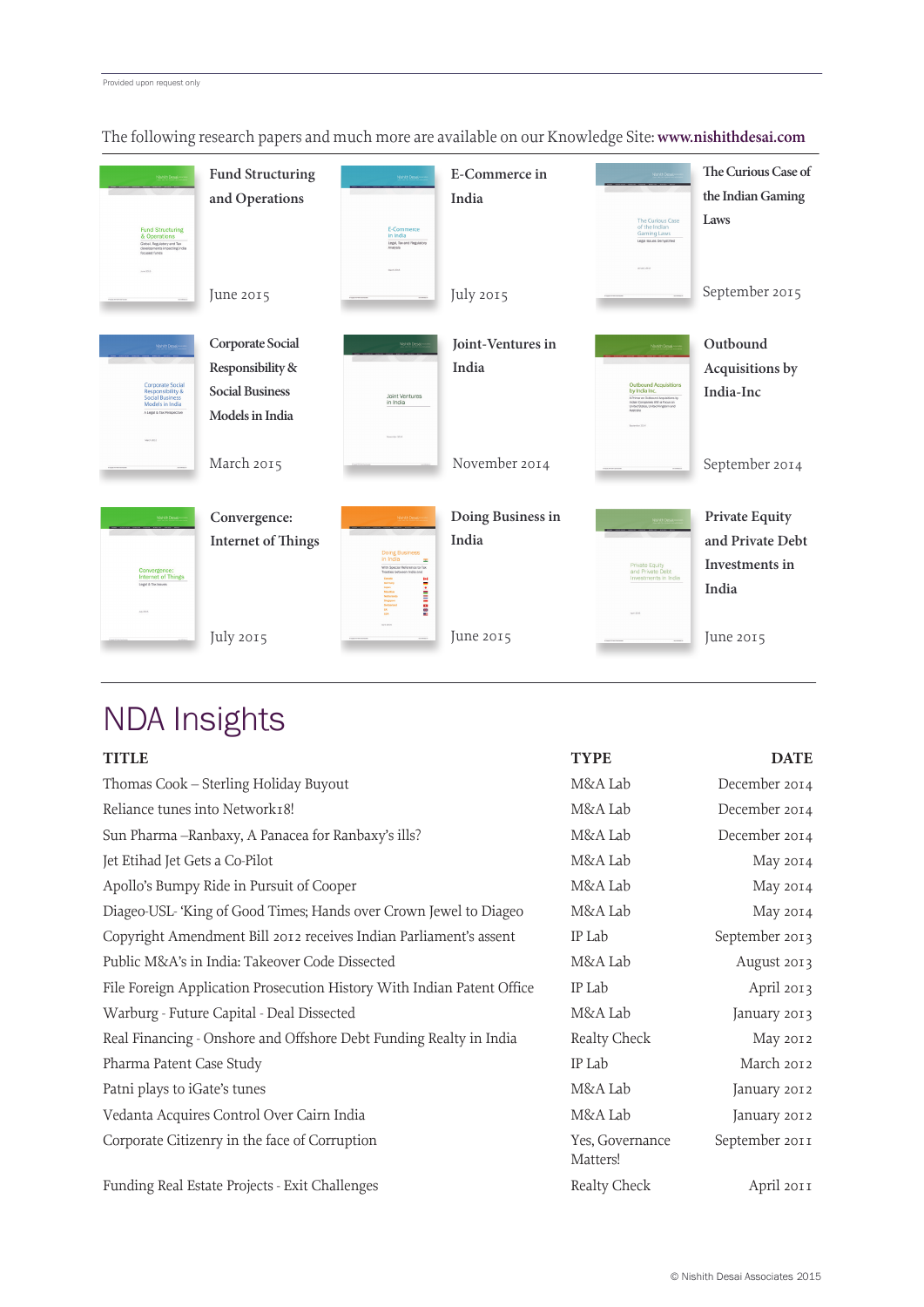# Research @ NDA

**Research is the DNA of NDA.** In early 1980s, our firm emerged from an extensive, and then pioneering, research by Nishith M. Desai on the taxation of cross-border transactions. The research book written by him provided the foundation for our international tax practice. Since then, we have relied upon research to be the cornerstone of our practice development. Today, research is fully ingrained in the firm's culture.

Research has offered us the way to create thought leadership in various areas of law and public policy. Through research, we discover new thinking, approaches, skills, reflections on jurisprudence, and ultimately deliver superior value to our clients.

Over the years, we have produced some outstanding research papers, reports and articles. Almost on a daily basis, we analyze and offer our perspective on latest legal developments through our "Hotlines". These Hotlines provide immediate awareness and quick reference, and have been eagerly received. We also provide expanded commentary on issues through detailed articles for publication in newspapers and periodicals for dissemination to wider audience. Our NDA Insights dissect and analyze a published, distinctive legal transaction using multiple lenses and offer various perspectives, including some even overlooked by the executors of the transaction. We regularly write extensive research papers and disseminate them through our website. Although we invest heavily in terms of associates' time and expenses in our research activities, we are happy to provide unlimited access to our research to our clients and the community for greater good.

Our research has also contributed to public policy discourse, helped state and central governments in drafting statutes, and provided regulators with a much needed comparative base for rule making. Our ThinkTank discourses on Taxation of eCommerce, Arbitration, and Direct Tax Code have been widely acknowledged.

As we continue to grow through our research-based approach, we are now in the second phase of establishing a four-acre, state-of-the-art research center, just a 45-minute ferry ride from Mumbai but in the middle of verdant hills of reclusive Alibaug-Raigadh district. The center will become the hub for research activities involving our own associates as well as legal and tax researchers from world over. It will also provide the platform to internationally renowned professionals to share their expertise and experience with our associates and select clients.

We would love to hear from you about any suggestions you may have on our research reports. Please feel free to contact us at **research@nishithdesai.com**